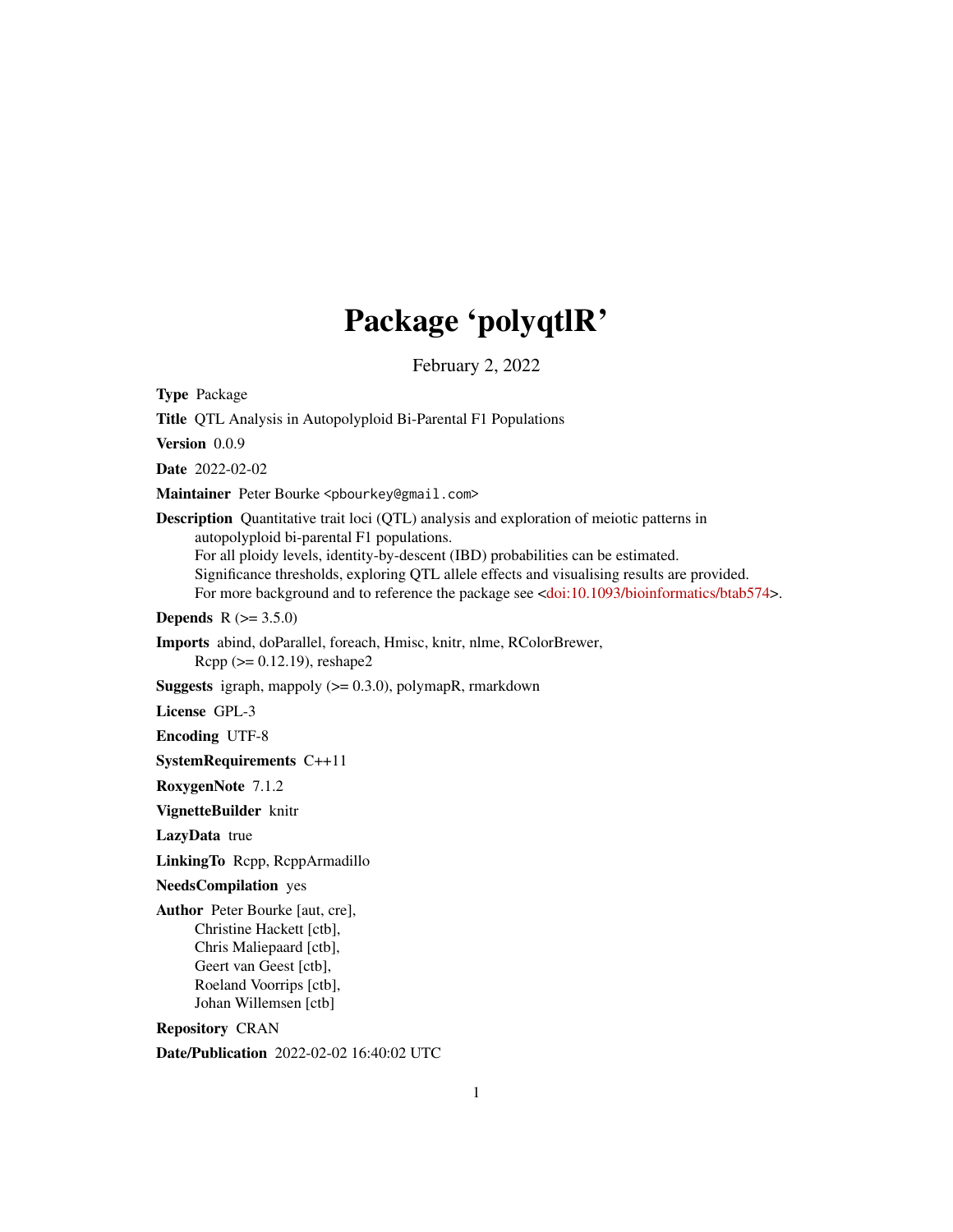# R topics documented:

|                                                                                                         | 3              |
|---------------------------------------------------------------------------------------------------------|----------------|
|                                                                                                         | $\overline{3}$ |
|                                                                                                         | $\overline{4}$ |
|                                                                                                         | $\overline{4}$ |
|                                                                                                         | 6              |
|                                                                                                         | 6              |
|                                                                                                         | $\overline{7}$ |
|                                                                                                         | 8              |
|                                                                                                         | 11             |
|                                                                                                         | 13             |
|                                                                                                         | 13             |
|                                                                                                         | 14             |
|                                                                                                         | 14             |
|                                                                                                         | 14             |
|                                                                                                         | <sup>15</sup>  |
|                                                                                                         | 15             |
|                                                                                                         |                |
|                                                                                                         |                |
|                                                                                                         | - 18           |
|                                                                                                         | <b>20</b>      |
|                                                                                                         |                |
|                                                                                                         |                |
|                                                                                                         | 21             |
|                                                                                                         | 23             |
|                                                                                                         | 25             |
|                                                                                                         | 26             |
|                                                                                                         | 27             |
|                                                                                                         |                |
|                                                                                                         |                |
|                                                                                                         |                |
|                                                                                                         | 31             |
|                                                                                                         | 32             |
|                                                                                                         | 32             |
| $segList_2x \ldots \ldots \ldots \ldots \ldots \ldots \ldots \ldots \ldots \ldots \ldots \ldots \ldots$ | 32             |
|                                                                                                         | - 33           |
|                                                                                                         |                |
|                                                                                                         | 33             |
|                                                                                                         | 34             |
|                                                                                                         | 34             |
|                                                                                                         | 36             |
|                                                                                                         | 36             |
|                                                                                                         | 37             |
| visualiseGIC                                                                                            | 38             |
|                                                                                                         | 39             |
|                                                                                                         | 41             |
|                                                                                                         | 42             |
|                                                                                                         |                |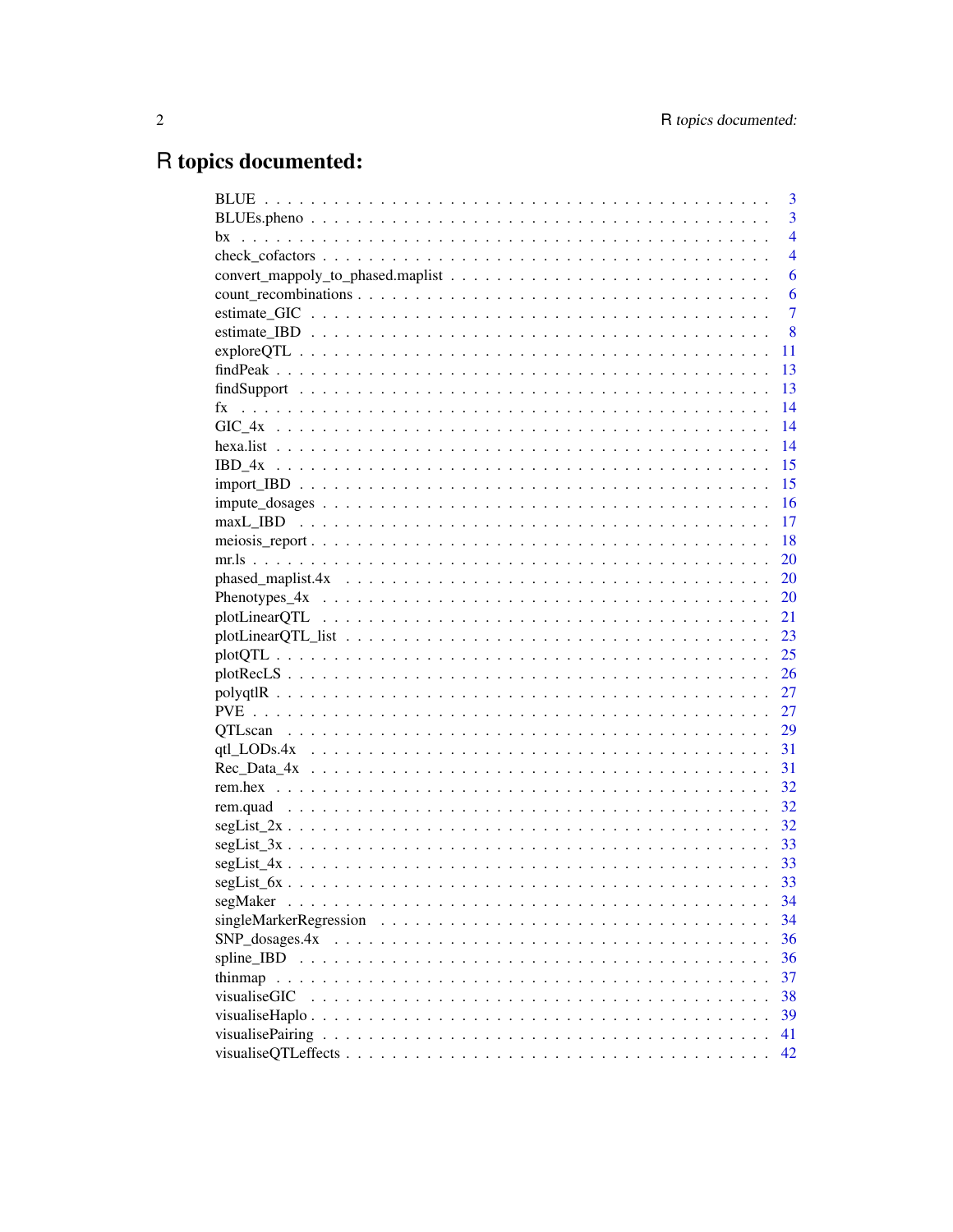#### <span id="page-2-0"></span>**Index** [45](#page-44-0)

BLUE *Calculate Best Linear Unbiased Estimates using linear mixed model from* nlme *package*

#### Description

Calculation of BLUEs from data frame of genotype names and phenotypes (assuming repeated measurements)

# Usage

BLUE(data, model, random, genotype.ID)

# Arguments

| data        | Data frame of genotype codes and corresponding phenotypes                                                           |
|-------------|---------------------------------------------------------------------------------------------------------------------|
| model       | The model specification of fixed terms, eg. Yield $\sim$ Clones                                                     |
| random      | The random component of the model (repeat structure, can be nested), eg. $\sim$ 1<br>Blocks if only Blocks are used |
| genotype.ID | The colname used to describe genotypes, e.g. "Clones"                                                               |

#### Value

A data-frame with columns "geno" for the genotype names, and "blue" for the BLUEs.

#### Examples

```
data("Phenotypes_4x")
blue <- BLUE(data = Phenotypes_4x,model = pheno~geno,random = ~1|year,genotype.ID = "geno")
```

| BLUEs.pheno | A data-frame of best linear unbiased predicted (BLUE) phenotypes |
|-------------|------------------------------------------------------------------|
|             | (4x)                                                             |

#### Description

A data-frame of best linear unbiased predicted (BLUE) phenotypes (4x)

#### Usage

```
BLUEs.pheno
```
#### Format

An object of class data. frame with 50 rows and 2 columns.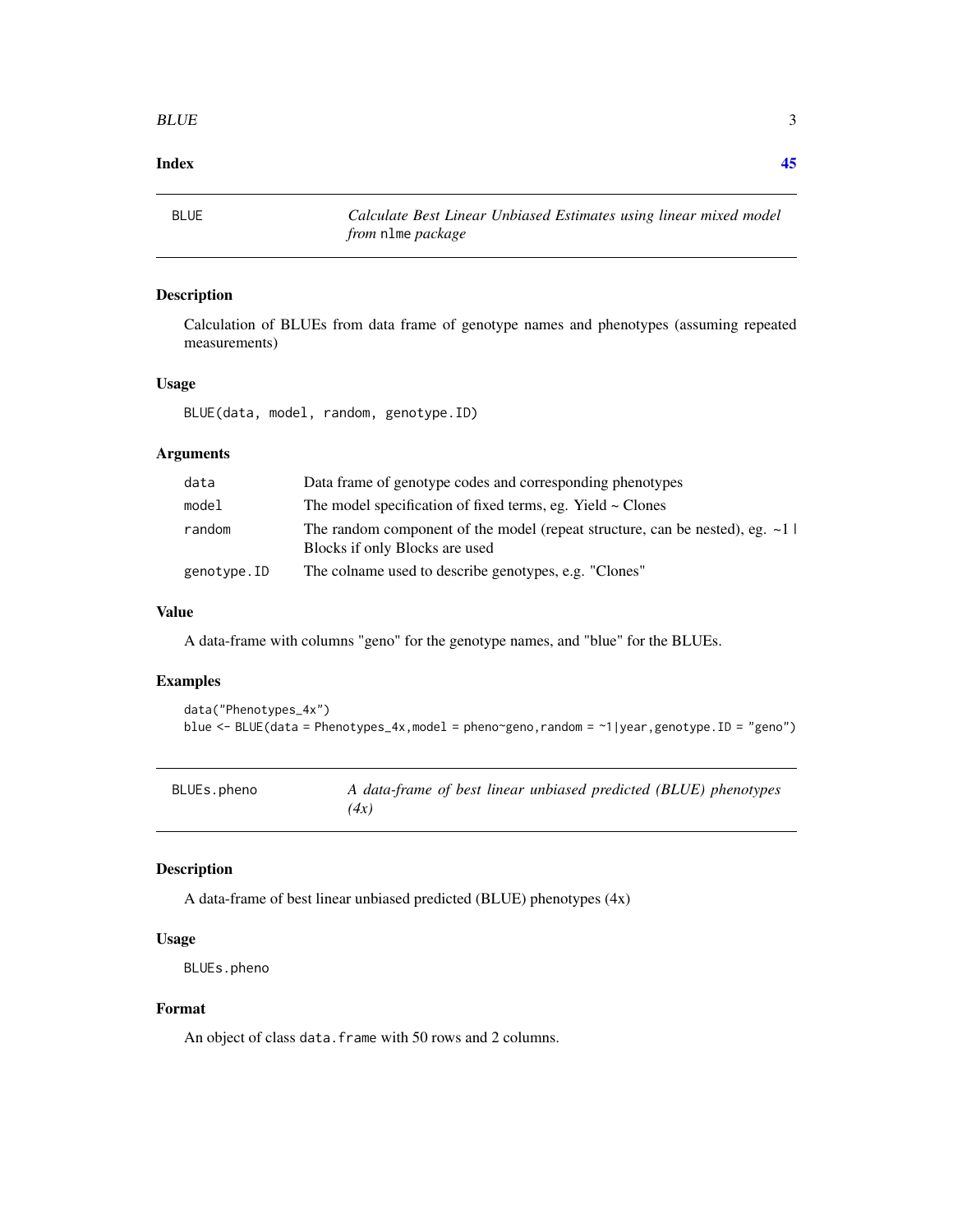<span id="page-3-0"></span>Rcpp internal function Backward from forward-backward algorithm

#### Usage

bx

#### Format

An object of class function of length 1.

<span id="page-3-1"></span>

| check cofactors | Build a multi-QTL model using step-wise procedure of checking ge- |
|-----------------|-------------------------------------------------------------------|
|                 | netic co-factors.                                                 |

# Description

The function check\_cofactors initially fits all significant QTL positions as co-factors, both individually and in combination. Significance thresholds are re-estimated each time, yielding thresholdcorrected LOD scores. If this leads to a change in the estimated position of QTL, or detection of subsequent peaks, a second round of co-factor inclusion is performed for all new QTL or novel QTL combinations. Finally, the multi-QTL model that maximises the individual significance of each QTL is returned as a data.frame. This can be directly passed to the function [PVE](#page-26-1) to estimate the percentage variance explained by the full multi-QTL model and all possible sub-models. Note: this function estimates the most likely QTL positions by maximising the threshold-corrected LOD at QTL peaks. Non-additive interactions between QTL may be missed as a result. It is recommended to run a manual co-factor analysis as well, as described in the package vignette.

### Usage

```
check_cofactors(
  IBD_list,
  Phenotype.df,
  genotype.ID,
  trait.ID,
 LOD_data,
  min\_res = 20,
 ncores = 1,
  verbose = TRUE
)
```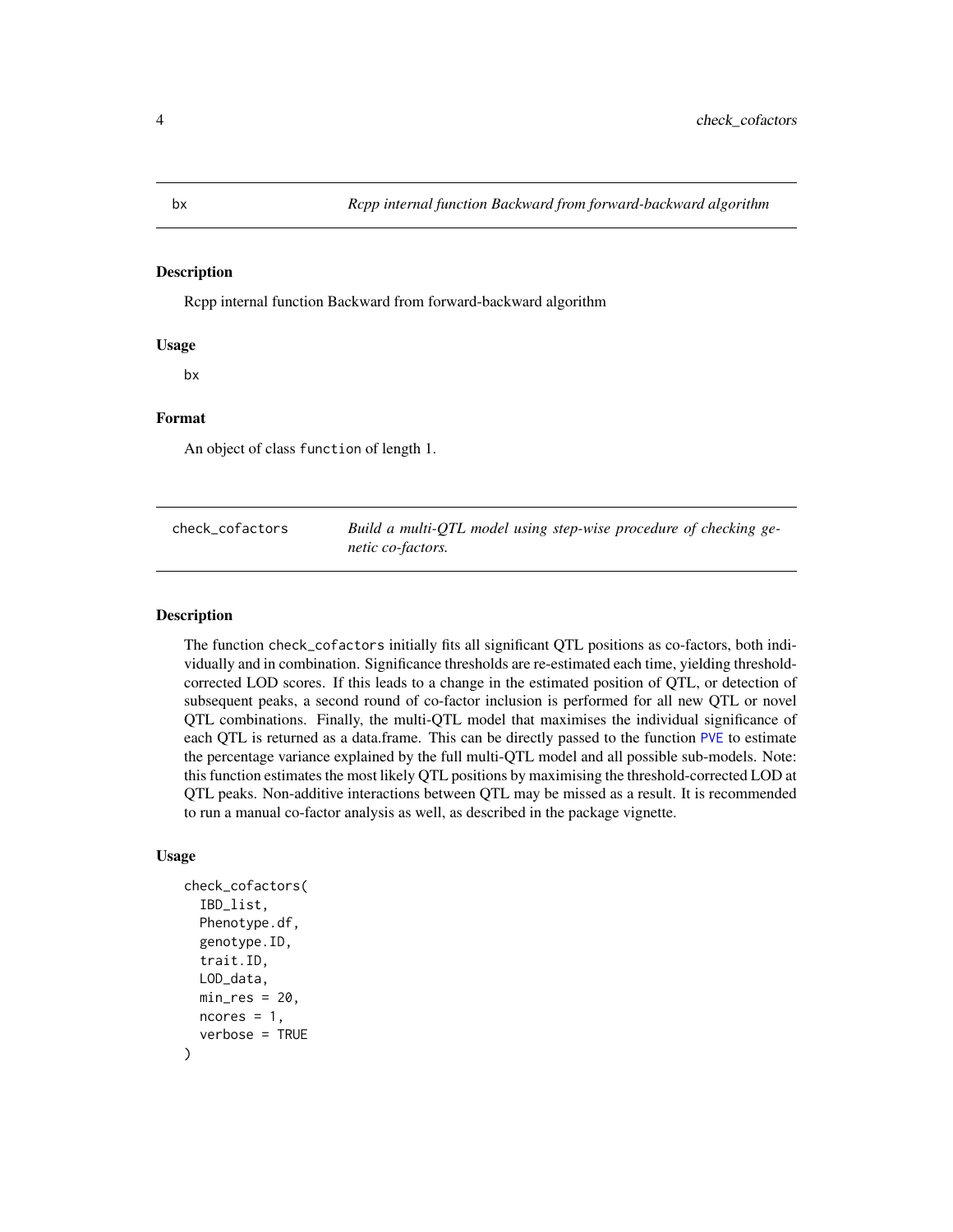#### <span id="page-4-0"></span>Arguments

| IBD_list     | List of IBD_probabilities as estimated using one of the various methods avail-<br>able (e.g. estimate_IBD).                                                                                                                                                                                                                                                                                                                                                                                                                                                                                                                                                                                                                                                                |
|--------------|----------------------------------------------------------------------------------------------------------------------------------------------------------------------------------------------------------------------------------------------------------------------------------------------------------------------------------------------------------------------------------------------------------------------------------------------------------------------------------------------------------------------------------------------------------------------------------------------------------------------------------------------------------------------------------------------------------------------------------------------------------------------------|
| Phenotype.df | A data.frame containing phenotypic values                                                                                                                                                                                                                                                                                                                                                                                                                                                                                                                                                                                                                                                                                                                                  |
| genotype.ID  | The colname of Phenotype. df that contains the population identifiers (F1 names)<br>(must be a colname of Phenotype.df)                                                                                                                                                                                                                                                                                                                                                                                                                                                                                                                                                                                                                                                    |
| trait.ID     | The colname of Phenotype. df that contains the response variable to use in the<br>model (must be a colname of Phenotype.df)                                                                                                                                                                                                                                                                                                                                                                                                                                                                                                                                                                                                                                                |
| LOD_data     | Output of QTLscan function.                                                                                                                                                                                                                                                                                                                                                                                                                                                                                                                                                                                                                                                                                                                                                |
| min_res      | The minimum genetic distance (resolution) assumed possible to consider 2 linked<br>QTL (on the same linkage group) as independent. By default a value of 20 cM<br>is used. This is not to suggest that 20 cM is a realistic resolution in a practical<br>mapping study, but it provides the function with a criterion to consider 2 signif-<br>icant QTL within this distance as one and the same. For this purpose, 20 cM<br>seems a reasonable value to use. In practice, closely linked QTL will generally<br>"explain" all the variation at nearby positions, making it unlikely to be able to<br>disentangle their effects. QTL positions will vary slightly when co-factors are<br>introduced, but again this variation is presumed not to exceed 20 cM either side. |
| ncores       | How many CPU cores should be used in the evaluation? By default 1 core is<br>used.                                                                                                                                                                                                                                                                                                                                                                                                                                                                                                                                                                                                                                                                                         |
| verbose      | Logical, by default TRUE - should progress messages be printed to the console?                                                                                                                                                                                                                                                                                                                                                                                                                                                                                                                                                                                                                                                                                             |

#### Value

Data frame with the following columns:

- LG: Linkage group identifier
- cM: CentiMorgan position
- deltaLOD: The difference between the LOD score at the peak and the significance threshold (always positive, otherwise the QTL would not be significant)
- CofactorID: A identifier giving the co-factor model used in detecting the QTL (if no co-factors were included then NA). The co-factor model is described by concatenating all co-factor positions with a '+', so for example 1\_10+4\_20 would mean a co-factor model with 2 positions included as co-factors, namely 10 cM on linkage group 1 and 20 cM on linkage group 4.

# Examples

```
data("IBD_4x","BLUEs.pheno","qtl_LODs.4x")
check_cofactors(IBD_list=IBD_4x,Phenotype.df=BLUEs.pheno,
genotype.ID="Geno",trait.ID="BLUE",LOD_data=qtl_LODs.4x)
```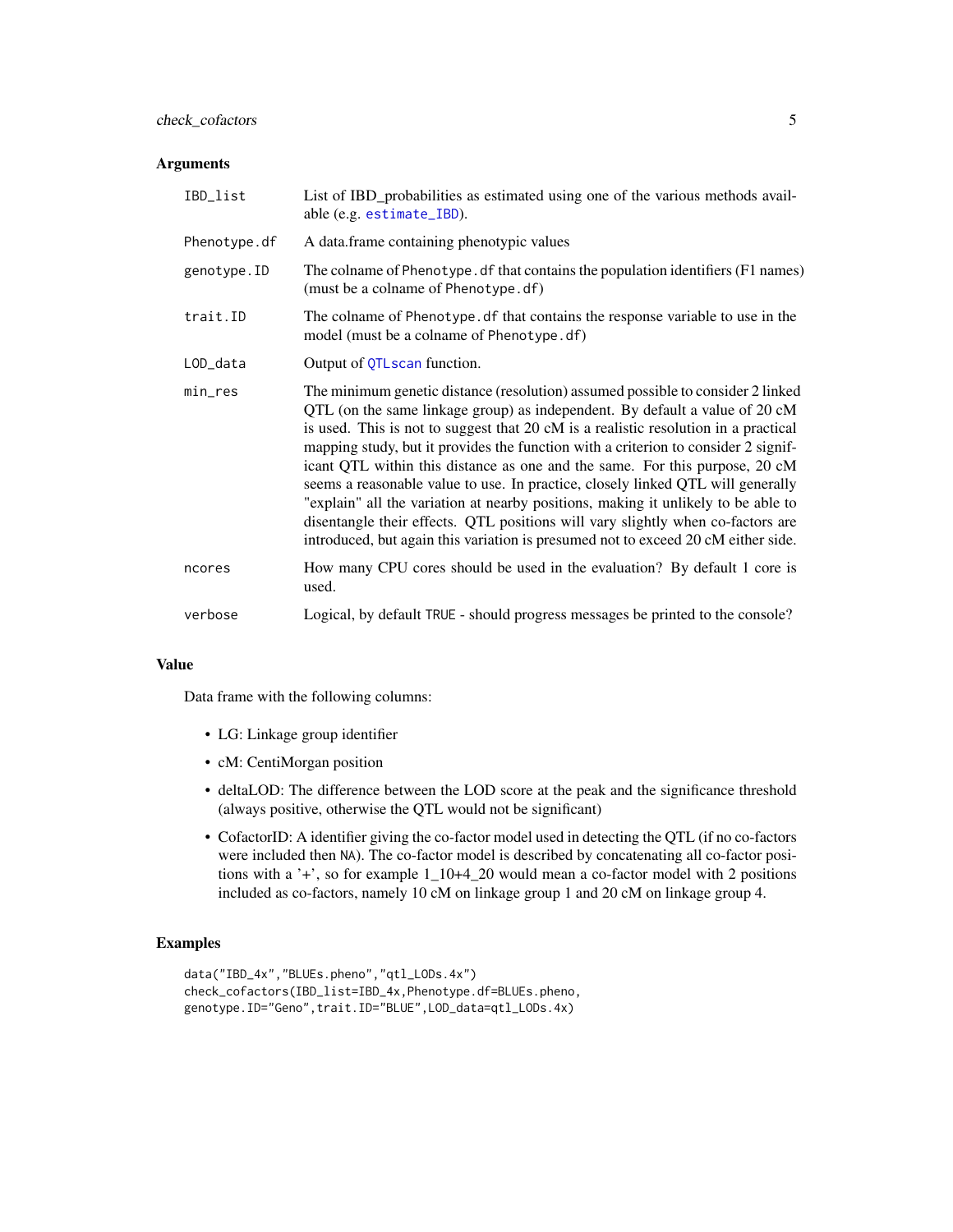<span id="page-5-0"></span>convert\_mappoly\_to\_phased.maplist

*Function to extract the phased map from a mappoly.map object*

#### **Description**

Convert MAPpoly.map object into a phased maplist, needed for IBD estimation

#### Usage

```
convert_mappoly_to_phased.maplist(mappoly_object)
```
#### Arguments

mappoly\_object An object of class 'mappoly.map', for example output of the function mappoly::est\_rf\_hmm\_sequentia

# Value

A phased.maplist, with linkage group names LG1 etc. Each list item is a data.frame with columns marker, position followed by the phased map, coded in 1 and 0 for presence/absence of SNP (alternative) allele on parental homologues (h) numbered 1:ploidy for parent 1 and ploidy + 1 : 2\*ploidy for parent 2.

#### Examples

```
## Not run:
library("mappoly")
phased.maplist <- convert_mappoly_to_phased.maplist(maps.hexafake)
```
## End(Not run)

<span id="page-5-1"></span>count\_recombinations *Predict recombination breakpoints using IBD probabilities*

#### **Description**

The function count\_recombinations returns a list of all predicted recombination breakpoints. The output can be passed using the argument recombination\_data to the function [visualiseHaplo](#page-38-1), where the predicted breakpoints overlay the haplotypes. Alternatively, a genome-wide visualisation of the recombination landscape both per linkage group and per individual can be generated using the function [plotRecLS](#page-25-1), which can be useful in identifying problematic areas of the linkage maps, or problematic individuals in the population. Currently, recombination break-points are only estimated from bivalents in meiosis; any offspring resulting from a predicted multivalent is excluded from the analysis and will be returned with a NA value.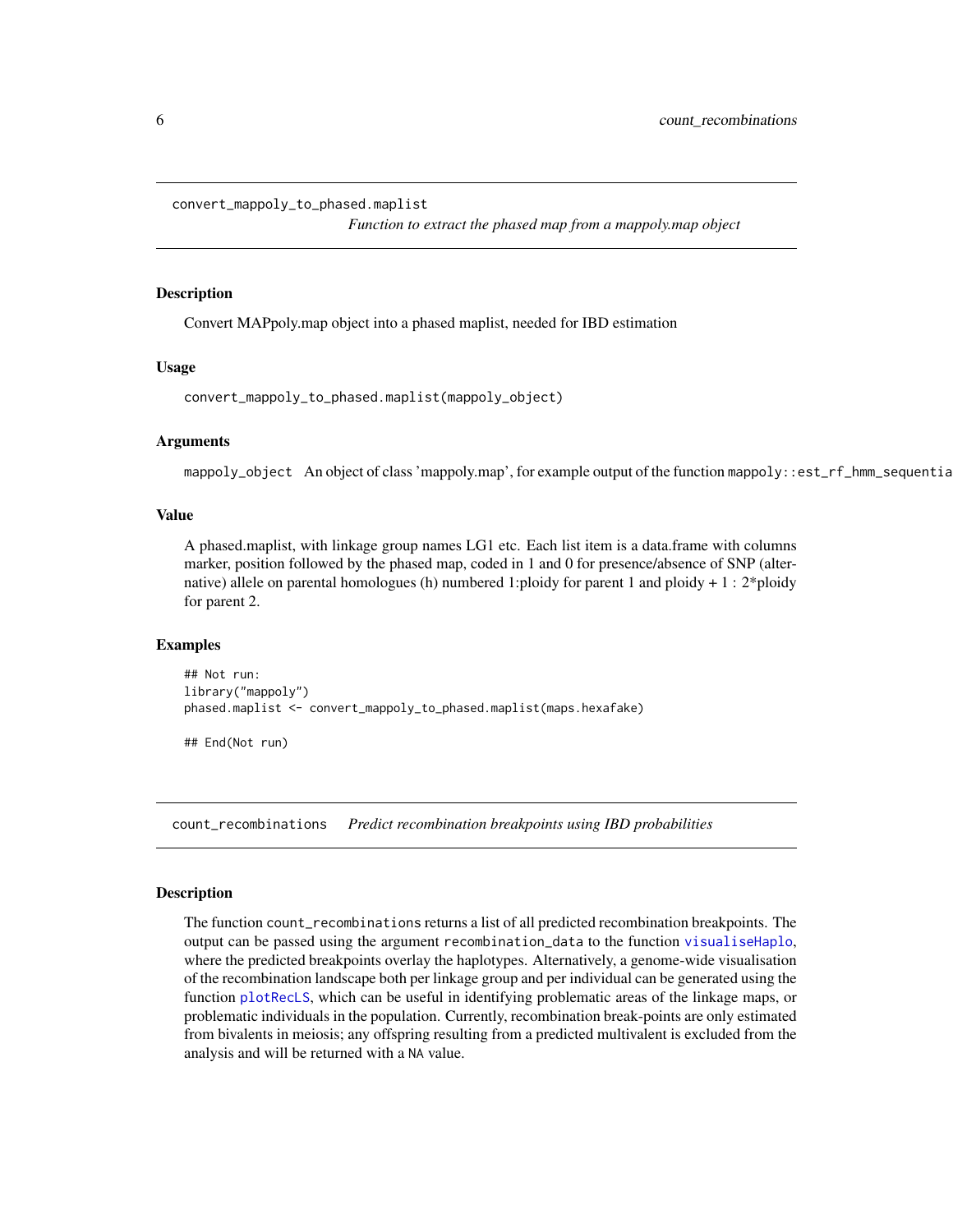#### <span id="page-6-0"></span>estimate\_GIC 7

#### Usage

```
count\_recombinations(IBD_list, plausible\_pairing\_prob = 0.4)
```
#### Arguments

IBD\_list List of IBD\_probabilities as estimated using one of the various methods available (e.g. [estimate\\_IBD](#page-7-1)).

#### plausible\_pairing\_prob

The minimum probability of a pairing configuration needed to analyse an individual's IBD data. The default setting of 0.4 is rather low - but accommodates scenarios where e.g. two competing plausible pairing scenarios are possible. In such situations, both pairing configurations (also termed "valencies") would be expected to have a probability close to 0.5. Both are then considered, and the output contains the probability of both situations. These can then be used to generate a probabilistic recombination landscape. If a more definite set of predictions is required, simply increase plausible\_pairing\_prob to eliminate such uncertainty. These individuals will then be returned with a NA value.

# Value

A nested list corresponding to each linkage group. Within each LG, a list with 3 items is returned, specifying the plausible\_pairing\_prob, the map and the predicted recombinations in each individual in the mapping population. Per individual, all valencies with a probability greater than plausible\_pairing\_prob are returned, specifying both the Valent\_probability and the best estimate of the cM position of the recombination\_breakpoints involving pairs of homologues A, B, C etc. (in the order parent 1, parent 2). If no recombinations are predicted, a NA value is given instead.

#### Examples

data("IBD\_4x") recom.ls <- count\_recombinations(IBD\_4x)

<span id="page-6-1"></span>estimate\_GIC *Estimate the Genotypic Information Coefficient (GIC)*

#### Description

Function to estimate the GIC per homologue using IBD probabilities

#### Usage

```
estimate_GIC(IBD_list)
```
#### Arguments

IBD\_list List of IBD probabilities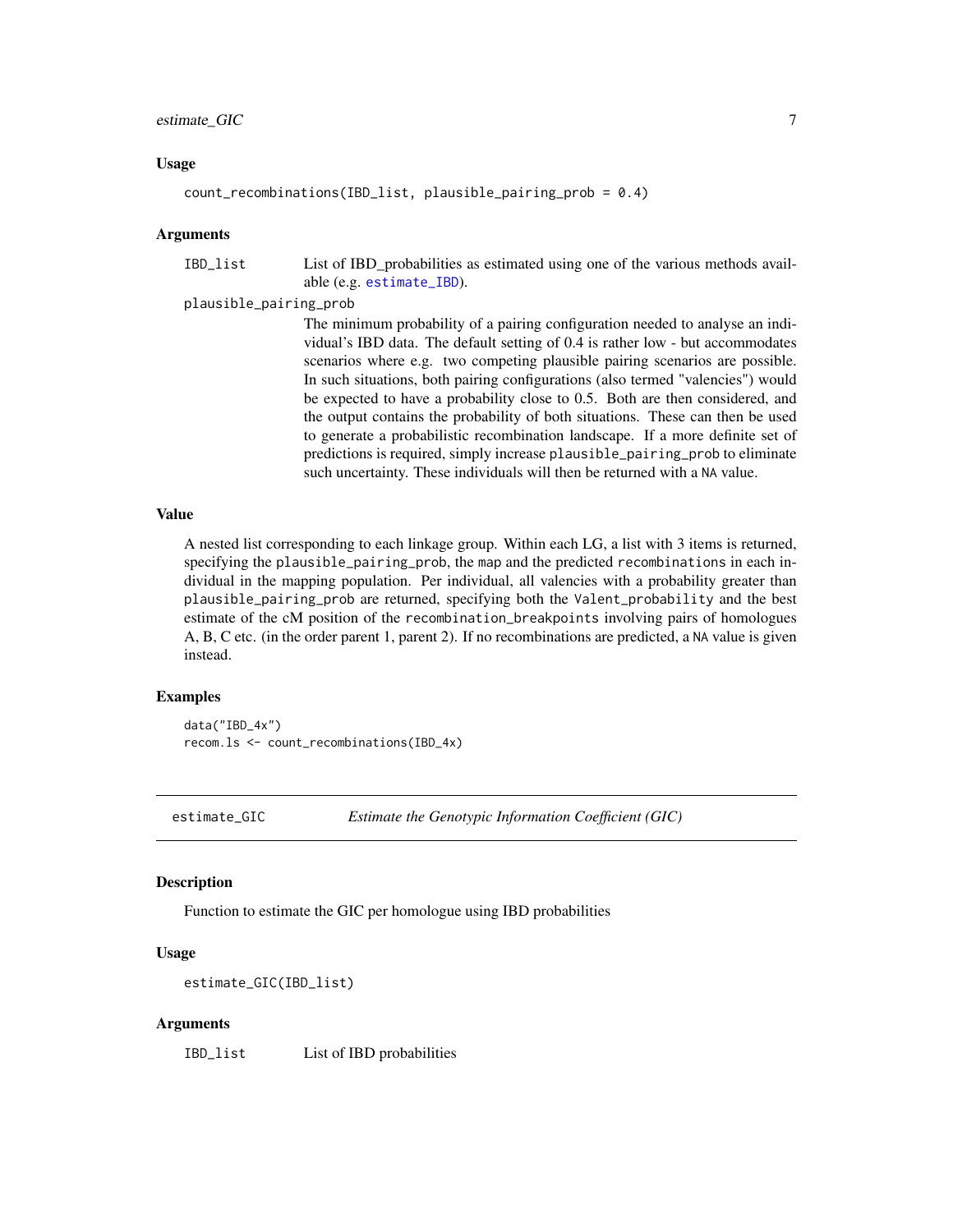# <span id="page-7-0"></span>Value

A nested list; each list element (per linkage group) contains the following items:

- GIC : Matrix of GIC values estimated from the IBD probabilities
- map : Integrated linkage map positions of markers used in IBD calculation
- parental phase : The parental marker phasing, coded in 1 and  $0's$

#### Examples

```
data("IBD_4x")
GIC_4x <- estimate_GIC(IBD_list = IBD_4x)
```
<span id="page-7-1"></span>estimate\_IBD *Generate IBD probabilities from marker genotypes and a phased linkage map*

#### **Description**

estimate\_IBD is a function for creating identity-by-descent (IBD) probabilities. Two computational methods are offered: by default IBD probabilites are estimated using hidden Markov models, but a heuristic method based on Bourke et al. (2014) is also included. Basic input data for this function are marker genotypes (either discrete marker dosages (ie scores 0, 1, ..., ploidy representing the number of copies of the marker allele), or the probabilities of these dosages) and a phased linkage map. Details on each of the methods are included under method

#### Usage

```
estimate_IBD(
  input_type = "discrete",
  genotypes,
 phased_maplist,
 method = "hmm",remove_markers = NULL,
 ploidy,
 ploidy2 = NULL,
  parent1 = "P1",parent2 = "P2",individuals = "all",
  log = NULL,map_function = "haldane",
 bivalent_decoding = TRUE,
  error = 0.01,full_multivalent_hexa = FALSE,
  verbose = FALSE,
  ncores = 1,
  fix_{threshold} = 0.1,
  factor\_dist = 1)
```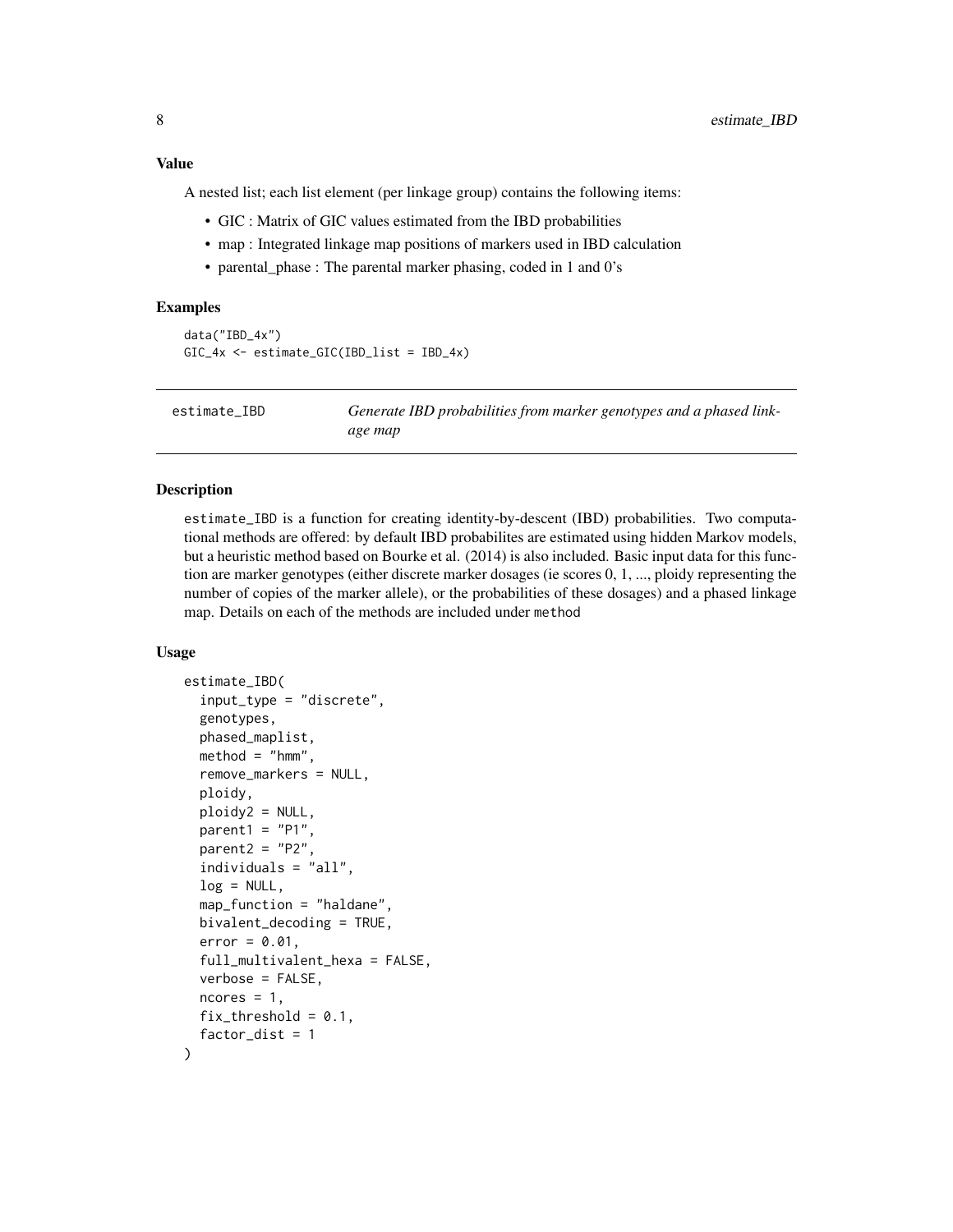| input_type  | Can be either one of 'discrete' or 'probabilistic'. For the former (default),<br>dosage_matrix must be supplied, while for the latter probgeno_df must be<br>supplied. Note that probabilistic genotypes can only be accepted if the method<br>is default ('hmm').                                                                                                                                                                                                                                                                                                                                                                                                                                                                                                                                                                                                                                                                                                                                                                       |
|-------------|------------------------------------------------------------------------------------------------------------------------------------------------------------------------------------------------------------------------------------------------------------------------------------------------------------------------------------------------------------------------------------------------------------------------------------------------------------------------------------------------------------------------------------------------------------------------------------------------------------------------------------------------------------------------------------------------------------------------------------------------------------------------------------------------------------------------------------------------------------------------------------------------------------------------------------------------------------------------------------------------------------------------------------------|
| genotypes   | Marker genotypes, either a 2d matrix of integer marker scores or a data.frame of<br>dosage probabilities. Details are as follows:                                                                                                                                                                                                                                                                                                                                                                                                                                                                                                                                                                                                                                                                                                                                                                                                                                                                                                        |
|             | • discrete : If input_type is 'discrete', genotypes is a matrix of marker<br>dosage scores with markers in rows and individuals in columns. Both<br>(marker) rownames and (individual or sample) colnames are needed.<br>• probabilistic : If input_type is 'probabilistic', genotypes is a data frame<br>as read from the scores file produced by function saveMarkerModels of<br>R package fitPoly, or alternatively, a data frame containing at least the<br>following columns:<br>- SampleName: Name of the sample (individual)<br>- MarkerName: Name of the marker<br>$-$ P0 : Probabilities of dosage score '0'<br>- P1, P2 etc. : Probabilities of dosage score '1' etc. (up to max off-<br>spring dosage, e.g. P4 for tetraploid population)                                                                                                                                                                                                                                                                                     |
|             | phased_maplist A list of phased linkage maps, the output of polymapR:: create_phased_maplist                                                                                                                                                                                                                                                                                                                                                                                                                                                                                                                                                                                                                                                                                                                                                                                                                                                                                                                                             |
| method      | The method used to estimate IBD probabilities, either "hmm" or "heur". By de-<br>fault, the Hidden Markov Model (hmm) method is used. This uses an approach<br>developed by Zheng et al (2016), and implemented in the 'TetraOrigin' pack-<br>age. However, unlike the original TetraOrigin software, it does not re-estimate<br>parental linkage phase, as this is assumed to have been generated during map<br>construction. Alternatively, a heuristic algorithm can be employed (method =<br>"heur"), providing computational efficiency at higher ploidy levels (hexaploid,<br>octoploid etc.), but at the cost of some accuracy. If method = "hmm" is specified,<br>only diploid, triploid, autotetraploid and autohexaploid populations are currently<br>allowed, while method = "heur" caters for all possible ploidy levels. Further-<br>more, the argument bivalent_decoding can only be set to FALSE in the case<br>of the 'hmm' method (i.e. allowing for the possibility of multivalent formation<br>and double reduction). |
|             | remove_markers Optional vector of marker names to remove from the maps. Default is NULL.                                                                                                                                                                                                                                                                                                                                                                                                                                                                                                                                                                                                                                                                                                                                                                                                                                                                                                                                                 |
| ploidy      | Integer. Ploidy of the organism.                                                                                                                                                                                                                                                                                                                                                                                                                                                                                                                                                                                                                                                                                                                                                                                                                                                                                                                                                                                                         |
| ploidy2     | Optional integer, by default NULL. Ploidy of parent 2, if different from parent 1.                                                                                                                                                                                                                                                                                                                                                                                                                                                                                                                                                                                                                                                                                                                                                                                                                                                                                                                                                       |
| parent1     | Identifier of parent 1, by default assumed to be "P1"                                                                                                                                                                                                                                                                                                                                                                                                                                                                                                                                                                                                                                                                                                                                                                                                                                                                                                                                                                                    |
| parent2     | Identifier of parent 2, by default assumed to be "P2"                                                                                                                                                                                                                                                                                                                                                                                                                                                                                                                                                                                                                                                                                                                                                                                                                                                                                                                                                                                    |
| individuals | By default "all" offspring are included, but otherwise a subset can be selected,<br>using a vector of offspring indexing numbers $(1,2, etc.)$ according to their order<br>in dosage_matrix                                                                                                                                                                                                                                                                                                                                                                                                                                                                                                                                                                                                                                                                                                                                                                                                                                              |
| log         | Character string specifying the log filename to which standard output should be<br>written. If NULL log is send to stdout.                                                                                                                                                                                                                                                                                                                                                                                                                                                                                                                                                                                                                                                                                                                                                                                                                                                                                                               |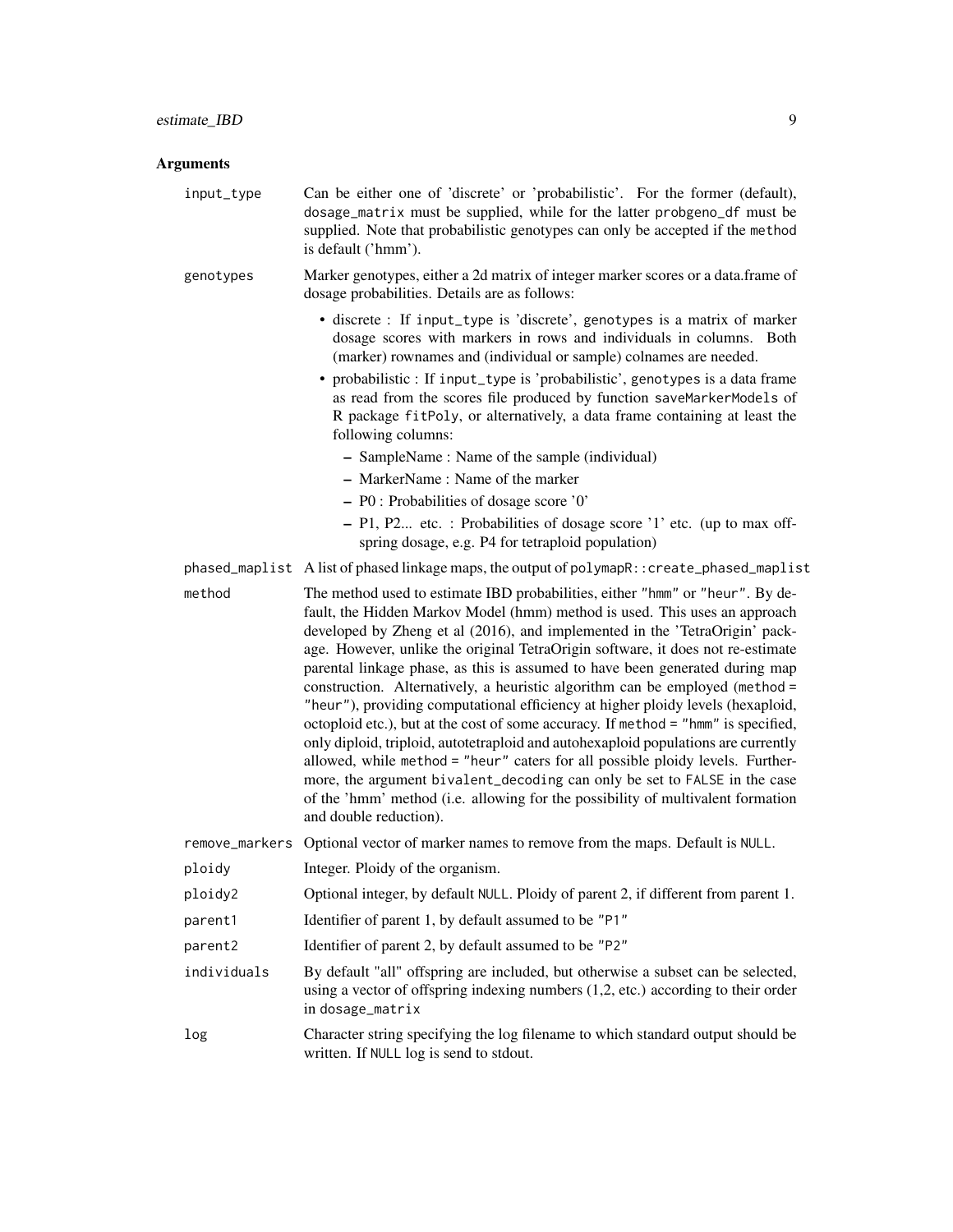<span id="page-9-0"></span>

| map_function          | Mapping function to use when converting map distances to recombination fre-<br>quencies. Currently only "haldane" or "kosambi" are allowed.                                                        |
|-----------------------|----------------------------------------------------------------------------------------------------------------------------------------------------------------------------------------------------|
| bivalent_decoding     |                                                                                                                                                                                                    |
|                       | Option to consider only bivalent pairing during formation of gametes (ignored<br>for diploid populations, as only bivalents possible there), by default TRUE                                       |
| error                 | The (prior) probability of errors in the offspring dosages, usually assumed to be<br>small but non-zero                                                                                            |
| full_multivalent_hexa |                                                                                                                                                                                                    |
|                       | Option to allow multivalent pairing in both parents at the hexaploid level, by<br>default FALSE. Note that if TRUE, a very large available RAM may be required<br>$(>= 32Gb)$ to process the data. |
| verbose               | Logical, by default TRUE. Should progress messages be written?                                                                                                                                     |
| ncores                | How many CPU cores should be used in the evaluation? By default 1 core is<br>used.                                                                                                                 |
| fix_threshold         | If method $=$ "heur", the threshold to fix the IBD probabilities while correcting<br>for the sum of probabilities.                                                                                 |
| factor_dist           | If method = "heur", the factor by which to increase or decrease the recombina-<br>tion frequencies as calculated from the map distances.                                                           |

# Value

A list of IBD probabilities, organised by linkage group (as given in the input phased\_maplist). Each list item is itself a list containing the following:

- IBDtype: The type of IBD; for this function only "genotypeIBD" are calculated.
- IBDarray: A 3d array of IBD probabilities, with dimensions marker, genotype-class and F1 individual.
- map: A 3-column data-frame specifying chromosome, marker and position (in cM)
- parental\_phase: Phasing of the markers in the parents, as given in the input phased\_maplist
- marginal.likelihoods: A list of marginal likelihoods of different valencies if method "hmm" was used, otherwise NULL
- valency: The predicted valency that maximised the marginal likelihood, per offspring. For method "heur", NULL
- offspring: Offspring names
- biv\_dec: Logical, whether bivalent decoding was used in the estimation of the F1 IBD probabilities.
- gap: The size of the gap (in cM) used when interpolating the IBD probabilities. See function [spline\\_IBD](#page-35-1) for details.
- genocodes: Ordered list of genotype codes used to represent different genotype classes.
- pairing: log likelihoods of each of the different pairing scenarios considered (can be used e.g. for post-mapping check of preferential pairing)
- ploidy: ploidy of parent 1
- ploidy2: ploidy of parent 2
- method: The method used, either "hmm" (default) or "heur". See argument method
- error: The error prior used, if method "hmm" was used, otherwise NULL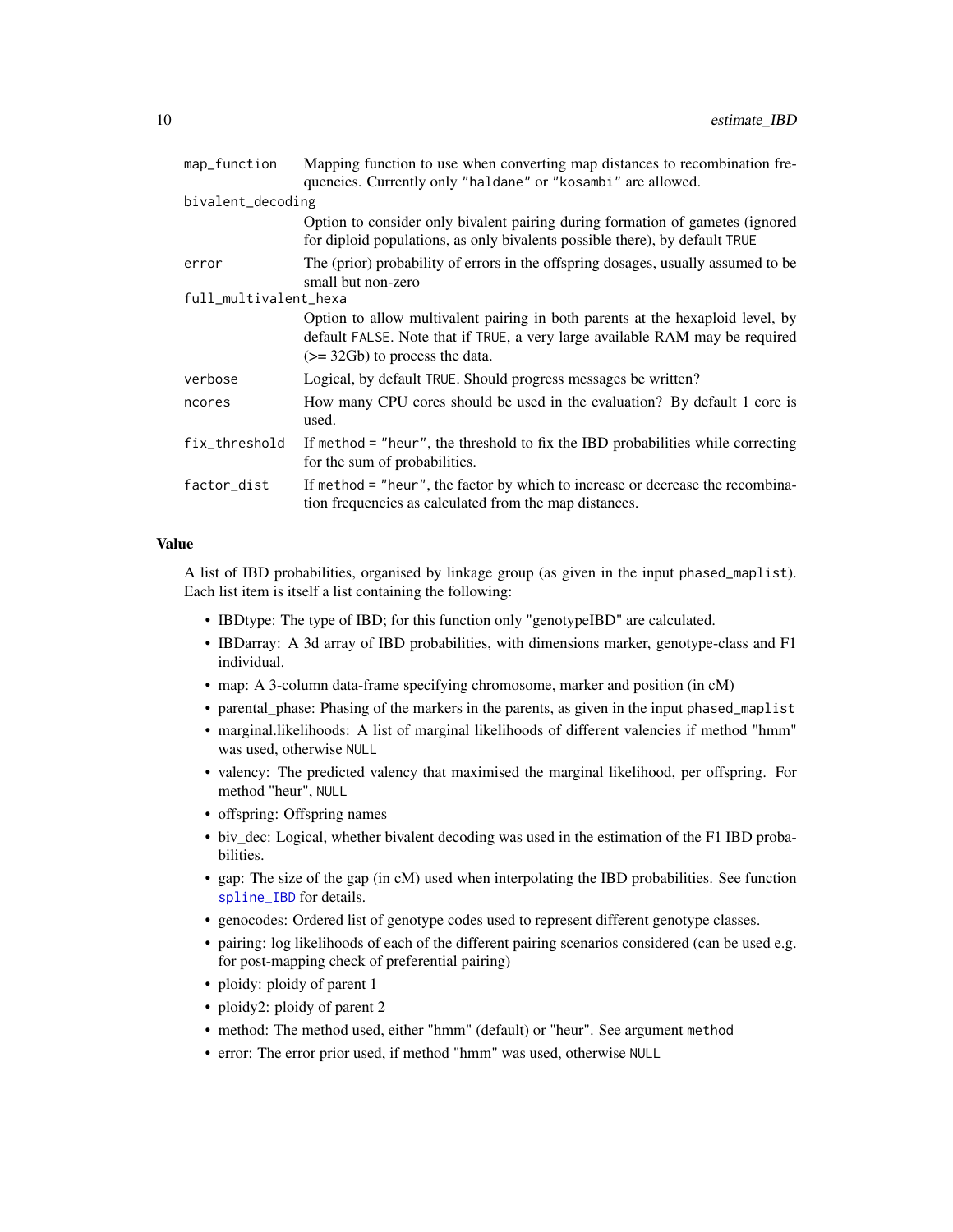# <span id="page-10-0"></span>exploreQTL 11

#### References

- Durbin R, Eddy S, Krogh A, Mitchison G (1998) Biological sequence analysis: Probabilistic models of proteins and nucleic acids. Cambridge: Cambridge University Press.
- Hackett et al. (2013) Linkage analysis and QTL mapping using SNP dosage data in a tetraploid potato mapping population. PLoS One 8(5): e63939
- Zheng et al. (2016) Probabilistic multilocus haplotype reconstruction in outcrossing tetraploids. Genetics 203: 119-131
- Bourke P.M. (2014) QTL analysis in polyploids: Model testing and power calculations. Wageningen University (MSc thesis)

#### Examples

```
data("phased_maplist.4x", "SNP_dosages.4x")
estimate_IBD(phased_maplist=phased_maplist.4x,genotypes=SNP_dosages.4x,ploidy=4)
```
<span id="page-10-1"></span>exploreQTL *Explore the possible segregation type of a QTL peak using Schwarz Information Criterion*

#### Description

Function to explore the possible segregation type at a QTL position using the Schwarz Information Criterion

#### Usage

```
exploreQTL(
  IBD_list,
 Phenotype.df,
  genotype.ID,
  trait.ID,
  linkage_group,
 LOD_data,
  cM = NULL,QTLconfig = NULL,
 plotBIC = TRUE,
  delaBIC = 6,
  testAllele_Effects = TRUE,
  log = NULL)
```

| IBD_list     | List of IBD probabilities                 |
|--------------|-------------------------------------------|
| Phenotype.df | A data frame containing phenotypic values |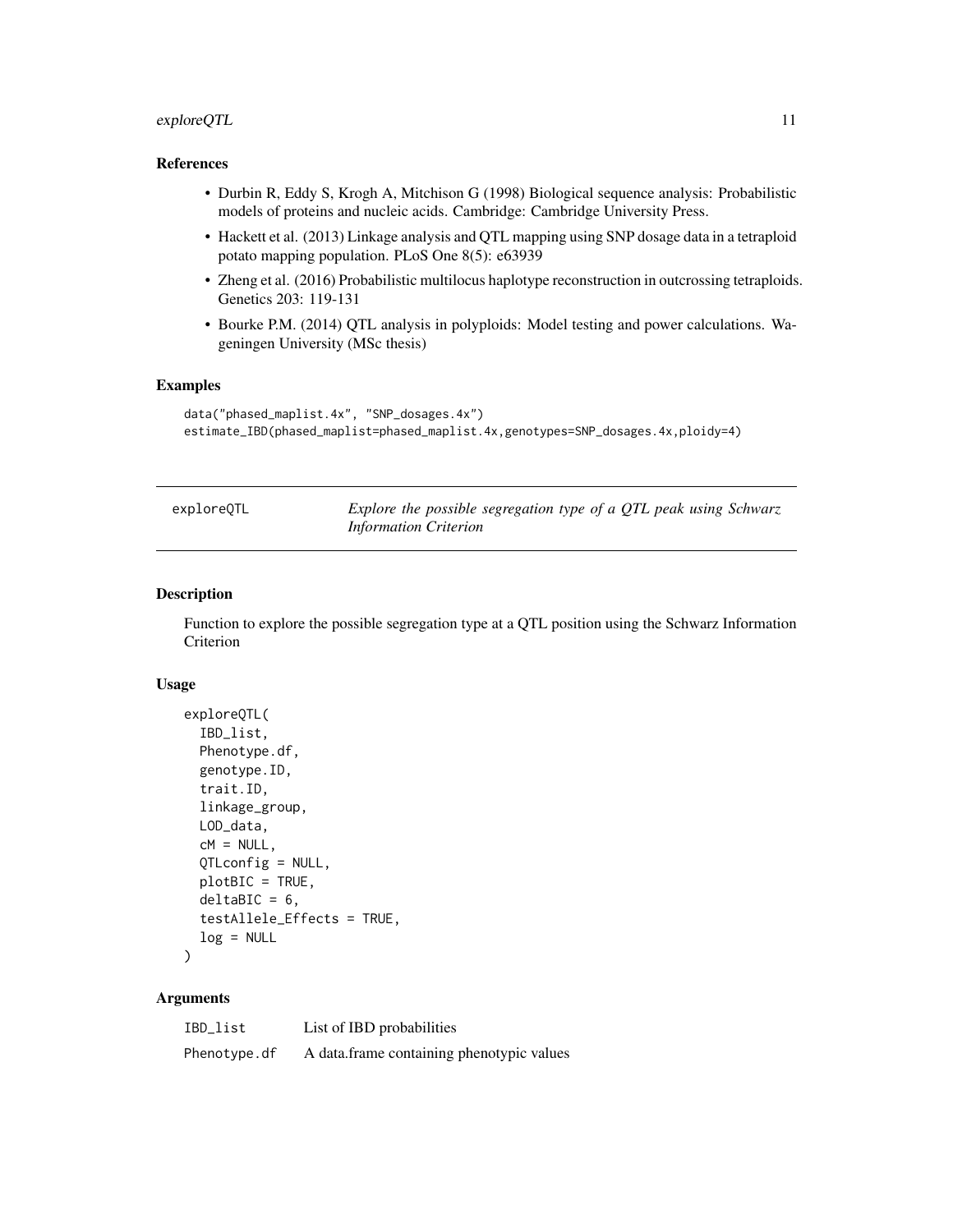<span id="page-11-0"></span>

| genotype.ID        | The colname of Phenotype. df that contains the population identifiers (F1 names)<br>(must be a colname of Phenotype.df)                                                                                                                                                           |
|--------------------|-----------------------------------------------------------------------------------------------------------------------------------------------------------------------------------------------------------------------------------------------------------------------------------|
| trait.ID           | The colname of Phenotype. df that contains the response variable to use in the<br>model (must be a colname of Phenotype.df)                                                                                                                                                       |
| linkage_group      | Numeric identifier of the linkage group being tested, based on the order of<br>IBD_list. Only a single linkage group is allowed.                                                                                                                                                  |
| LOD_data           | Output of QTLscan function                                                                                                                                                                                                                                                        |
| сM                 | By default NULL, in which case the position of maximum LOD score is taken as<br>the position of interest. Otherwise, the cM position to be explored.                                                                                                                              |
| QTLconfig          | Nested list of homologue configurations and modes of action of QTL to be ex-<br>plored and compared, the output of segMaker. Note that a default List is avail-<br>able of all possible bi-allelic QTL if none is provided. Each list element is itself<br>a list with components |
|                    | • homs: a vector of length at least 1, describing the proposed homologues<br>the functional allele Q is on<br>• mode: Vector of same length as homs with codes "a" for additive and "d"<br>for dominant.                                                                          |
| plotBIC            | Logical, with default TRUE - should the calculated BIC values be plotted?                                                                                                                                                                                                         |
| deltaBIC           | Numeric, by default 6. Configurations within this distance of the minimum BIC<br>are considered plausible.                                                                                                                                                                        |
| testAllele_Effects |                                                                                                                                                                                                                                                                                   |
|                    | Logical, with default TRUE - should the effects of the different alleles be tested<br>using the most likely QTL configuration?                                                                                                                                                    |
| log                | Character string specifying the log filename to which standard output should be<br>written. If NULL log is send to stdout.                                                                                                                                                        |

# Value

List with the following items:

- BIC : Vector of BIC values corresponding to elements of QTLconfig provided for testing
- Allele.effects : Summary of the means and standard errors of groups with (+) and without(-) the specified allele combinations for the most likely QTLconfig if testAllele\_Effects = TRUE (NULL otherwise).

#### Examples

```
data("IBD_4x","BLUEs.pheno","qtl_LODs.4x")
exploreQTL(IBD_list = IBD_4x,
          Phenotype.df = BLUEs.pheno,
          genotype.ID = "Geno",
          trait.ID = "BLUE",linkage_group = 1,
          LOD\_data = qt1_LODs.4x)
```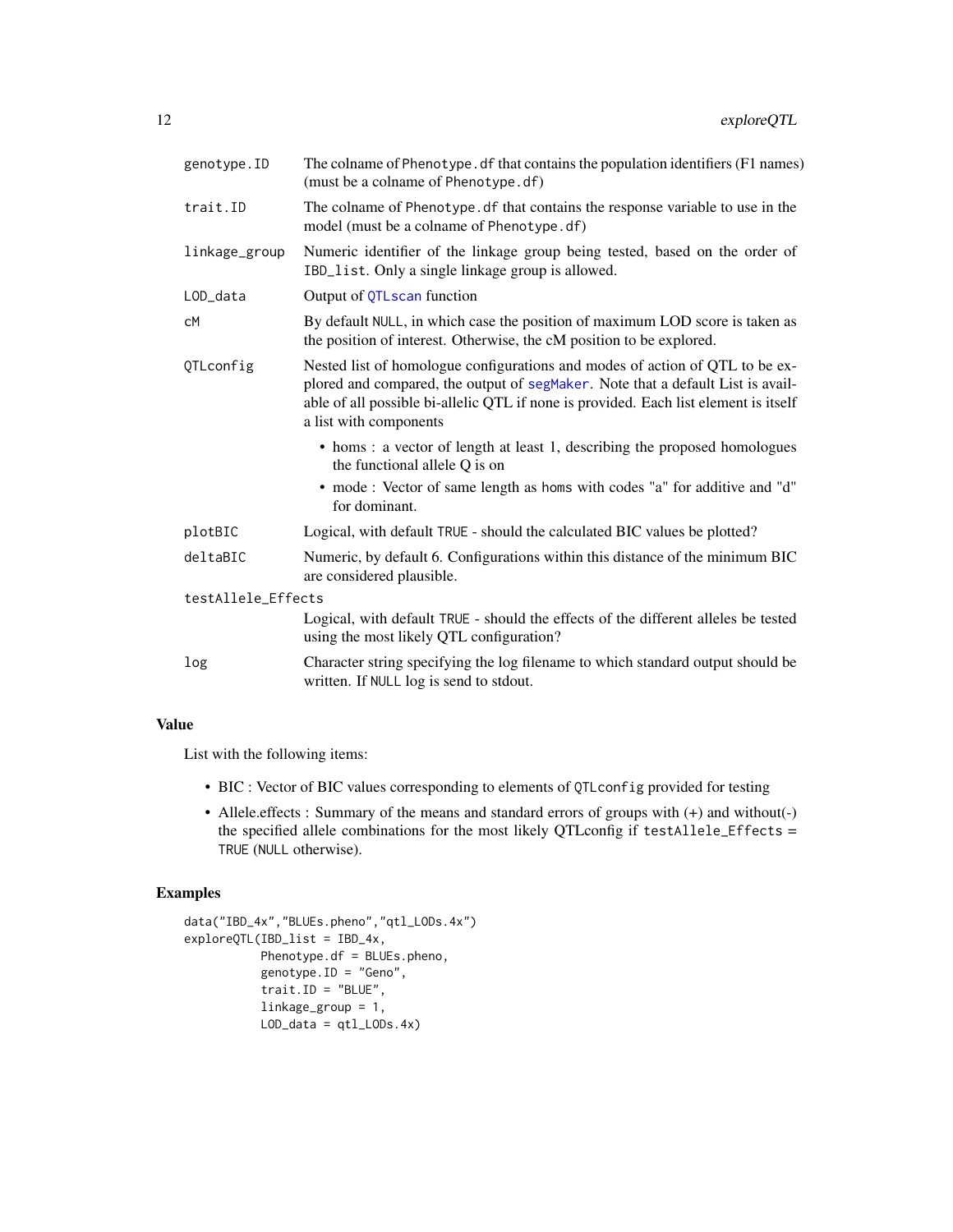<span id="page-12-0"></span>

Given QTL output, this function returns the position of maximum LOD for a specified linkage group.

#### Usage

findPeak(LOD\_data, linkage\_group, verbose = TRUE)

### Arguments

| LOD_data      | Output of OTLscan function.                                                                                                      |
|---------------|----------------------------------------------------------------------------------------------------------------------------------|
| linkage_group | Numeric identifier of the linkage group being tested, based on the order of<br>IBD_list. Only a single linkage group is allowed. |
| verbose       | Should messages be written to standard output? By default TRUE.                                                                  |

# Examples

data("qtl\_LODs.4x") findPeak(LOD\_data=qtl\_LODs.4x,linkage\_group=1)

| findSupport | Function to find a LOD - $x$ support interval around a QTL position |
|-------------|---------------------------------------------------------------------|
|-------------|---------------------------------------------------------------------|

# Description

Given QTL output, this function returns the LOD - x support for a specified linkage group, taking the maximum LOD position as the desired QTL peak.

#### Usage

```
findSupport(LOD_data, linkage_group, LOD_support = 2)
```

| LOD_data      | Output of OTLscan function.                                                                                                                                                                          |
|---------------|------------------------------------------------------------------------------------------------------------------------------------------------------------------------------------------------------|
| linkage_group | Numeric identifier of the linkage group being tested, based on the order of<br>IBD_list. Only a single linkage group is allowed.                                                                     |
| LOD_support   | The level of support around a QTL peak, by default 2 (giving a LOD - 2 support<br>interval, the range of positions with a LOD score within 2 LOD units of the<br>maximum LOD on that linkage group). |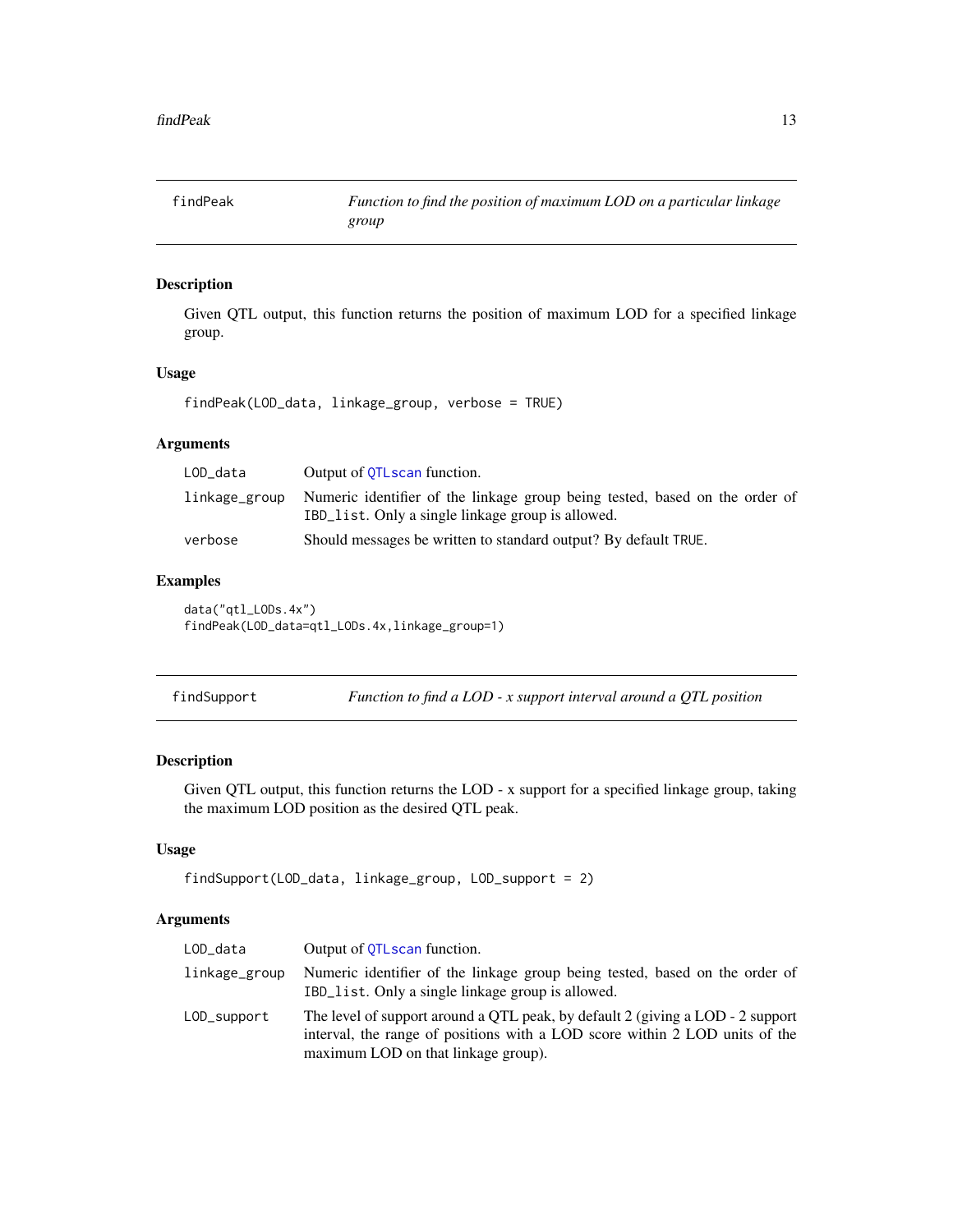# Examples

```
data("qtl_LODs.4x")
findSupport(LOD_data=qtl_LODs.4x,linkage_group=1)
```
fx *Rcpp internal function Forward from forward-backward algorithm*

### Description

Rcpp internal function Forward from forward-backward algorithm

#### Usage

fx

#### Format

An object of class function of length 1.

GIC\_4x *A list of GIC estimates (4x)*

# Description

A list of GIC estimates (4x)

# Usage

GIC\_4x

#### Format

An object of class list of length 2.

hexa.list *A list of hexaploid bivalent pairing configurations*

# Description

A list of hexaploid bivalent pairing configurations

#### Usage

hexa.list

#### Format

An object of class list of length 15.

<span id="page-13-0"></span>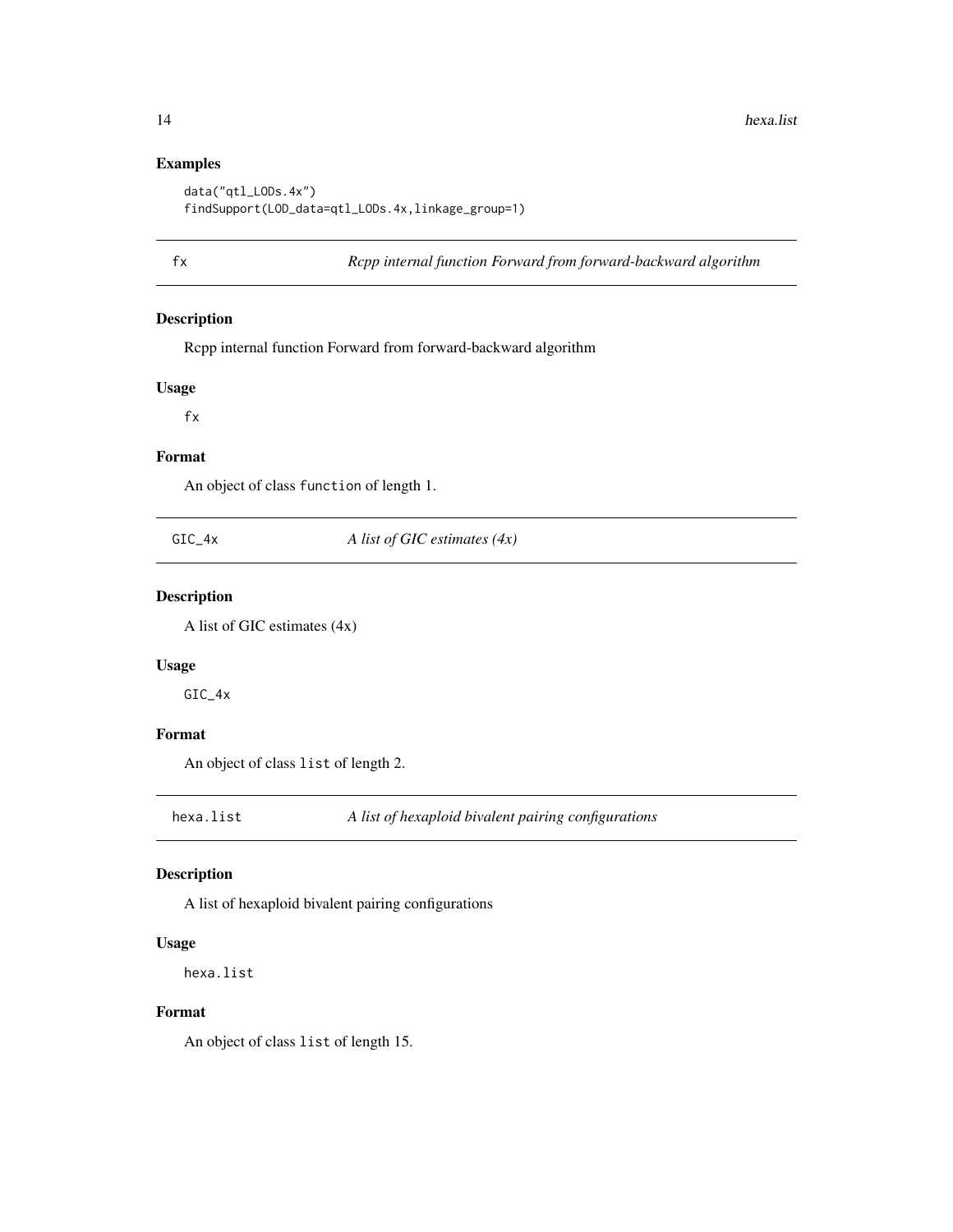<span id="page-14-0"></span>

A list of identity-by-descent probabilities (4x)

# Usage

IBD\_4x

# Format

An object of class list of length 2.

import\_IBD *Import IBD probabilities as estimated by TetraOrigin*

# Description

Imports the summarised IBD probability output of TetraOrigin (which estimates IBD probabilities at all marker positions), and interpolates these at a grid of positions at user-defined spacing.

# Usage

```
import_IBD(
  folder = NULL,
  filename.vec,
 bivalent_decoding = TRUE,
  error = 0.01,log = NULL\mathcal{L}
```

| folder            | The path to the folder in which the TetraOrigin output is contained, default is<br>NULL if files are in working directory.                                  |
|-------------------|-------------------------------------------------------------------------------------------------------------------------------------------------------------|
| filename.vec      | A vector of the character filename(s) of the .csv file(s) containing the output of<br>TetraOrigin. Should be in order according to LG/chromosome numbering. |
| bivalent_decoding |                                                                                                                                                             |
|                   | Logical, if TRUE then only bivalent pairing was allowed in TetraOrigin, specify<br>FALSE if multivalent pairing was also allowed.                           |
| error             | The offspring error prior used in the offspring decoding step, here assumed to<br>be $0.01$                                                                 |
| log               | Character string specifying the log filename to which standard output should be<br>written. If NULL log is send to stdout.                                  |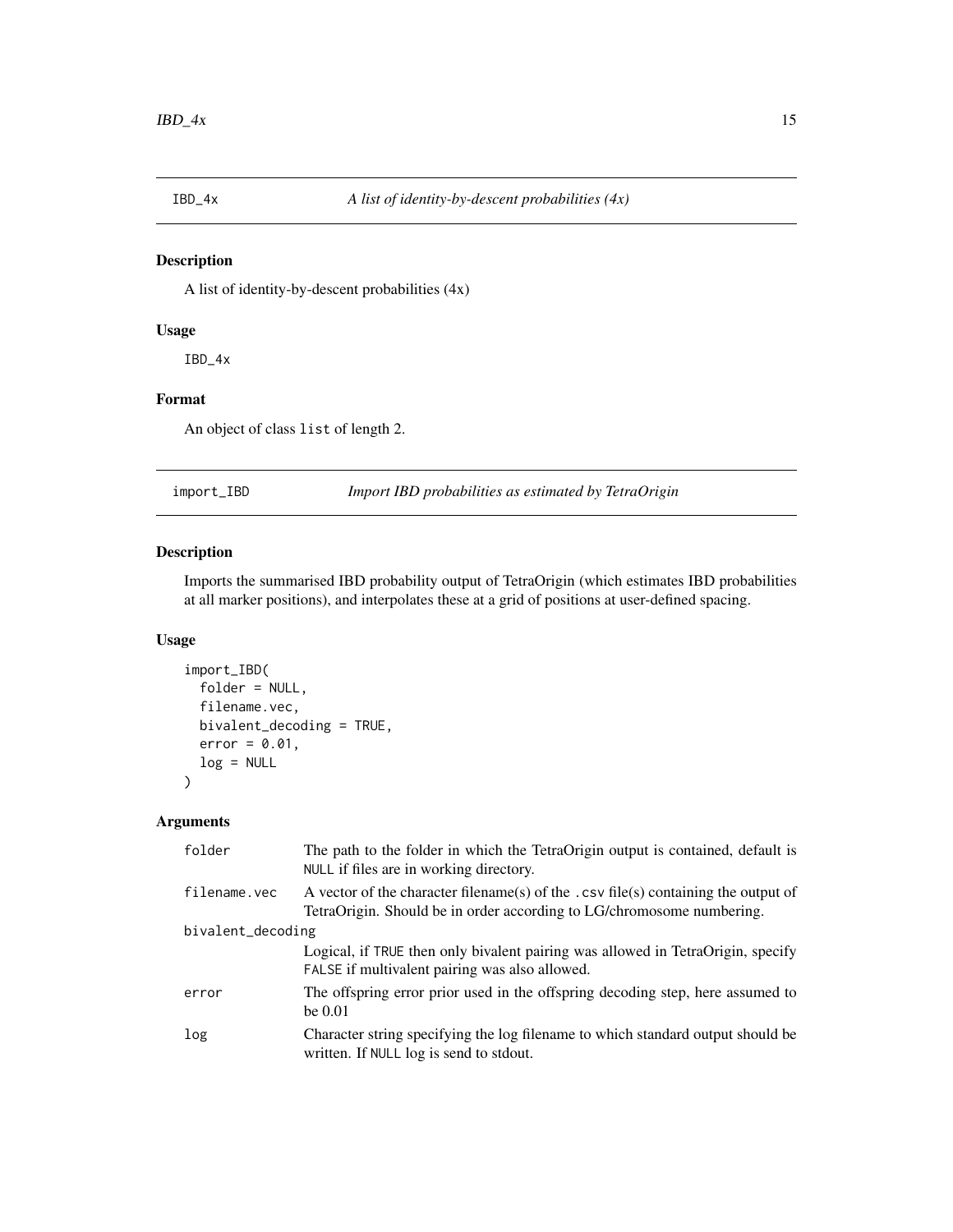<span id="page-15-0"></span>Returns a list with the following items:

| IBDtype:              | Always "genotypeIBD" for the output of TetraOrigin                                                                                         |
|-----------------------|--------------------------------------------------------------------------------------------------------------------------------------------|
| IBDarray:             | An array of IBD probabilities. The dimensions of the array are: markers, geno-<br>type classes and individuals.                            |
| map:                  | Integrated linkage map positions of markers used in IBD calculation                                                                        |
| parental_phase :      |                                                                                                                                            |
|                       | The parental marker phasing as used by TetraOrigin, recoded in 1 and 0's                                                                   |
| marginal.likelihoods: |                                                                                                                                            |
|                       | A list of marginal likelihoods of different valencies, currently NULL                                                                      |
| valency :             | The predicted valency that maximised the marginal likelihood, per offspring.<br><b>Currently NULL</b>                                      |
| offspring:            | Offspring names                                                                                                                            |
| $biv\_dec:$           | Logical, the bivalent_decoding parameter specified.                                                                                        |
| gap:                  | The gap size used in IBD interpolation, by default NULL. See spline_IBD                                                                    |
| genocodes :           | Ordered list of genotype codes used to represent different genotype classes.                                                               |
| pairing:              | log likelihoods of each of the different pairing scenarios considered (can be used<br>e.g. for post-mapping check of preferential pairing) |
| ploidy:               | The ploidy of parent 1, by default assumed to be 4                                                                                         |
| ploidy2:              | The ploidy of parent 2, by default assumed to be 4                                                                                         |
| method:               | The method used, always returned as "hmm_TO" (Hidden Markov Model TetraO-<br>rigin)                                                        |
| error:                | The error prior used in the calculation, assumed to be 0.01                                                                                |

impute\_dosages *Re-estimate marker dosages given IBD input estimated using a high error prior.*

#### Description

Function to correct marker dosage scores given a list of previously estimated IBD probabilities. This may prove useful to correct genotyping errors. Running the [estimate\\_IBD](#page-7-1) function with a high error prior will result in suppressed predictions of double recombination events, associated with genotyping errors. By forcing the HMM to penalise double recombinations heavily, a smoothed haplotype landscape is achieved in which individual genotype observations are down-weighted. This smoothed output is then used to re-estimate marker dosages, dependent on (correct) parental scores. An alternative strategy is to use the function [maxL\\_IBD](#page-16-1) over a range of error priors first, and use the resulting \$maxL\_IBD output as input here (as the IBD\_list). In this case, set the argument min\_error\_prior to a low value (0.005 say) to avoid issues.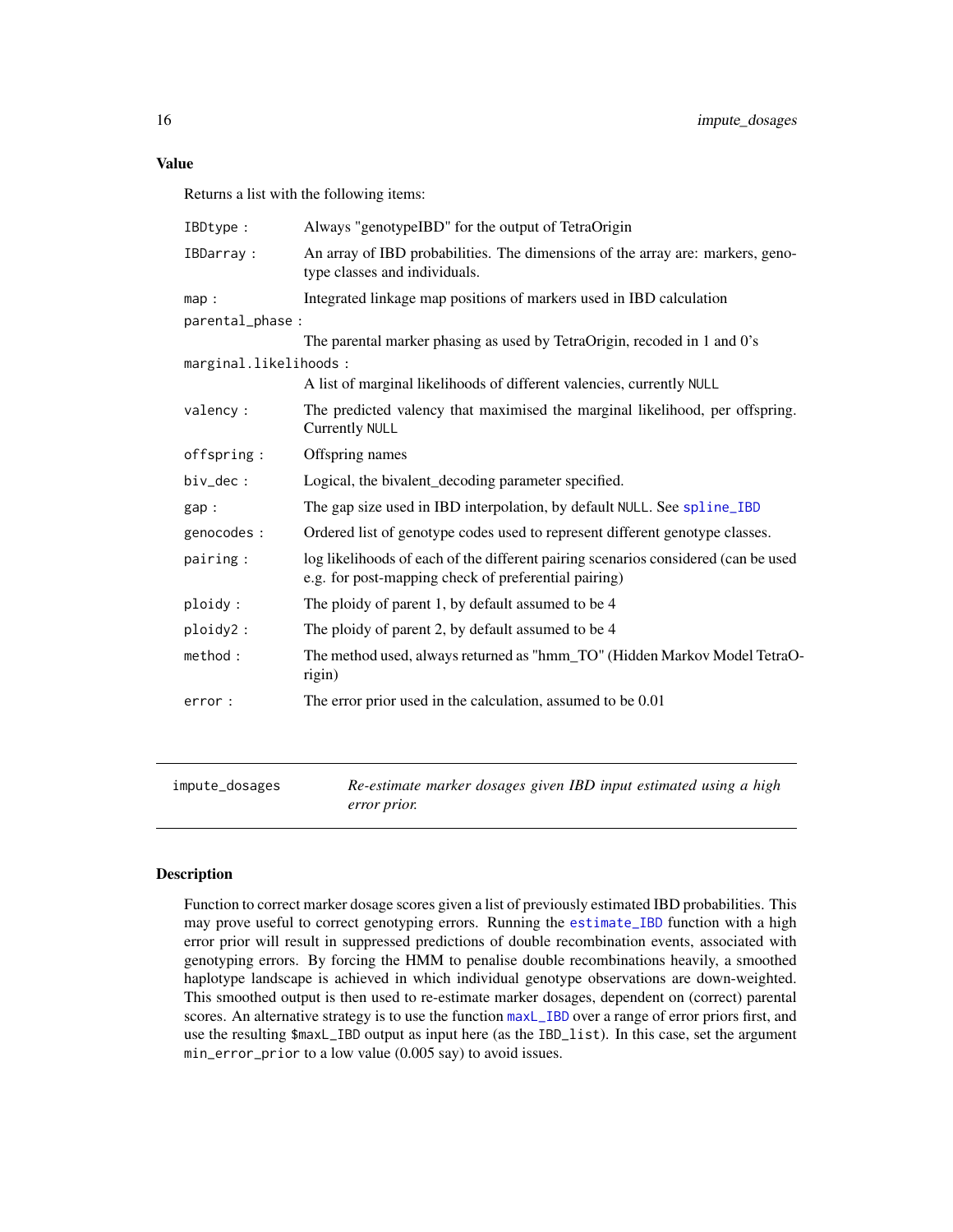<span id="page-16-0"></span>maxL\_IBD 17

# Usage

```
impute_dosages(
 IBD_list,
 dosage_matrix,
 parent1 = "P1",parent2 = "P2",rounding_error = 0.05,
 min_error_prior = 0.1,
 verbose = TRUE
)
```
# Arguments

| IBD_list            | List of IBD probabilities                                                                                                                                                                                                                                                                                                                                                                                                                                                          |
|---------------------|------------------------------------------------------------------------------------------------------------------------------------------------------------------------------------------------------------------------------------------------------------------------------------------------------------------------------------------------------------------------------------------------------------------------------------------------------------------------------------|
| dosage_matrix       | An integer matrix with markers in rows and individuals in columns. Note that<br>probabilistic genotypes are not currently catered for here.                                                                                                                                                                                                                                                                                                                                        |
| parent1             | The identifier of parent 1, by default "P1"                                                                                                                                                                                                                                                                                                                                                                                                                                        |
| parent <sub>2</sub> | The identifier of parent 2, by default "P2"                                                                                                                                                                                                                                                                                                                                                                                                                                        |
|                     | rounding error The maximum deviation from an integer value that an inputed value can have,<br>by default 0.05. For example, an imputed score of 2.97 or 3.01 would both be<br>rounded to a dosage of 3, while 2.87 would be deemed too far from an integer<br>score, and would be made missing. If you find the output contains too many<br>missing values, a possibility would be to increase the rounding_error. How-<br>ever this may also introduce more errors in the output! |
| min_error_prior     |                                                                                                                                                                                                                                                                                                                                                                                                                                                                                    |
|                     | Suggestion for a suitably high error prior to be used in IBD calculations to ensure<br>IBD smoothing is achieved. If IBD probabilities were estimated with a smaller<br>error prior, the function aborts.                                                                                                                                                                                                                                                                          |
| verbose             | Should messages be written to standard output?                                                                                                                                                                                                                                                                                                                                                                                                                                     |

# Examples

```
## Not run:
# Toy example only, as this will result in an Error: the original error prior was too low
data("IBD_4x","SNP_dosages.4x")
impute_dosages(IBD_list=IBD_4x,dosage_matrix=SNP_dosages.4x)
```
## End(Not run)

<span id="page-16-1"></span>maxL\_IBD *Wrapper function to run estimate\_IBD function over multiple error priors*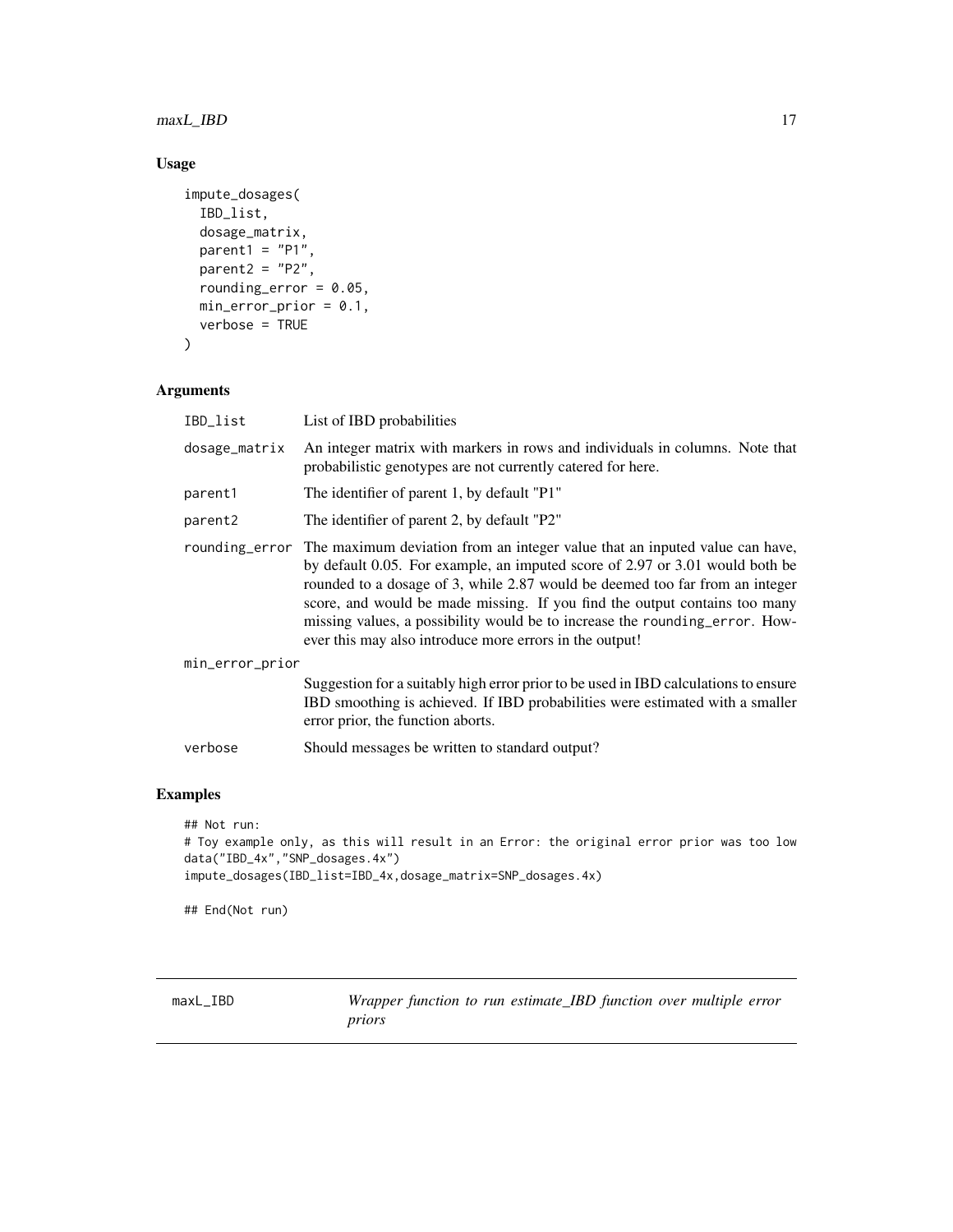<span id="page-17-0"></span>Function to run the [estimate\\_IBD](#page-7-1) function over a range of possible error priors. The function returns a merged set of results that maximise the marginal likelihood per individual, i.e. allowing a per-individual error rate within the options provided in the errors argument.

#### Usage

```
maxL_{IBD}(errors = c(0.01, 0.05, 0.1, 0.2), ...)
```
#### Arguments

| errors | Vector of offspring error priors to test (each between 0 and 1) |
|--------|-----------------------------------------------------------------|
| .      | Arguments passed to estimate_IBD.                               |

#### Value

A list containing the following components:

- maxL\_IBD : A nested list as would have been returned by the estimate\_IBD function, but composite across error priors to maximise the marginal likelihoods. Note that the \$error values per linkage group are now the average error prior across the population per linkage group
- MML : A 3d array of the maximal marginal likelihoods, per error prior. Dimensions are individuals, linkage groups, error priors.
- error\_per\_ind : A matrix of the most likely genotyping error rates per individual (in rows) for each linkage group (in columns)
- errors : The error priors used (i.e. the input vector is returned for later reference.)

#### Examples

```
## Not run:
data("phased_maplist.4x","SNP_dosages.4x")
maxL_IBD(phased_maplist=phased_maplist.4x,genotypes=SNP_dosages.4x,
ploidy=4,errors=c(0.01,0.02,0.05,0.1))
```
## End(Not run)

<span id="page-17-1"></span>meiosis\_report *Generate a 'report' of predicted meiotic behaviour in an F1 population*

#### Description

Function to extract the chromosome pairing predictions as estimated by estimate IBD. Apart from producing an overview of the pairing during parental meiosis (including counts of multivalents, per linkage group per parent), the function also applies a simple chi-squared test to look for evidence of non-random pairing behaviour from the bivalent counts (deviations from a polysomic model)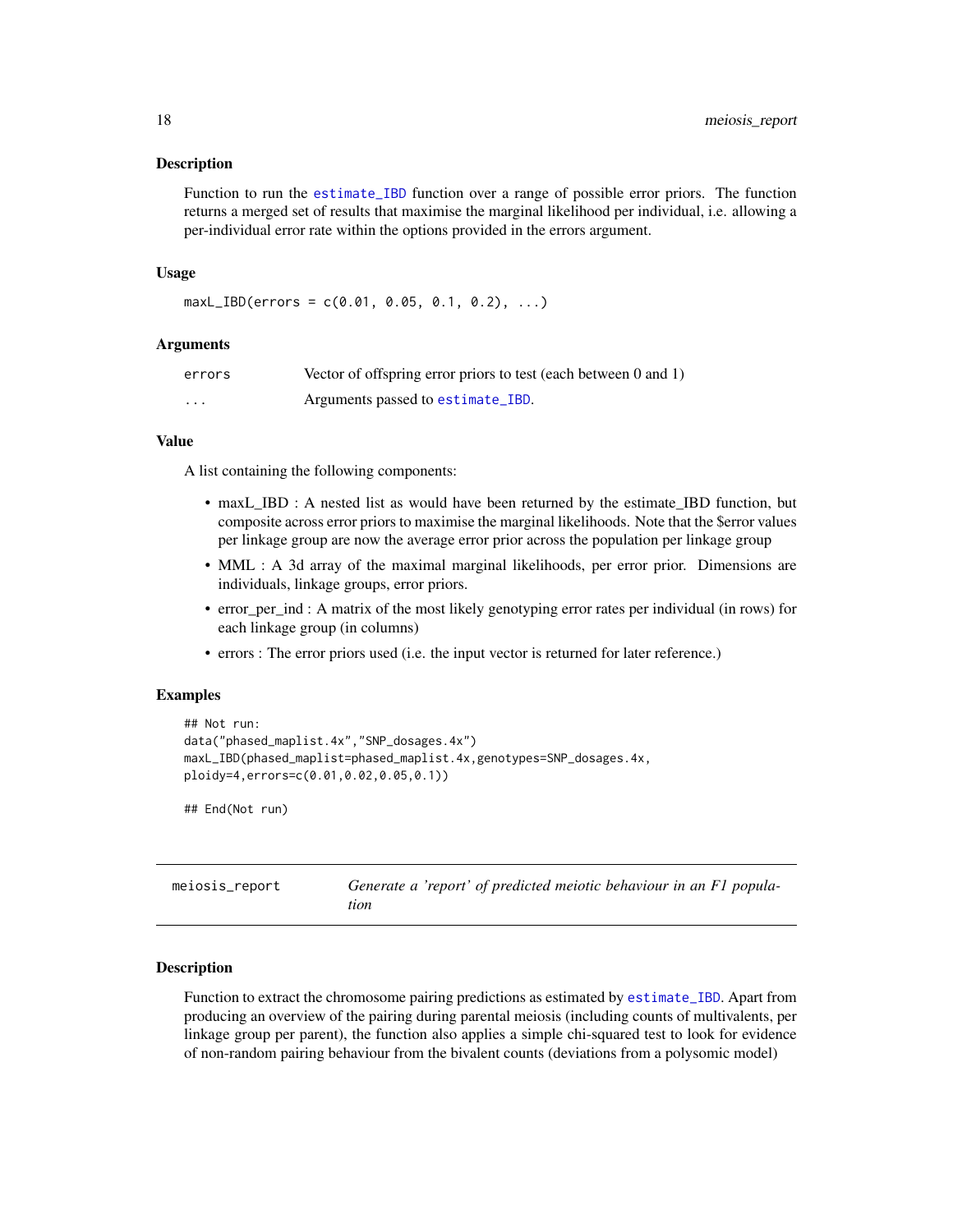# <span id="page-18-0"></span>meiosis\_report 19

#### Usage

```
meiosis_report(
  IBD_list,
  visualise = FALSE,
  plausible_pairing_prob = 0.9,
  precision = 2
\lambda
```
#### Arguments

| IBD_list               | List of IBD probabilities as estimated by estimate_IBD using method 'hmm',<br>or externally (e.g. using TetraOrigin)                                                                                                                                                                                                                                                                                 |  |
|------------------------|------------------------------------------------------------------------------------------------------------------------------------------------------------------------------------------------------------------------------------------------------------------------------------------------------------------------------------------------------------------------------------------------------|--|
| visualise              | Logical, by default FALSE. If TRUE, a plot of the pairing results is produced<br>per LG. In order to flag extreme deviations from the expected numbers (associ-<br>ated with polysomic inheritance, considered the Null hypothesis), barplots are<br>coloured according to the level of significance of the X2 test. Plots showing red<br>bars indicate extreme deviations from a polysomic pattern. |  |
| plausible_pairing_prob |                                                                                                                                                                                                                                                                                                                                                                                                      |  |
|                        | The minimum probability of a pairing configuration needed to analyse an indi-<br>vidual's IBD data.                                                                                                                                                                                                                                                                                                  |  |
| precision              | To how many decimal places should summed probabilities per bivalent pairing<br>be rounded? By default 2.                                                                                                                                                                                                                                                                                             |  |

#### Value

The function returns a nested list, with one element per linkage group in the same order as the input IBD list. Per linkage group, a list is returned containing the following components:

- P1\_multivalents: The count of multivalents in parent 1 (only relevant if bivalent\_decoding = FALSE during IBD calculation)
- P2\_multivalents: Similarly, the count of multivalents in parent 2
- P1\_pairing: The counts of each bivalent pairing predicted in parent 1, with an extra column  $Pr(X2)$  which gives the p-value of the  $X2$  test of the off-diagonal terms in the matrix. In the case of a tetraploid, pairing A with B automatically implies C with D pairing, so the count table contains a lot of redundancy. The table should be read using both row and column names, so row A and column B corresponds to the count of individuals with A and B pairing (and hence C and D pairing). In a hexaploid, A-B pairing does not imply a particular pairing configuration in the remaining homologues. In this case, row A and column B is the count of individuals where A and B were predicted to have paired, summed over all three bivalent configurations with A and B paired (AB-CD-EF, AB-CE-DF, AB-CF,DE).
- P2\_pairing: Same as P1\_pairing, except using parent 2
- ploidy: The ploidy of parent 1
- ploidy2: The ploidy of parent 2

#### Examples

```
data("IBD_4x")
mr.ls<-meiosis_report(IBD_list = IBD_4x)
```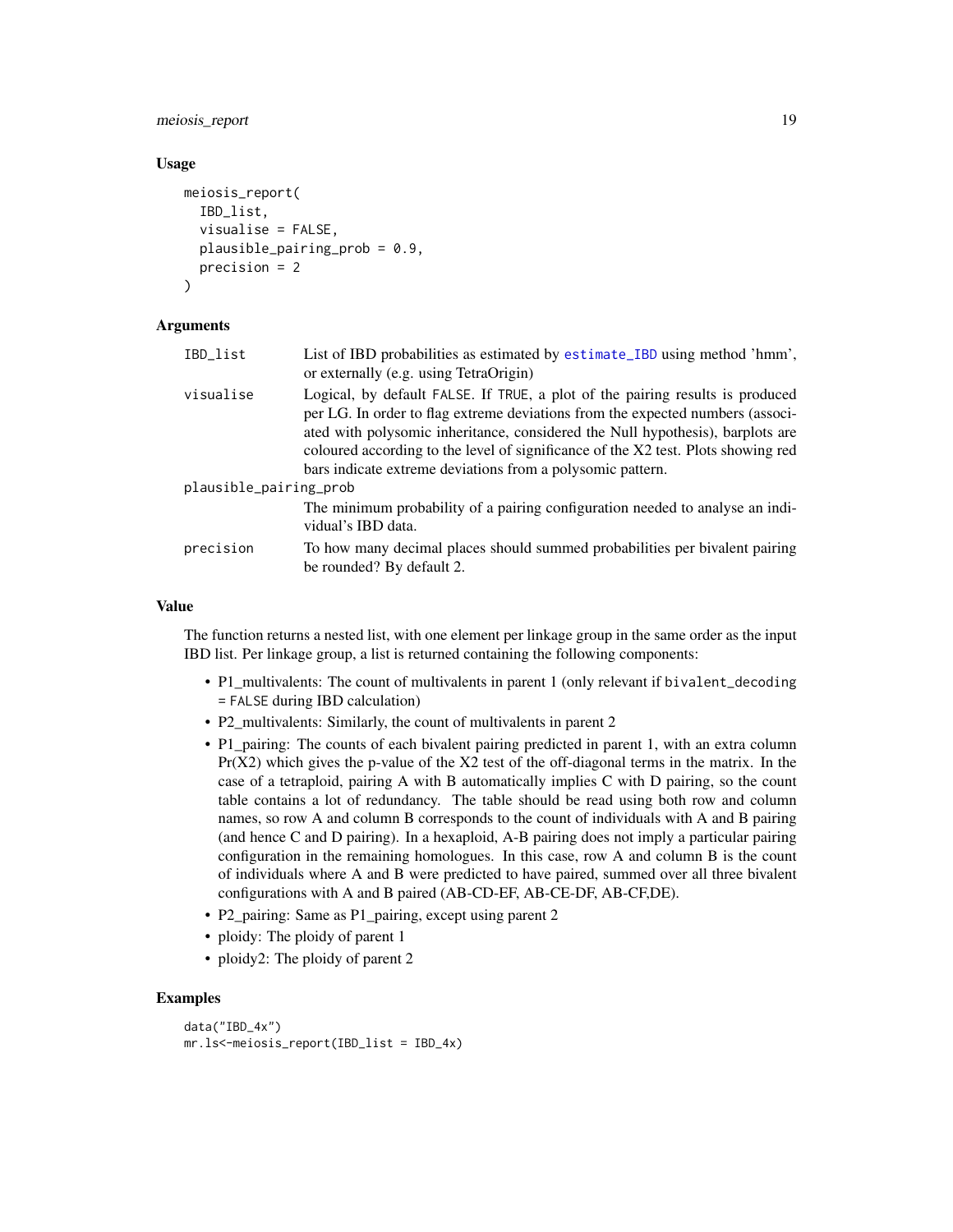<span id="page-19-0"></span>

A list of pairing predictions (4x)

# Usage

mr.ls

# Format

An object of class list of length 2.

phased\_maplist.4x *A list of phased maps (4x)*

# Description

A list of phased maps (4x)

# Usage

phased\_maplist.4x

#### Format

An object of class list of length 2.

Phenotypes\_4x *A data-frame of phenotypes (4x)*

#### Description

A data-frame of phenotypes (4x)

# Usage

```
Phenotypes_4x
```
#### Format

An object of class data. frame with 150 rows and 3 columns.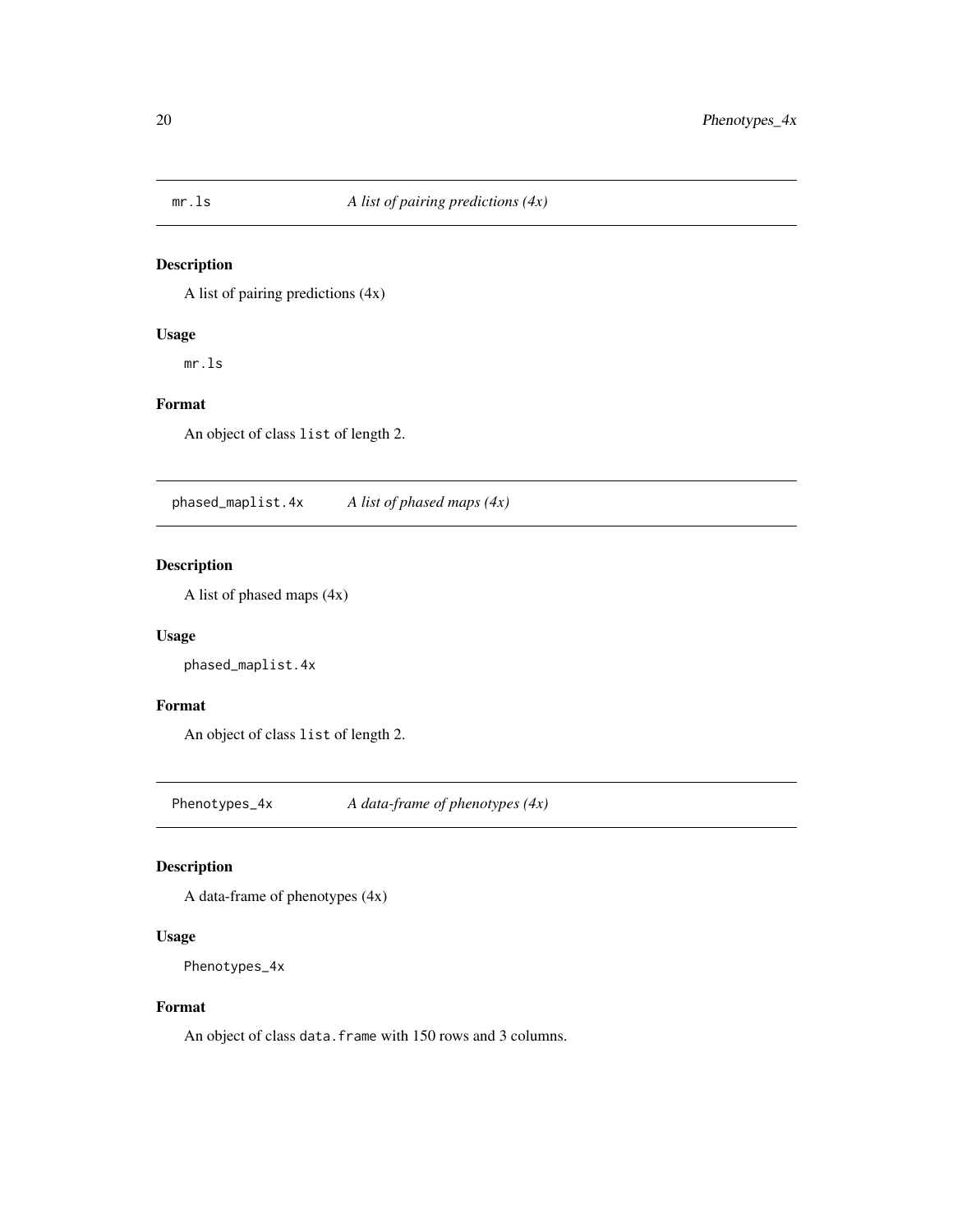<span id="page-20-1"></span><span id="page-20-0"></span>

QTL plotting function that plots output of [QTLscan](#page-28-1) function along a single track, useful for overlaying plots. Only works for scan over multiple chromosomes.

# Usage

```
plotLinearQTL(
 LOD_data,
  inter_chm_gap = 5,
  overlay = FALSE,
 ylimits = NULL,
  sig.unit = "LOD",
 plot_type = c("lines", "points"),
  add_xaxis = TRUE,
  add_rug = TRUE,add_thresh = TRUE,
  override_thresh = NULL,
  thresh.lty = 3,
  thresh.lwd = 2,
  thresh.col = "darkred",
  return_plotData = FALSE,
  show_thresh_CI = TRUE,
  use_LG_names = TRUE,
  axis_label.cex = 1,
  custom_LG_names = NULL,
 LGdiv.col = "gray42",
  ...
)
```

| LOD_data      | Output of QTLscan function.                                                                                                                                                                                                                                                                                                                                                                                                                                                               |
|---------------|-------------------------------------------------------------------------------------------------------------------------------------------------------------------------------------------------------------------------------------------------------------------------------------------------------------------------------------------------------------------------------------------------------------------------------------------------------------------------------------------|
| inter_chm_gap | The gap size (in cM) between successive chromosomes - by default a gap of 5<br>cM is used.                                                                                                                                                                                                                                                                                                                                                                                                |
| overlay       | Add to an existing plot (should be produced by a comparable call to this func-<br>tion) or not? By default FALSE, in which case a new plot is drawn. Can be<br>useful for displaying results of multiple analyses together. However, an alter-<br>native approach, when significance thresholds have been calculated for multiple<br>comparable scans, that plots be rescaled so that significance thresholds overlap<br>perfectly. For this, the plotLinearQTL_list function is advised. |
| vlimits       | Use to specify ylimits of plot region, though by default NULL in which case a<br>suitable plot region is automatically used.                                                                                                                                                                                                                                                                                                                                                              |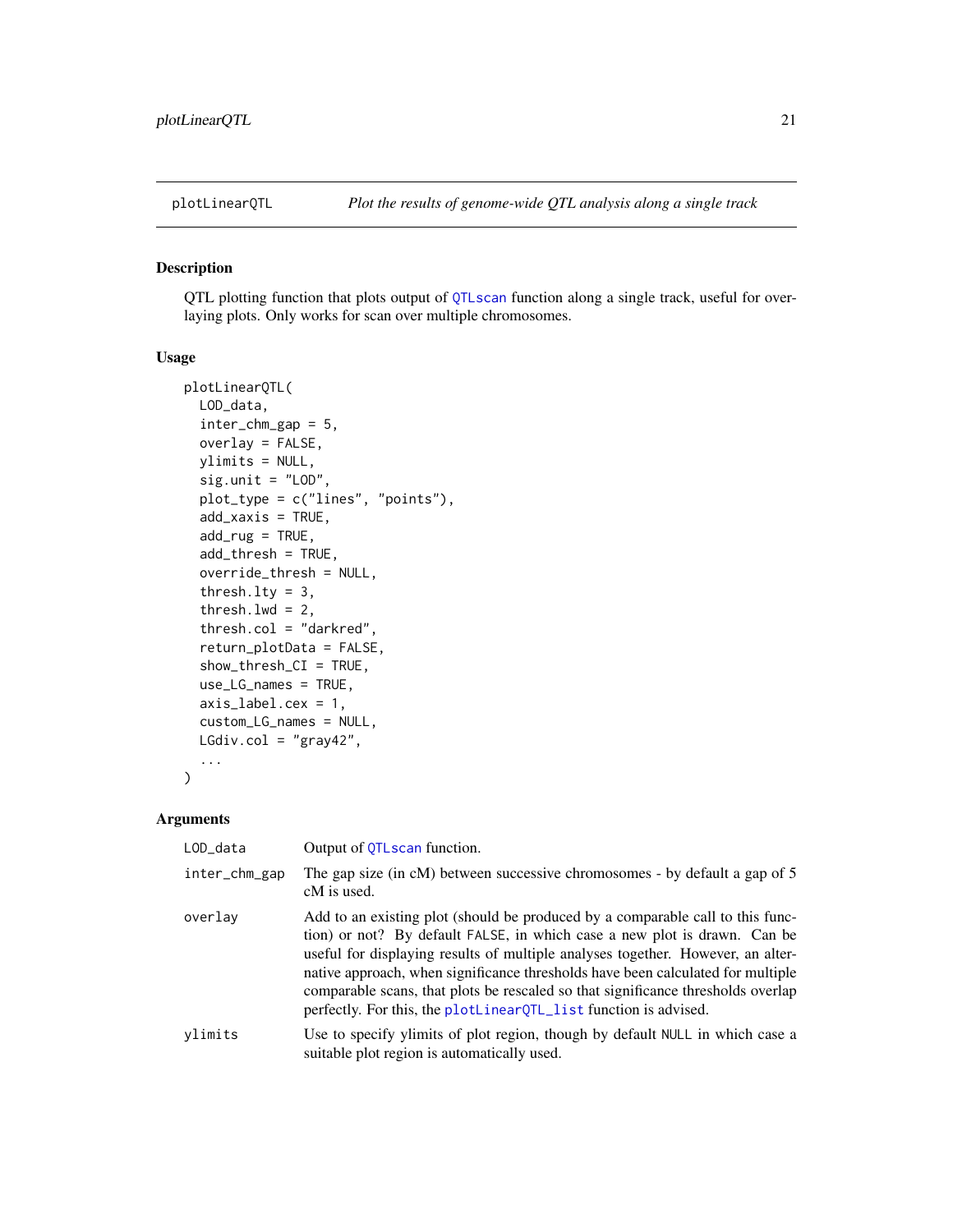<span id="page-21-0"></span>

| sig.unit        | Label to use on the y-axis for significance units, by default assumed to be LOD<br>score.                                                                                                                                   |
|-----------------|-----------------------------------------------------------------------------------------------------------------------------------------------------------------------------------------------------------------------------|
| plot_type       | Plots can be either in line drawings ("lines") or scatter plot format ("points").                                                                                                                                           |
| add_xaxis       | Should an x-axis be drawn? If multiple QTL analyses are performed on differ-<br>ent traits, specifying this to be FALSE and using par $(\text{mar} = c(0, 4.1, 4.1, 2.1))$<br>allows subsequent plots to be neatly stacked. |
| add_rug         | Logical, by default TRUE - should original marker points be added to plot?                                                                                                                                                  |
| add_thresh      | Logical, by default TRUE - should a significance threshold be added to plot?                                                                                                                                                |
| override_thresh |                                                                                                                                                                                                                             |
|                 | By default NULL. Can be used to specify a value for the significance threshold,<br>overriding any stored in LOD_data.                                                                                                       |
| thresh.lty      | Gives user control over the line type of the significance threshold to be drawn.                                                                                                                                            |
| thresh.lwd      | Gives user control over the line width of the significance threshold to be drawn.                                                                                                                                           |
| thresh.col      | Gives user control over the line colour of the significance threshold to be drawn.                                                                                                                                          |
| return_plotData |                                                                                                                                                                                                                             |
|                 | Logical, by default FALSE. If TRUE, then the x and y coordinates of the plot<br>data are returned, which can be useful for subsequent plot manipulations and<br>overlays.                                                   |
|                 | show_thresh_CI Logical, by default TRUE. Should confidence interval bounds around LOD thresh-<br>old be shown?                                                                                                              |
| use_LG_names    | Logical, by default TRUE. Should original character LG names be used as axis<br>labels, or should numbering be used instead?                                                                                                |
|                 | axis_label.cex Argument to adjust the size of the axis labels, can be useful if there are many<br>linkage groups to plot                                                                                                    |
| custom_LG_names |                                                                                                                                                                                                                             |
|                 | Specify a vector that contains custom linkage group names. By default NULL                                                                                                                                                  |
| LGdiv.col       | Colour of dividing lines between linkage groups, by default grey.                                                                                                                                                           |
| .               | Arguments passed to plot, and lines or points as appropriate (see argument<br>plot_type).                                                                                                                                   |

# Value

The plot data, if return\_plotData = TRUE. Otherwise NULL

# Examples

```
## Not run:
data("qtl_LODs.4x")
plotLinearQTL(LOD_data = qtl_LODs.4x)
```
## End(Not run)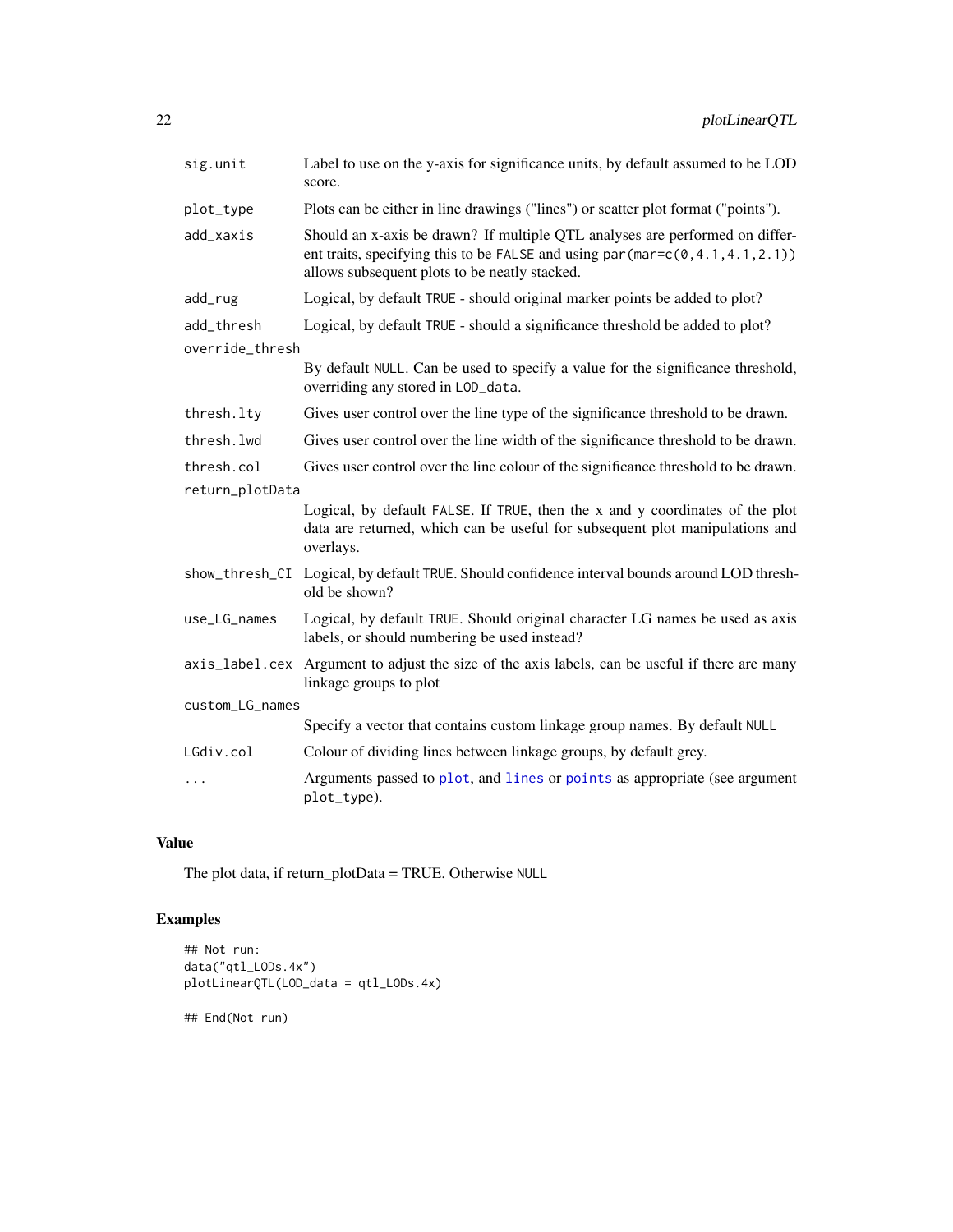<span id="page-22-1"></span><span id="page-22-0"></span>plotLinearQTL\_list *Overlay the results of a number of genome-wide QTL analysis for which significance thresholds are available.*

#### Description

Extension of the [plotLinearQTL](#page-20-1) function, taking as input a list generated from combining the output of [QTLscan](#page-28-1). Its distinguishing characteristic is that overlaid plots are re-scaled so that the significance thresholds overlap. This can be useful if there are multiple results being plotted together for comparison, all of which may have different thresholds. The resulting plot can help quickly compare the power of different analyses. Warning - the y axis LOD scale is only correct for the first list element / set of results. Also as before, this function only works for QTL scan over multiple chromosomes.

### Usage

```
plotLinearQTL_list(
  LOD_data.ls,
  inter_chm_gap = 5,
  ylimits = NULL,
  sig.unit = "LOD",plot_type,
  add_xaxis = TRUE,
  add_rug = TRUE,
  colours = c("black", "red", "dodgerblue", "sienna4"),
  ylab.at = 2.5,
  main.size = 2,
  main.lty = 1,
  thresh.lty = 3,
  thresh.lwd = 2,
  thresh.col = "darkred",
  return_plotData = FALSE,
  highlight_positions = NULL,
  LGdiv.col = "gray42",use_LG_names = TRUE,
  ...
\lambda
```

| LOD_data.ls   | A list, each element of which is a separate output of OTLscan, for which the<br>setting perm_test = TRUE was used each time. |
|---------------|------------------------------------------------------------------------------------------------------------------------------|
| inter_chm_gap | The gap size (in cM) between successive chromosomes - by default a gap of 5<br>cM is used.                                   |
| ylimits       | Use to specify ylimits of plot region, though by default NULL in which case a<br>suitable plot region is automatically used. |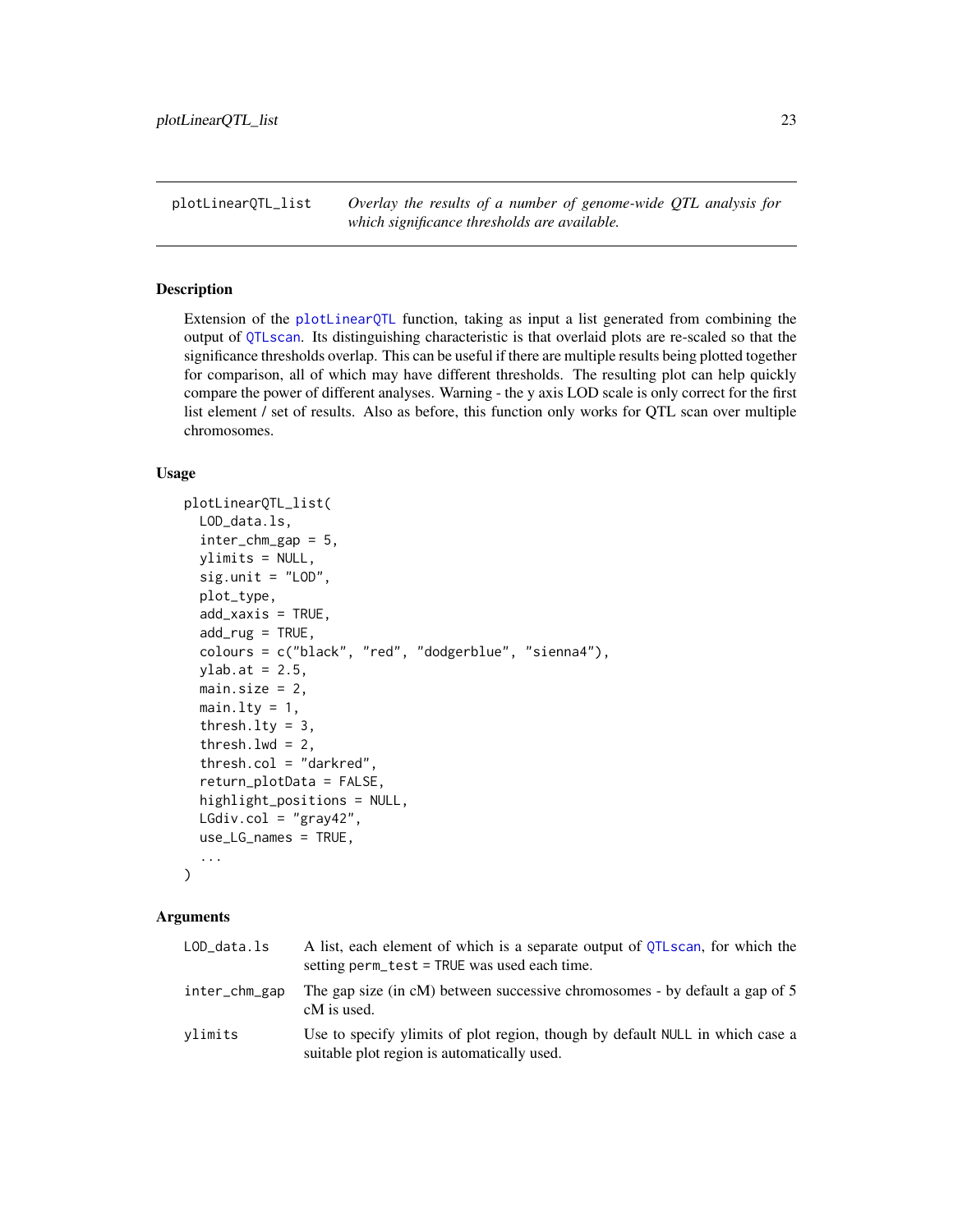<span id="page-23-0"></span>

| sig.unit            | Label to use on the y-axis for significance units, by default assumed to be<br>"LOD".                                                                                                                                                                                                                                                                                                                                                                                                |
|---------------------|--------------------------------------------------------------------------------------------------------------------------------------------------------------------------------------------------------------------------------------------------------------------------------------------------------------------------------------------------------------------------------------------------------------------------------------------------------------------------------------|
| plot_type           | Plots can be either in line drawings or scatter plot format. If multiple types are<br>required, supply as a vector of same length as LOD_data.ls                                                                                                                                                                                                                                                                                                                                     |
| add_xaxis           | Should an x-axis be drawn? If multiple QTL analyses are performed on differ-<br>ent traits, specifying this to be FALSE and using par $(\text{mar} = c(0, 4.1, 4.1, 2.1))$<br>allows subsequent plots to be neatly stacked.                                                                                                                                                                                                                                                          |
| add_rug             | Logical, by default TRUE - should original marker points be added to plot?                                                                                                                                                                                                                                                                                                                                                                                                           |
| colours             | Vector of colours to be used in the plotting. A default set of 4 colours is provided.                                                                                                                                                                                                                                                                                                                                                                                                |
| ylab.at             | Distance from the y-axis to place label (by default at 2.5 points)                                                                                                                                                                                                                                                                                                                                                                                                                   |
| main.size           | Size of line (or point) to plot the "main" data, the first set of results in the<br>LOD_data.ls input list, by default 2.                                                                                                                                                                                                                                                                                                                                                            |
| main.lty            | Line type for the "main" data, by default a normal line ( $lty = 1$ ).                                                                                                                                                                                                                                                                                                                                                                                                               |
| thresh.lty          | Gives user control over the line type of the significance threshold to be drawn.                                                                                                                                                                                                                                                                                                                                                                                                     |
| thresh.lwd          | Gives user control over the line width of the significance threshold to be drawn.                                                                                                                                                                                                                                                                                                                                                                                                    |
| thresh.col          | Gives user control over the line colour of the significance threshold to be drawn,<br>by default "darkred"                                                                                                                                                                                                                                                                                                                                                                           |
| return_plotData     |                                                                                                                                                                                                                                                                                                                                                                                                                                                                                      |
|                     | Logical, by default FALSE. If TRUE, then the x and y coordinates of the plot<br>data are returned, which can be useful for subsequent plot manipulations and<br>overlays.                                                                                                                                                                                                                                                                                                            |
| highlight_positions |                                                                                                                                                                                                                                                                                                                                                                                                                                                                                      |
|                     | Option to include a list of associated positions to highlight, of the same length<br>and in the same order as LOD_data. 1s. Each set of positions should be provided<br>in data.frame format with 3 columns corresponding to linkage group, type and<br>ID (same format as the cofactor.df argument of function QTLscan. This can be<br>useful if genetic co-factor analyses are being compared. If no position is to be<br>highlighted, add the corresponding list element as NULL. |
| LGdiv.col           | Colour of dividing lines between linkage groups, by default grey.                                                                                                                                                                                                                                                                                                                                                                                                                    |
| use_LG_names        | Logical, by default TRUE. Should original character LG names be used as axis<br>labels, or should numbering be used instead?                                                                                                                                                                                                                                                                                                                                                         |
| .                   | Arguments passed to lines or points as appropriate (see argument plot_type).                                                                                                                                                                                                                                                                                                                                                                                                         |

# Value

The plot data, if return\_plotData = TRUE, otherwise NULL

# Examples

```
## Not run:
data("qtl_LODs.4x")
## Introduce some arbitrary noise for the sake of this example:
qtl_LODs.4x_2 <- qtl_LODs.4x
qtl_LODs.4x_2$Perm.res$threshold <- 2.5
qtl_LODs.4x_2$QTL.res$LOD<-qtl_LODs.4x_2$QTL.res$LOD+rnorm(length(qtl_LODs.4x_2$QTL.res$LOD),2)
```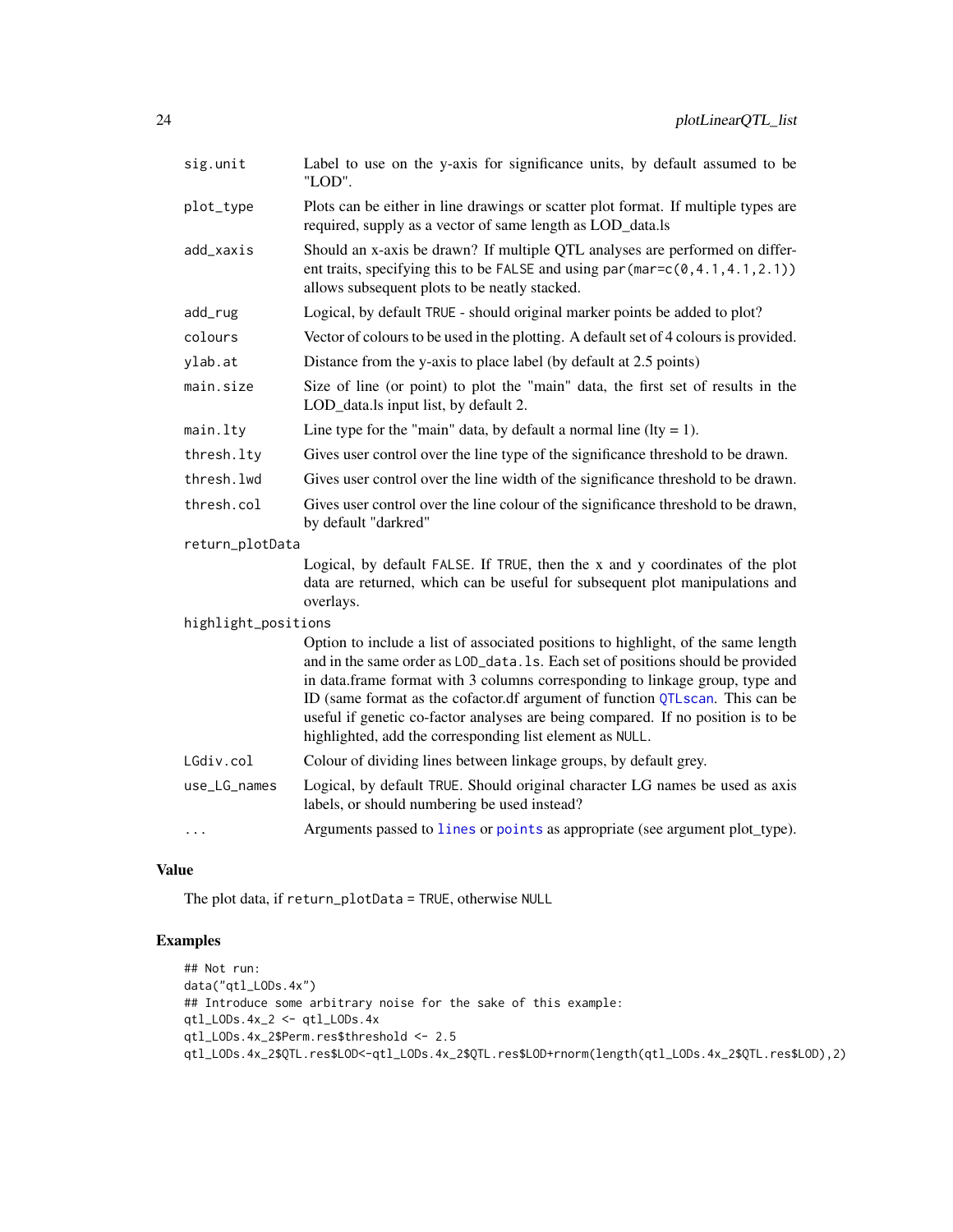#### <span id="page-24-0"></span>plotQTL 25

plotLinearQTL\_list(list(qtl\_LODs.4x,qtl\_LODs.4x\_2),plot\_type="lines")

## End(Not run)

plotQTL *Plot the results of a previous QTL analysis*

# Description

Basic QTL plotting function, taking map positions and significance levels as input

# Usage

```
plotQTL(
 LOD_data,
  support\_interval = 0,
 ylimits = NULL,
 multiplot = NULL,
 plot_type = "lines",
 overlay = FALSE,
 add_xaxis = TRUE,
  add_rug = TRUE,
 mainTitle = FALSE,
 log = NULL,...
)
```

| LOD_data         | Output list from QTLscan with items QTL.res and Perm.res (the latter can be<br>NULL)                                                                                                                                        |
|------------------|-----------------------------------------------------------------------------------------------------------------------------------------------------------------------------------------------------------------------------|
| support_interval |                                                                                                                                                                                                                             |
|                  | Numeric. If 0 (by default) then there is no support interval returned. If greater<br>than zero, then a LOD support interval is shown on output plot and the bounds<br>are returned.                                         |
| ylimits          | Use to specify ylimits of plot region, though by default NULL in which case a<br>suitable plot region is automatically used.                                                                                                |
| multiplot        | Vector of integers. By default NULL. If LOD_data contains results from multiple<br>linkage groups, you can define the number of rows and columns in the plot<br>layout.                                                     |
| plot_type        | How should be plots be drawn, either "lines" or "points" are possible                                                                                                                                                       |
| overlay          | Add to an existing plot (should be produced by a comparable call to this func-<br>tion) or not? By default FALSE, in which case a new plot is drawn. Can be useful<br>for displaying results of multiple analyses together. |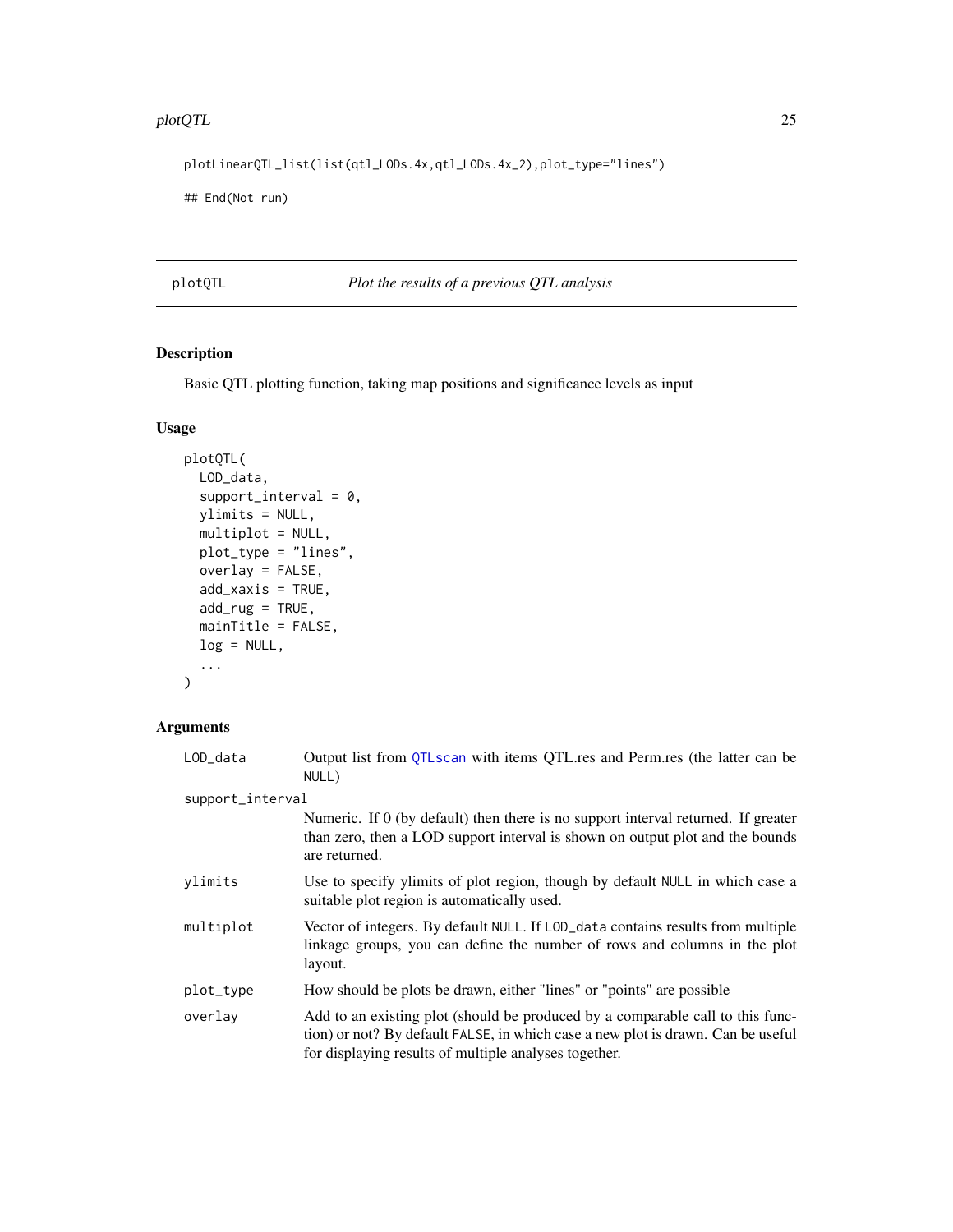<span id="page-25-0"></span>

| Logical, by default TRUE - should original marker points be added to plot?<br>Vector of plot titles (single character vector also allowed and will be recycled).<br>For no plot titles, leave as FALSE<br>Character string specifying the log filename to which standard output should be<br>written. If NULL log is send to stdout.<br>Extra arguments passed to plotting functions (plot, lines / points)<br>$\ddotsc$ | add_xaxis | Should an x-axis be drawn? If multiple QTL analyses are performed on differ-<br>ent traits, specifying this to be FALSE and using $par(max=c(0,4.1,4.1,2.1))$<br>allows subsequent plots to be neatly stacked. |
|--------------------------------------------------------------------------------------------------------------------------------------------------------------------------------------------------------------------------------------------------------------------------------------------------------------------------------------------------------------------------------------------------------------------------|-----------|----------------------------------------------------------------------------------------------------------------------------------------------------------------------------------------------------------------|
|                                                                                                                                                                                                                                                                                                                                                                                                                          | add_rug   |                                                                                                                                                                                                                |
|                                                                                                                                                                                                                                                                                                                                                                                                                          | mainTitle |                                                                                                                                                                                                                |
|                                                                                                                                                                                                                                                                                                                                                                                                                          | log       |                                                                                                                                                                                                                |
|                                                                                                                                                                                                                                                                                                                                                                                                                          |           |                                                                                                                                                                                                                |

#### Value

The cM bounds of the LOD support interval, if support\_interval  $> 0$ .

# Examples

data("qtl\_LODs.4x")  $plotQTL(LOD_data = qt1_LODs.4x, multiplot = c(1,2), ylimits = c(0,5), plot_type = "points")$ 

<span id="page-25-1"></span>plotRecLS *Plot the recombination landscape across the genome*

#### Description

Function which visualises the recombination landscape in two ways: per linkage group, and per individual. For the first analysis, a rudimentary spline is also fitted to estimate the recombination rate along a grid of positions defined by gap, which is also returned by the function.

# Usage

```
plotRecLS(
  recombination_data,
 plot_per_LG = TRUE,
 plot_per_ind = TRUE,
 gap = 1,...
)
```
# Arguments

recombination\_data

|              | Data on predicted recombination events, as returned by the function count_recombinations |
|--------------|------------------------------------------------------------------------------------------|
| plot_per_LG  | Logical argument, plot recombination events per linkage group? By default<br>TRUE.       |
| plot_per_ind | Logical argument, plot recombination events per individual? By default TRUE.             |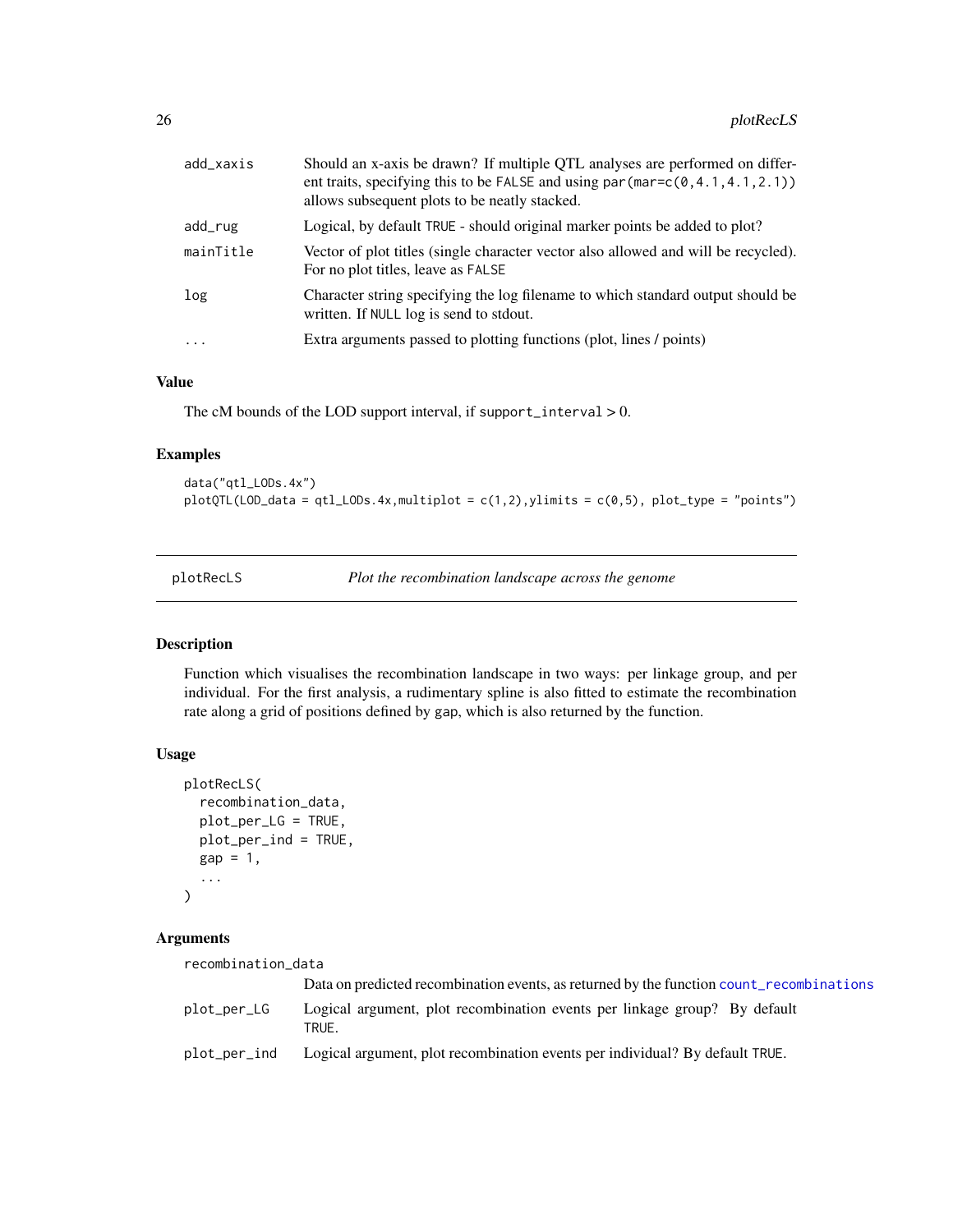#### <span id="page-26-0"></span>polyqtlR 27

| gap | The size (in cM) of the gap used to define the grid of positions to define the                                                                                                    |
|-----|-----------------------------------------------------------------------------------------------------------------------------------------------------------------------------------|
|     | window in which to estimate recombination rate. By default 1 cM. Interpolated                                                                                                     |
|     | positions are taken to be the centre of an interval, so a 1 cM gap would result in                                                                                                |
|     | predictions for positions 0.5 cM, 1.5 cM etc.                                                                                                                                     |
| .   | Option to pass extra arguments to the plot function for the per LG plots. This<br>may lead to conflicts with arguments already declared internally (such as main<br>for example). |
|     |                                                                                                                                                                                   |

#### Value

A list with two elements, per\_LG and per\_individual. The first of these is itself a list with the same length as recombination\_data, giving the estimated recombination rates along the linkage group. This rate is simply estimated as the (weighted) count of recombination breakpoints divided by the population size.

#### Examples

```
data("Rec_Data_4x")
plotRecLS(Rec_Data_4x)
```

| polygtlR | QTL analysis in polyploid species using identity-by-descent probabil- |
|----------|-----------------------------------------------------------------------|
|          | ities                                                                 |

#### Description

R package to perform QTL analysis using marker data from polyploid species.

<span id="page-26-1"></span>PVE *Function to determine the percentage variance explained (PVE) of a (maximal) QTL model, and explore sub-models.*

# **Description**

This function builds a (maximal) QTL model from previously detected QTL peaks and outputs the percentage variance explained (PVE) of the full QTL model and all sub-models. It uses a similar approach to the fitting of genetic co-factors in the function [QTLscan](#page-28-1). The PVE is very similar to but not exactly equal to the adjusted R2 returned in QTLscan at each position (and note: in the former case, these R2 values are per-locus, while this function can estimate the PVE combined over multiple loci). The discrepancy has to do with how PVE is calculated using the formula 100(1 - RSS0/RSS1), where RSS0 and RSS1 are the residual sums of squares of the NULL and QTL models, respectively.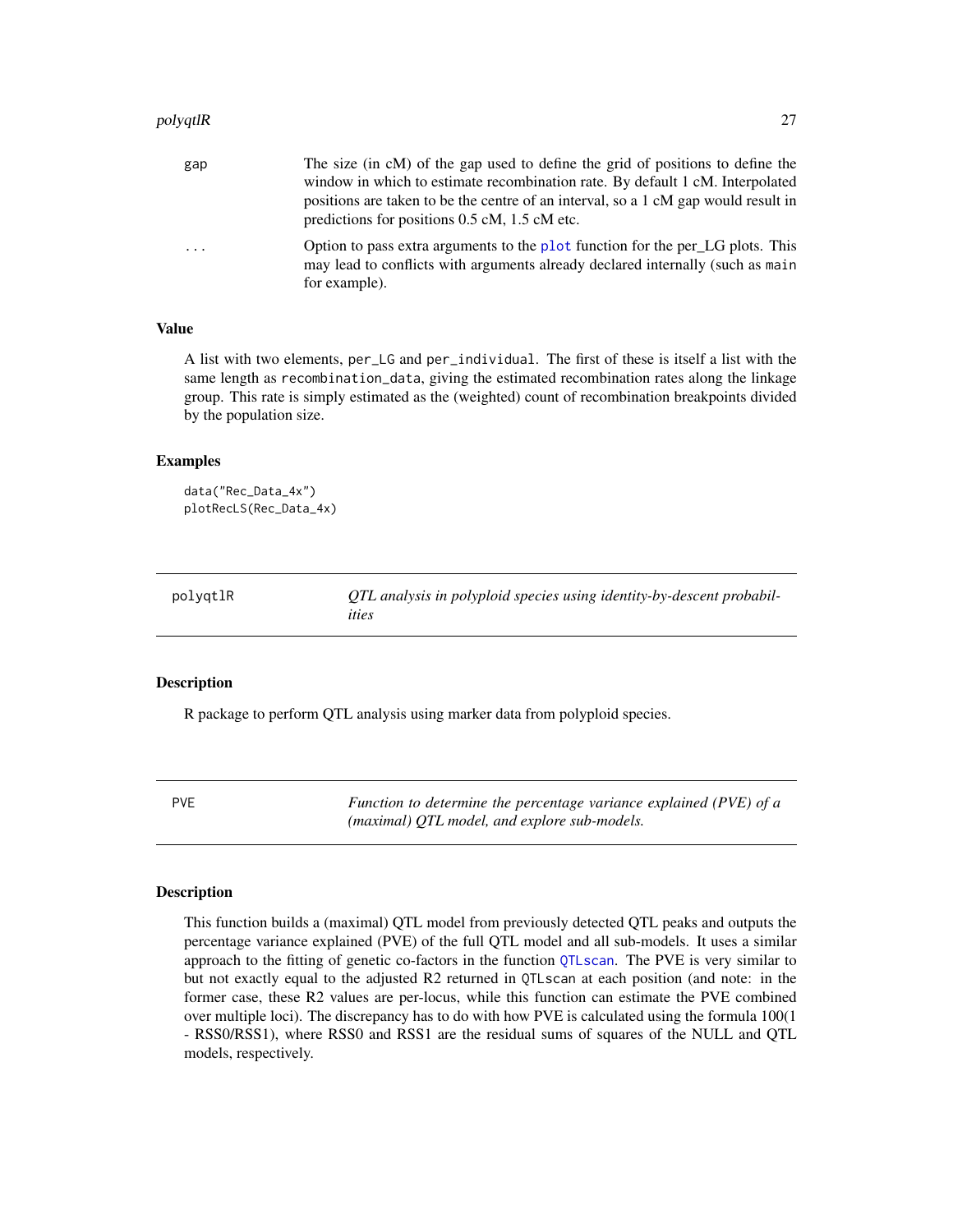# Usage

```
PVE(
  IBD_list,
 Phenotype.df,
  genotype.ID,
  trait.ID,
 block = NULL,
 QTL_df = NULL,prop_Pheno_rep = 0.5,
 log = NULL,verbose = FALSE
)
```
# Arguments

| IBD_list       | List of IBD probabilities                                                                                                                                                                                                                                                                                                  |
|----------------|----------------------------------------------------------------------------------------------------------------------------------------------------------------------------------------------------------------------------------------------------------------------------------------------------------------------------|
| Phenotype.df   | A data.frame containing phenotypic values                                                                                                                                                                                                                                                                                  |
| genotype.ID    | The colname of Phenotype. df that contains the offspring identifiers (F1 names)                                                                                                                                                                                                                                            |
| trait.ID       | The colname of Phenotype. df that contains the response variable to use in the<br>model                                                                                                                                                                                                                                    |
| block          | The blocking factor to be used, if any (must be colname of Phenotype. df). By<br>default NULL, in which case no blocking structure (for unreplicated experiments)                                                                                                                                                          |
| QTL_df         | A 2-column data frame of previously-detected QTL; column 1 gives linkage<br>group identifiers, column 2 specifies the cM position of the QTL. If not specified,<br>an error results. It can be convenient to generate a compatible data.frame by first<br>running the function check_cofactors to build a multi-QTL model. |
| prop_Pheno_rep | The minimum proportion of phenotypes represented across blocks. If less than<br>this, the individual is removed from the analysis. If there is incomplete data,<br>the missing phenotypes are imputed using the mean values across the recorded<br>observations.                                                           |
| log            | Character string specifying the log filename to which standard output should be<br>written. If NULL log is send to stdout.                                                                                                                                                                                                 |
| verbose        | Should messages be written to standard output?                                                                                                                                                                                                                                                                             |

#### Value

A list with percentage variance explained of maximal QTL model and all sub-models

# Examples

```
data("IBD_4x","Phenotypes_4x")
PVE(IBD_list = IBD_4x,
   Phenotype.df = Phenotypes_4x,
   genotype.ID = "geno",trait.ID = "pheno",
   block = "year",
   QTL_df = data.frame(LG=1, cM=12.3))
```
<span id="page-27-0"></span>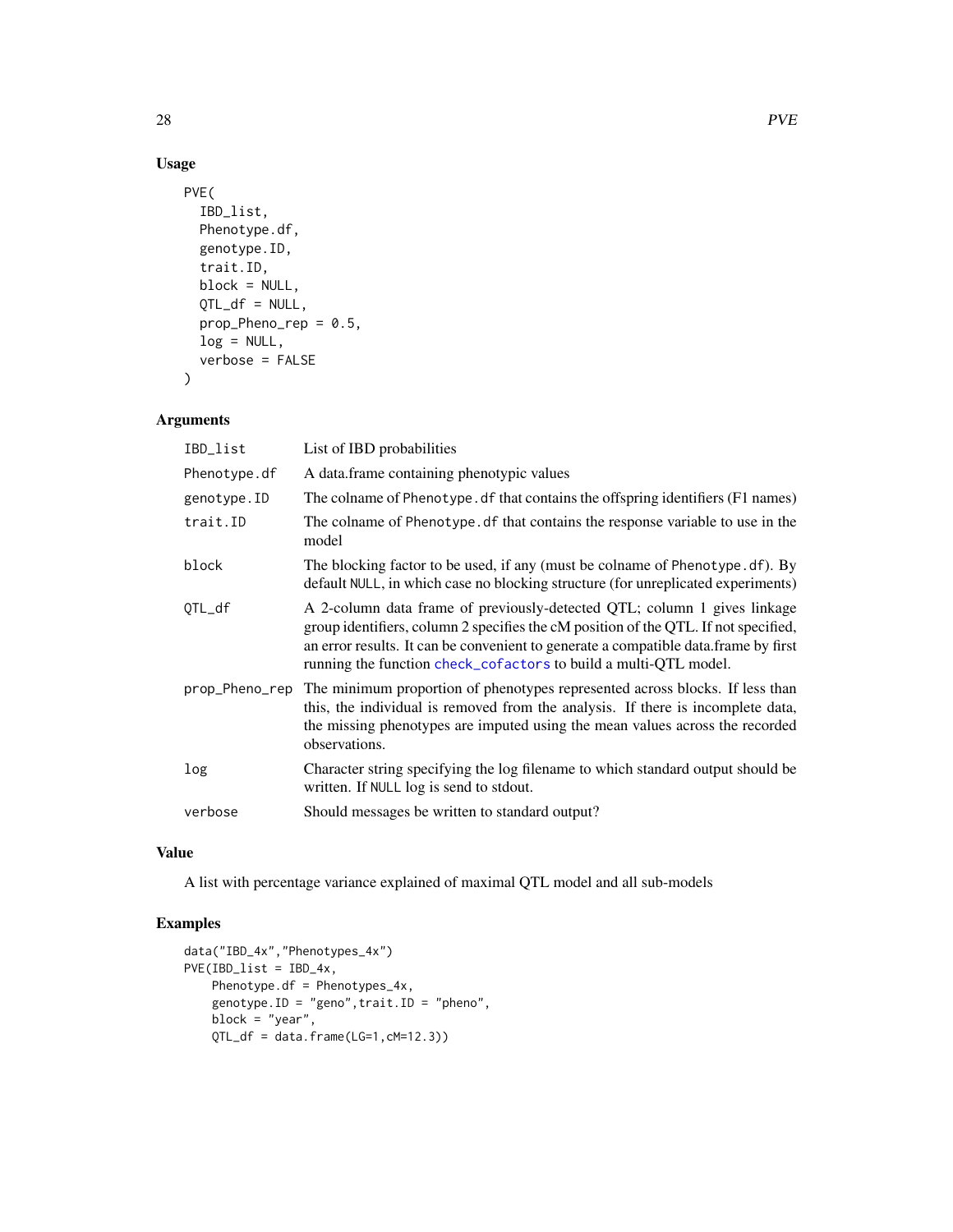<span id="page-28-1"></span><span id="page-28-0"></span>QTLscan *General QTL function that allows for co-factors, completely randomised block designs and the possibility to derive LOD thresholds using a permutation test*

# Description

Function to run QTL analysis using IBD probabilties given (possibly replicated) phenotypes, assuming randomised experimental design

# Usage

```
QTLscan(
  IBD_list,
  Phenotype.df,
  genotype.ID,
  trait.ID,
 block = NULL,
  folder = NULL,
  filename.short,
  cofactor_df = NULL,
  prop_Pheno_rep = 0.5,
  perm_test = FALSE,
 N_{perm.max} = 1000,alpha = 0.05,
  gamma = 0.05,
  ncores = 1,
  log = NULL,verbose = TRUE,
  ...
)
```

| IBD_list     | List of IBD probabilities                                                                                                                                                                                      |
|--------------|----------------------------------------------------------------------------------------------------------------------------------------------------------------------------------------------------------------|
| Phenotype.df | A data frame containing phenotypic values                                                                                                                                                                      |
| genotype.ID  | The colname of Phenotype. df that contains the offspring identifiers (F1 names)                                                                                                                                |
| trait.ID     | The colname of Phenotype. df that contains the response variable to use in the<br>model                                                                                                                        |
| block        | The blocking factor to be used, if any (must be colname of Phenotype.df). By<br>default NULL, in which case no blocking structure (for unreplicated experiments)                                               |
| folder       | If markers are to be used as co-factors, the path to the folder in which the im-<br>ported IBD probabilities is contained can be provided here. By default this is<br>NULL, if files are in working directory. |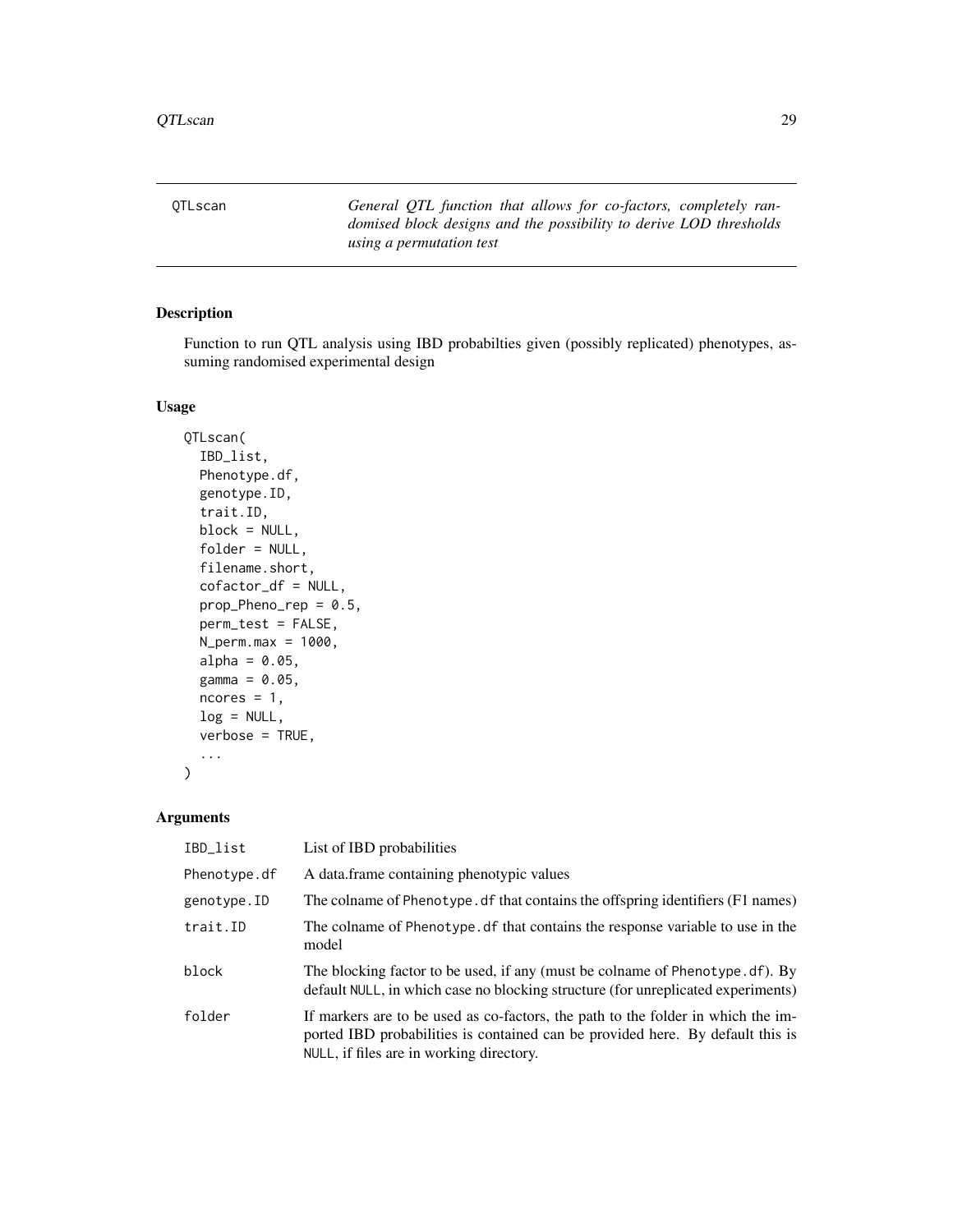<span id="page-29-0"></span>

|                | filename. short If TetraOrigin was used and co-factors are being included, the shortened stem of<br>the filename of the .csv files containing the output of TetraOrigin, i.e. without<br>the tail "_LinkageGroupX_Summary.csv" which is added by default to all output<br>of TetraOrigin. |
|----------------|-------------------------------------------------------------------------------------------------------------------------------------------------------------------------------------------------------------------------------------------------------------------------------------------|
| cofactor_df    | A 2-column data frame of co-factor(s); column 1 gives linkage group identifiers,<br>column 2 specifies the cM position of the co-factors. By default NULL, in which<br>case no co-factors are included in the analysis.                                                                   |
| prop_Pheno_rep | The minimum proportion of phenotypes represented across blocks. If less than<br>this, the individual is removed from the analysis. If there is incomplete data,<br>the missing phenotypes are imputed using the mean values across the recorded<br>observations.                          |
| perm_test      | Logical, by default FALSE. If TRUE, a permutation test will be performed to de-<br>termine a genome-wide significance threshold.                                                                                                                                                          |
| N_perm.max     | The maximum number of permutations to run if perm_test is TRUE; by default<br>this is 1000.                                                                                                                                                                                               |
| alpha          | The P-value to be used in the selection of a threshold if perm_test is TRUE, by<br>default 0.05 (i.e. the 0.95 quantile).                                                                                                                                                                 |
| gamma          | The width of the confidence intervals used around the permutation test threshold<br>using the approach of Nettleton & Doerge $(2000)$ , by default 0.05.                                                                                                                                  |
| ncores         | Number of cores to use if parallel computing is required. Works both for Win-<br>dows and UNIX (using doParallel). Use parallel: : detectCores() to find<br>out how many cores you have available.                                                                                        |
| log            | Character string specifying the log filename to which standard output should be<br>written. If NULL log is send to stdout.                                                                                                                                                                |
| verbose        | Logical, by default TRUE. Should messages be printed during running?                                                                                                                                                                                                                      |
| .              | Arguments passed to plot                                                                                                                                                                                                                                                                  |

# Value

A nested list; each list element (per linkage group) contains the following items:

- QTL.res : Single matrix of QTL results with columns chromosome, position, LOD, adj.r.squared and PVE (percentage variance explained).
- Perm.res : If perm\_test = FALSE, this will be NULL. Otherwise, Perm.res contains a list of the results of the permutation test, with list items "quantile","threshold" and "scores". Quantile refers to which quantile of scores was used to determine the threshold. Note that scores are each of the maximal LOD scores across the entire genome scan per permutation, thus returning a genome-wide threshold rather than a chromosome-specific threshold. If the latter is preferred, restricting the IBD\_list to a single chromosome and re-running the permutation test will provide the desired threshold.
- Residuals : If a blocking factor or co-factors are used, this is the (named) vector of residuals used as input for the QTL scan. Otherwise, this is the set of (raw) phenotypes used in the QTL scan.
- Map : Original map of genetic marker positions upon which the IBDs were based, most often used for adding rug of marker positions to QTL plots.
- LG\_names : Names of the linkage groups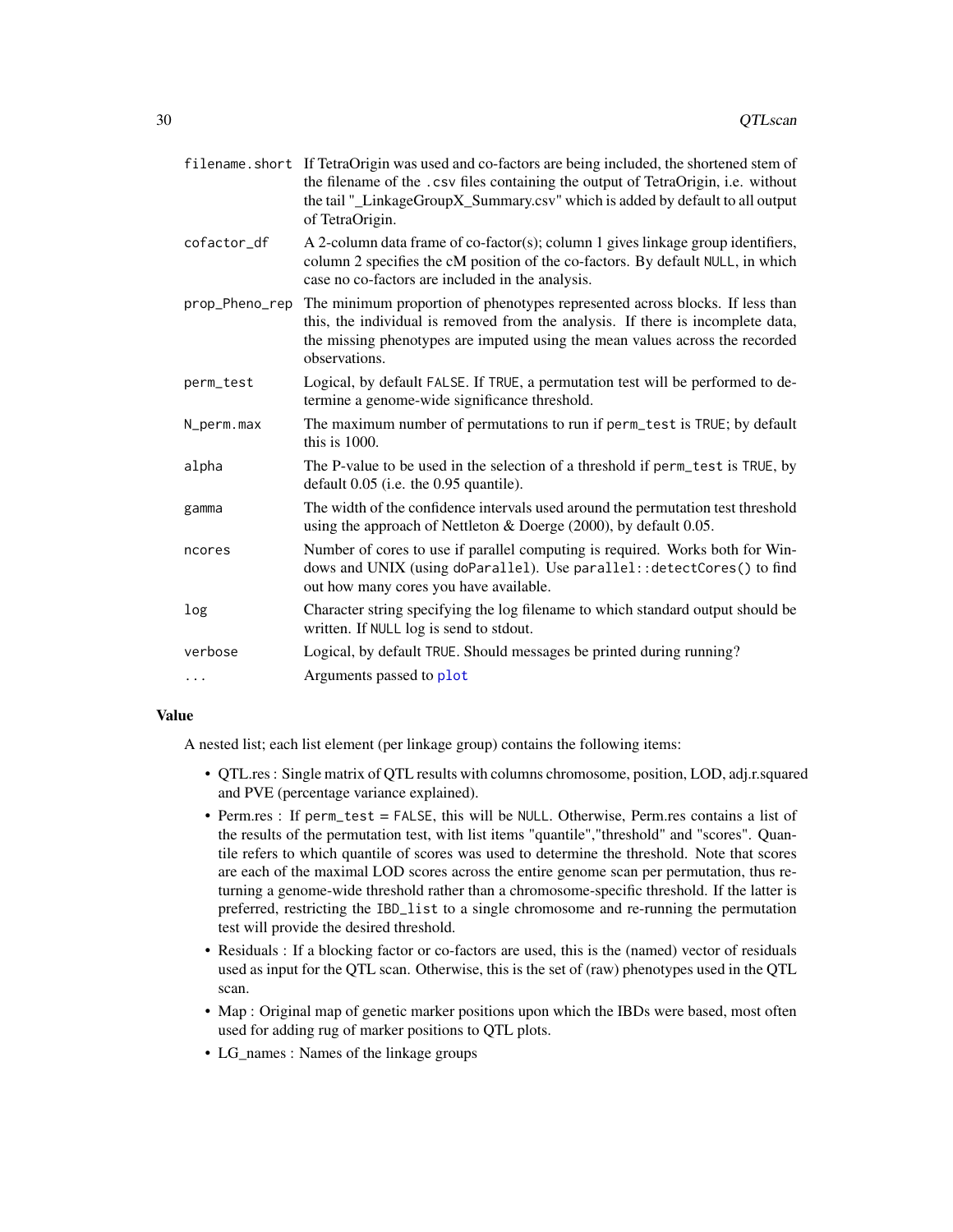# <span id="page-30-0"></span> $qtl\_LODs.4x$  31

# Examples

```
data("IBD_4x","Phenotypes_4x")
qtl_LODs.4x <- QTLscan(IBD_list = IBD_4x,
                       Phenotype.df = Phenotypes_4x,
                       genotype.ID = "geno",
                       trait.ID = "pheno",
                       block = "year")
```
qtl\_LODs.4x *A list of QTL results (4x)*

# Description

A list of QTL results (4x)

# Usage

qtl\_LODs.4x

# Format

An object of class list of length 4.

Rec\_Data\_4x *A list of recombination count data (4x)*

# Description

A list of recombination count data (4x)

# Usage

Rec\_Data\_4x

# Format

An object of class list of length 2.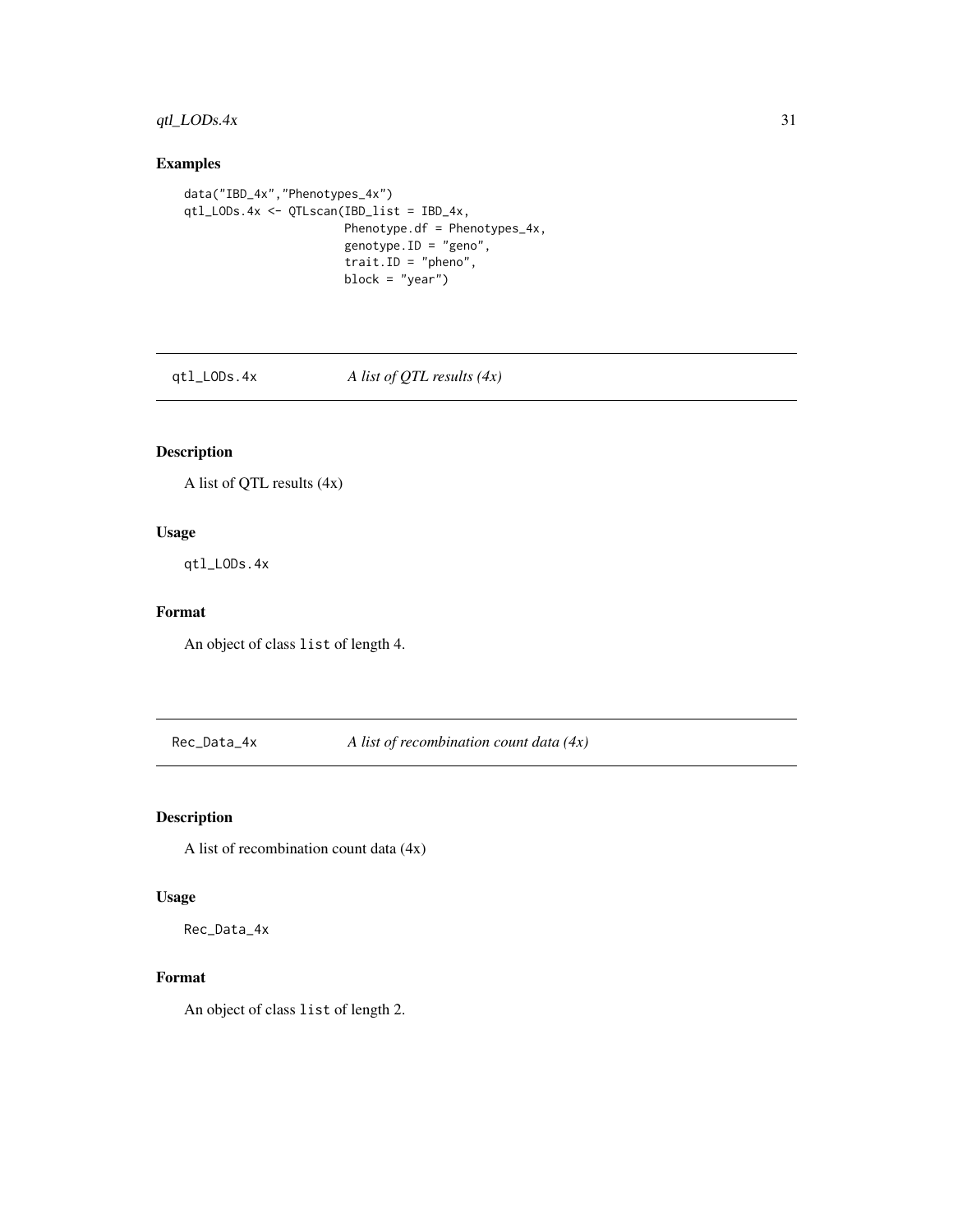<span id="page-31-0"></span>

Redundant genotype classes in hexavalent transition matrix (6x)

# Usage

rem.hex

# Format

An object of class integer of length 166.

rem.quad *Redundant genotype classes in quadrivalent transition matrix (4x)*

#### Description

Redundant genotype classes in quadrivalent transition matrix (4x)

# Usage

rem.quad

## Format

An object of class integer of length 6.

segList\_2x *A list of all possible bi-allelic QTL segregation types (2x)*

#### Description

A list of all possible bi-allelic QTL segregation types (2x)

#### Usage

segList\_2x

#### Format

An object of class list of length 8.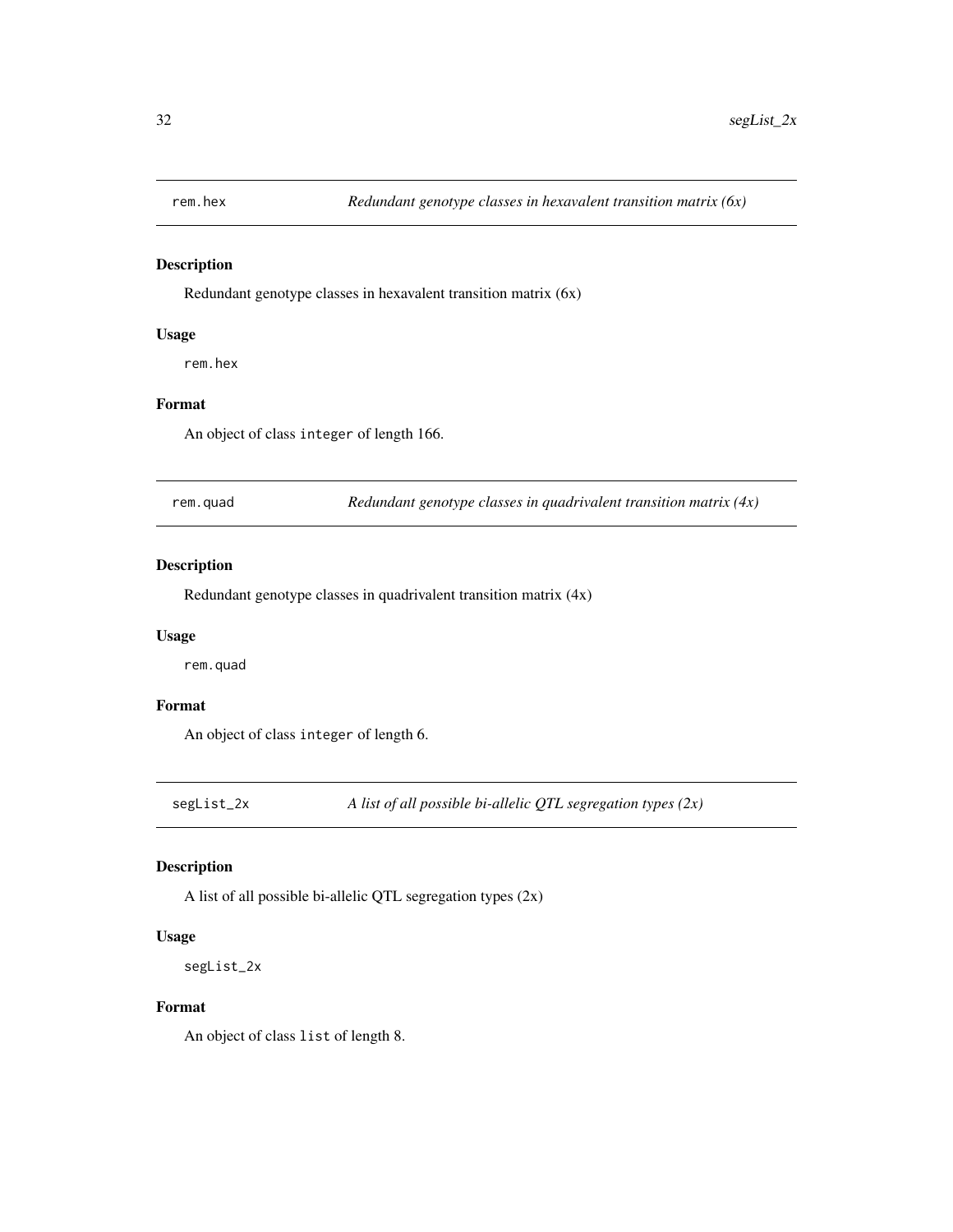<span id="page-32-0"></span>

A list of all possible bi-allelic QTL segregation types (3x)

# Usage

segList\_3x

# Format

An object of class list of length 27.

segList\_4x *A list of all possible bi-allelic QTL segregation types (4x)*

# Description

A list of all possible bi-allelic QTL segregation types (4x)

# Usage

segList\_4x

# Format

An object of class list of length 224.

segList\_6x *A list of all possible bi-allelic QTL segregation types (6x)*

#### Description

A list of all possible bi-allelic QTL segregation types (6x)

#### Usage

segList\_6x

#### Format

An object of class list of length 3735.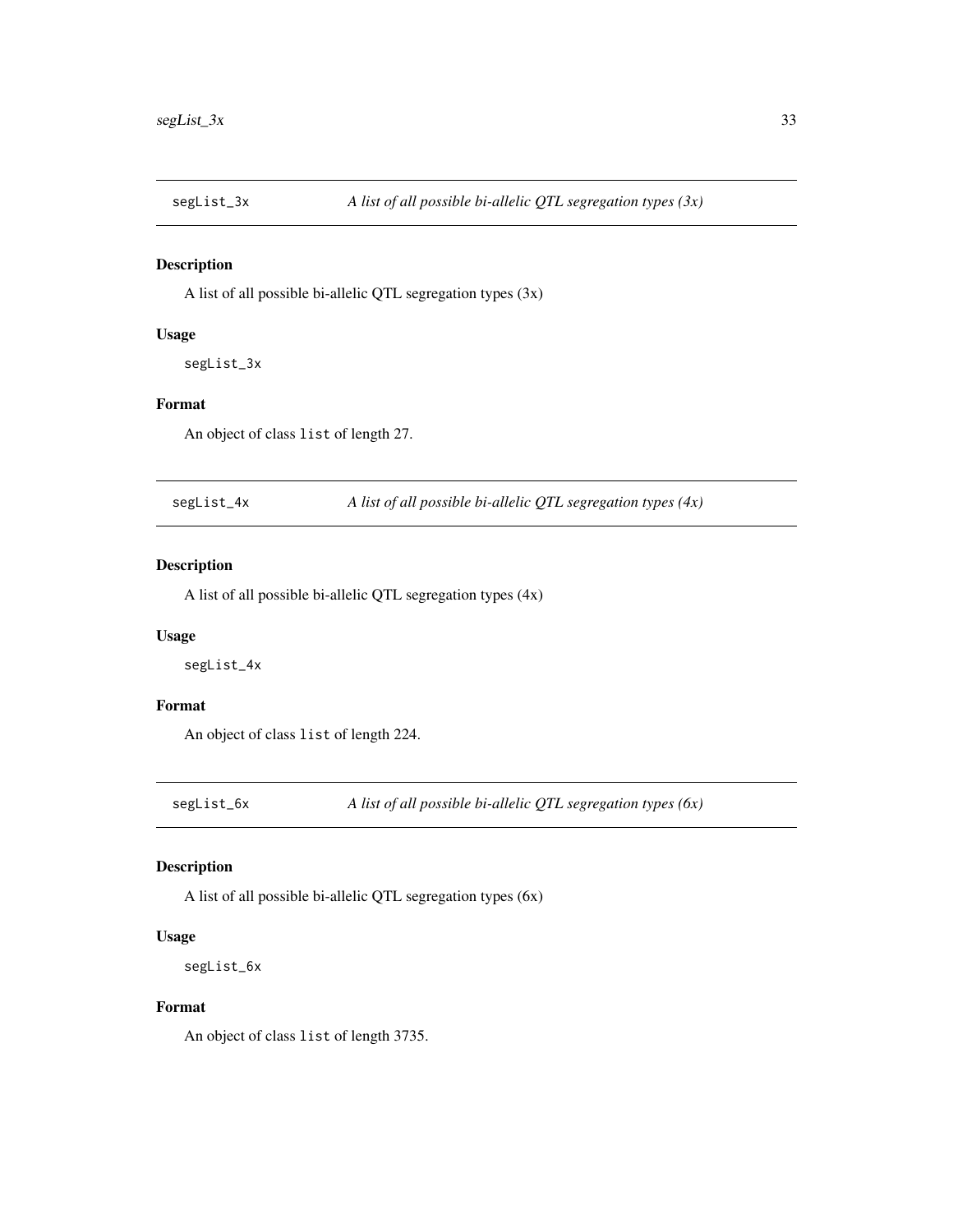<span id="page-33-1"></span><span id="page-33-0"></span>

Function to generate list of segregation types for the [exploreQTL](#page-10-1) function

# Usage

segMaker(ploidy, segtypes, modes = c("a", "d"))

### Arguments

| ploidy   | The ploidy of the population. Currently assumed to be an even number for this<br>function.                                                                                                                                                                                                                                                                                                                                                                                                                                                                   |
|----------|--------------------------------------------------------------------------------------------------------------------------------------------------------------------------------------------------------------------------------------------------------------------------------------------------------------------------------------------------------------------------------------------------------------------------------------------------------------------------------------------------------------------------------------------------------------|
| segtypes | List of QTL segregation types to consider, so e.g. $c(1,0)$ would mean all pos-<br>sible simplex x nulliplex QTL (ie. $4$ QTL, on each of homologues 1 - 4 of<br>parent 1). Note that symmetrical QTL types that cannot be distinguished are not<br>automatically removed and need to be manually identified. If this is an issue,<br>use the inbuilt list for tetraploids provided with the package to search the full<br>model space. Such an inbuilt list is currently only available for tetraploids, and<br>is available from the explore QTL function. |
| modes    | Character vector of modes of QTL action to consider, with options "a" for "ad-<br>ditive" and "d" for dominant OTL action.                                                                                                                                                                                                                                                                                                                                                                                                                                   |

```
singleMarkerRegression
```
*Run a single marker regression using marker dosages*

# Description

Function to run a single marker regression using marker dosages

### Usage

```
singleMarkerRegression(
  dosage_matrix,
 Phenotype.df,
 genotype.ID,
  trait.ID,
 maplist = NULL,
 perm_test = FALSE,
 N_perm = 1000,
  alpha = 0.05,
 ncores = 1,
```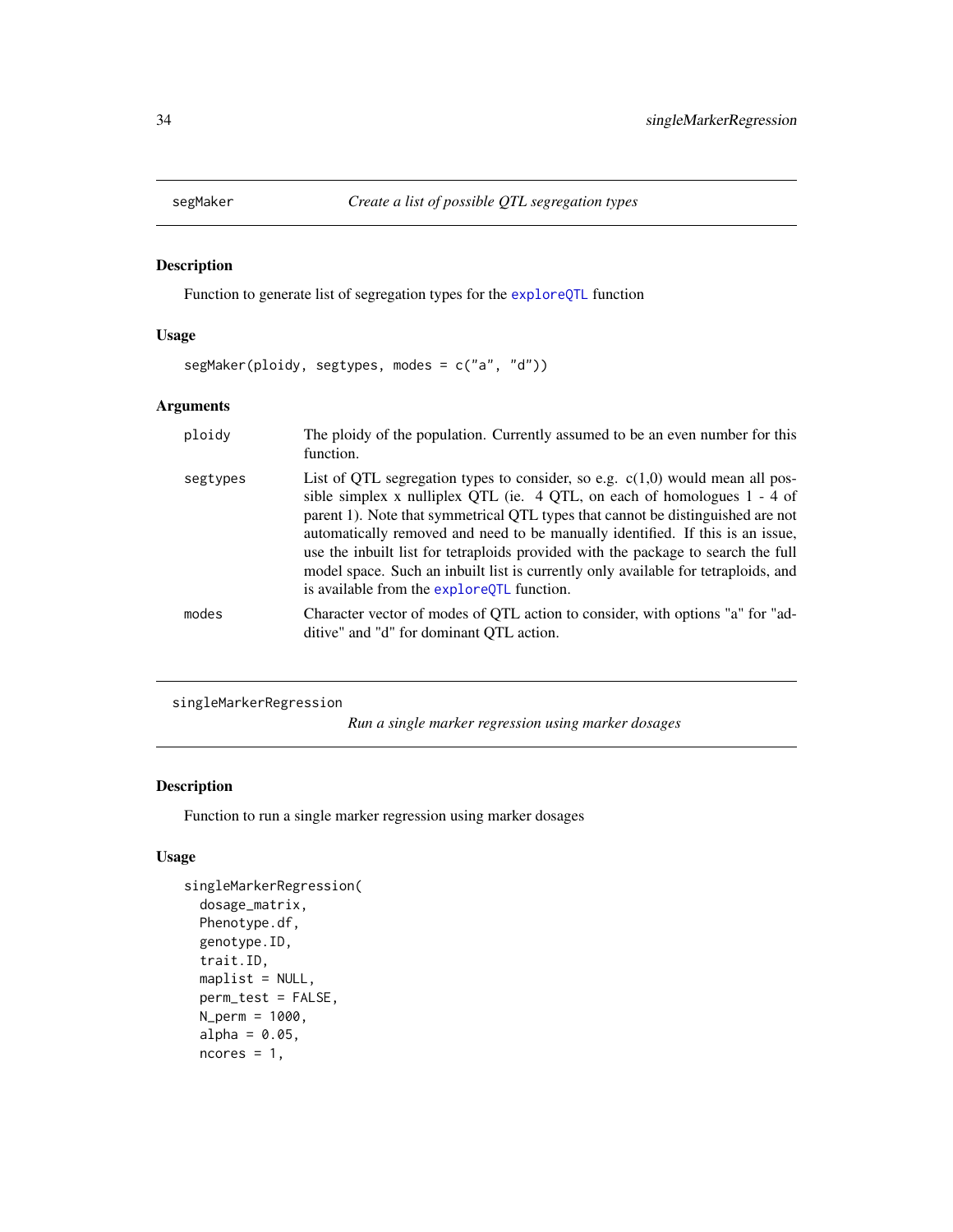return\_R2 = FALSE,  $log = NULL$  $\lambda$ 

### Arguments

| dosage_matrix | An integer matrix with markers in rows and individuals in columns. All markers<br>in this matrix will be tested for association with the trait.                                                                                                                                                                                                                                                      |
|---------------|------------------------------------------------------------------------------------------------------------------------------------------------------------------------------------------------------------------------------------------------------------------------------------------------------------------------------------------------------------------------------------------------------|
| Phenotype.df  | A data.frame containing phenotypic values                                                                                                                                                                                                                                                                                                                                                            |
| genotype.ID   | The colname of Phenotype. df that contains the population identifiers (F1 names)<br>(must be a colname of Phenotype.df)                                                                                                                                                                                                                                                                              |
| trait.ID      | The colname of Phenotype. df that contains the response variable to use in the<br>model (must be a colname of Phenotype.df)                                                                                                                                                                                                                                                                          |
| maplist       | Option to include linkage map in the format returned by MDSMap_from_list<br>from polymapR. If maplist is not specified (by default NULL) then no ordering of<br>markers from dosage-matrix is performed. Note that all markers in dosage_matrix<br>are tested; markers with dosages that were not on the maplist will be assigned<br>unordered to linkage group 0 with dummy cM positions 1,2,3 etc. |
| perm_test     | Logical, by default FALSE. If TRUE, a permutation test will be performed to de-<br>termine a genome-wide significance threshold.                                                                                                                                                                                                                                                                     |
| N_perm        | Integer. The number of permutations to run if perm_test is TRUE; by default<br>this is 1000.                                                                                                                                                                                                                                                                                                         |
| alpha         | Numeric. The P-value to be used in the selection of a threshold if perm_test is<br>TRUE; by default 0.05 (i.e. the 0.95 quantile).                                                                                                                                                                                                                                                                   |
| ncores        | Number of cores to use if parallel processing required. Works both for Windows<br>and UNIX (using doParallel). Use parallel:: detectCores() to find out<br>how many cores you have available.                                                                                                                                                                                                        |
| return_R2     | Should the (adjusted) R2 of the model fit also be determined?                                                                                                                                                                                                                                                                                                                                        |
| log           | Character string specifying the log filename to which standard output should be<br>written. If NULL log is send to stdout.                                                                                                                                                                                                                                                                           |

#### Value

A list containing the following components:

- QTL.res : The -log(p) of the model fit per marker are returned as "LOD" scores, although "LOP" would have been a better description. If requested, R2 values are also returned in column "R2adj"
- Perm.res : The results of the permutation test if performed, otherwise NULL
- Map : The linkage map if provided, otherwise NULL

# Examples

```
data("SNP_dosages.4x","BLUEs.pheno")
Trait_1.smr <- singleMarkerRegression(dosage_matrix = SNP_dosages.4x,
Phenotype.df = BLUEs.pheno,genotype.ID = "Geno",trait.ID = "BLUE")
```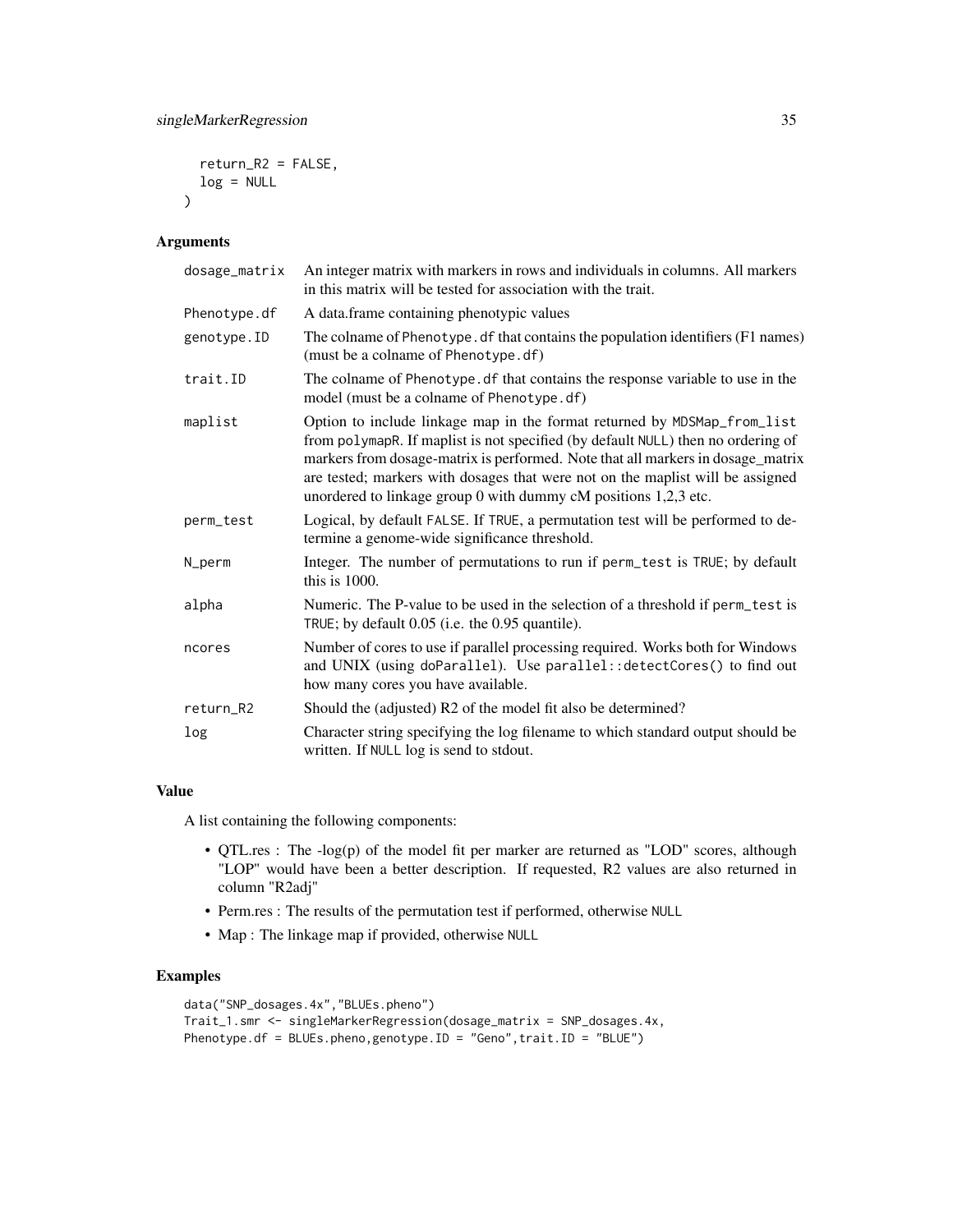<span id="page-35-0"></span>

A matrix of SNP marker dosages (4x)

#### Usage

SNP\_dosages.4x

# Format

An object of class matrix (inherits from array) with 186 rows and 52 columns.

<span id="page-35-1"></span>spline\_IBD *Fit splines to IBD probabilities*

#### Description

Fits splines to IBD probabilities at a grid of positions at user-defined spacing.

#### Usage

spline\_IBD(IBD\_list, gap, method = "cubic", ncores = 1, log = NULL)

# Arguments

| IBD_list | List of IBD probabilities                                                                                                                                                                                                                                                                                                                                             |
|----------|-----------------------------------------------------------------------------------------------------------------------------------------------------------------------------------------------------------------------------------------------------------------------------------------------------------------------------------------------------------------------|
| gap      | The size (in centiMorgans) of the gap between splined positions                                                                                                                                                                                                                                                                                                       |
| method   | One of two options, either "linear" or "cubic". The default method (cubic) fits<br>cubic splines, and although more accurate, becomes computationally expensive<br>in higher-density data-sets, where the linear option may be preferable.                                                                                                                            |
| ncores   | Number of cores to use, by default 1 only. Works both for Windows and UNIX<br>(using doParallel). Use parallel:: detectCores() to find out how many<br>cores you have available. Note that with large datasets, using multiple cores will<br>use large amounts of memory (RAM). Single-core or e.g. 2-core evaluations,<br>although slower, is less memory-intensive. |
| log      | Character string specifying the log filename to which standard output should be<br>written. If NULL log is send to stdout.                                                                                                                                                                                                                                            |

#### Value

Returns a list of similar format as IBD\_list, with a splined IBD\_array in place of the original IBD\_array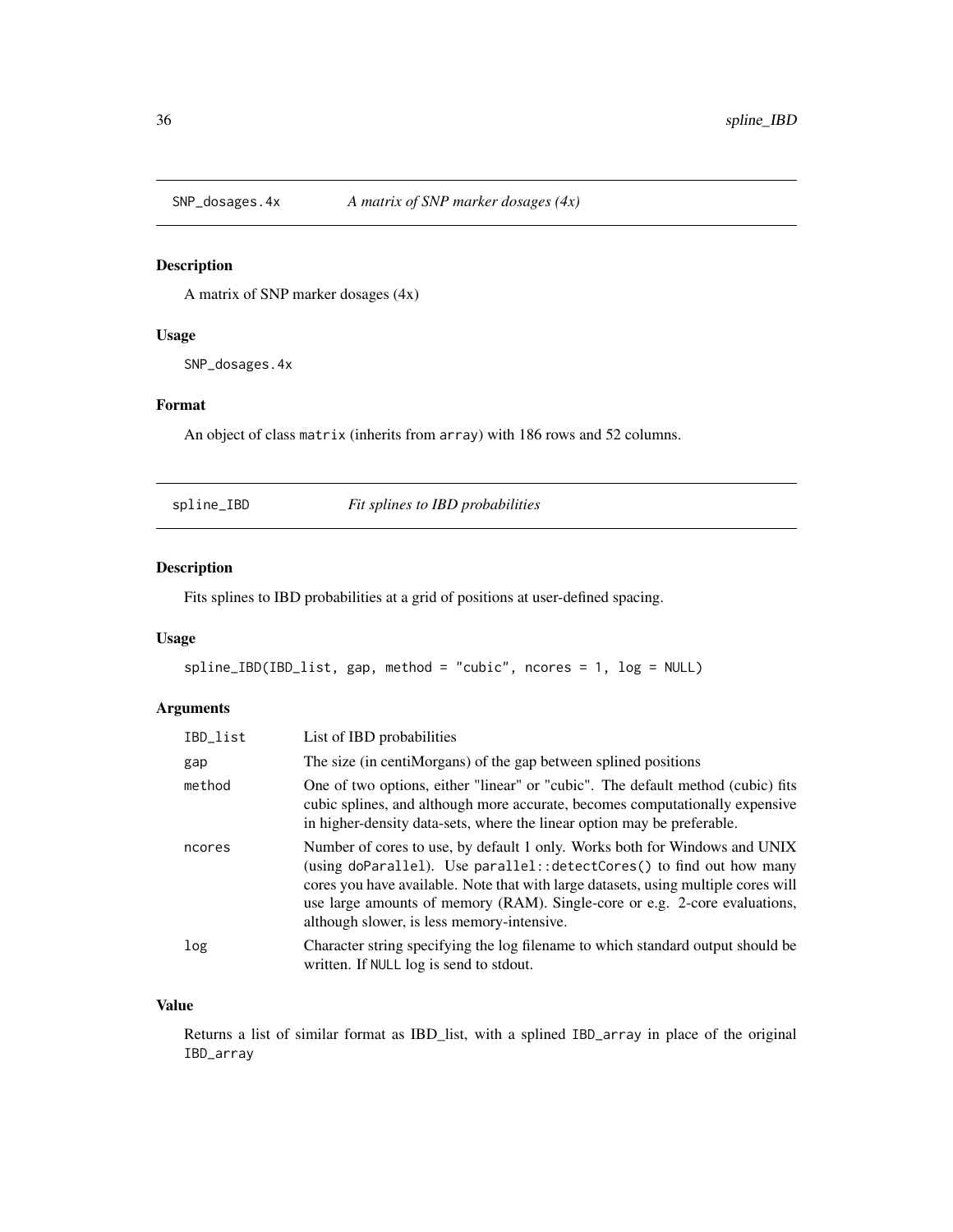#### <span id="page-36-0"></span>thinmap 37

# Examples

```
data("IBD_4x")
IBD_4x.spl <- spline_IBD(IBD_list = IBD_4x, gap = 1)
```
thinmap *Thin out map data*

#### Description

thinmap is a function for thinning out an integrated map, in order that IBD estimation runs more quickly. Especially useful for maps with very high marker densities for which the [estimate\\_IBD](#page-7-1) function is to be used.

# Usage

```
thinmap(
 maplist,
  dosage_matrix,
 bin\_size = 1,
 bounds = NULL,
  remove_markers = NULL,
 plot_maps = TRUE,
 parent1 = "P1",parent2 = "P2",log = NULL
\mathcal{L}
```

| maplist             | A list of maps. In the first column marker names and in the second their position.                                                                                                                      |
|---------------------|---------------------------------------------------------------------------------------------------------------------------------------------------------------------------------------------------------|
| dosage_matrix       | An integer matrix with markers in rows and individuals in columns.                                                                                                                                      |
| bin_size            | Numeric. Size (in cM) of the bins to include. By default, a bin size of 1 cM is<br>used. Larger bin_size results in fewer markers being left on the resulting map.                                      |
| bounds              | Numeric vector. If NULL (by default) then all positions are included, however<br>if specified then output is limited to a specific region, which may be useful if<br>fine-mapping a region of interest. |
|                     | remove_markers Optional vector of marker names to remove from the maps. Default is NULL.                                                                                                                |
| plot_maps           | Logical. Plot the marker positions of the selected markers using $\text{polymapR}: \text{plot\_map.}$                                                                                                   |
| parent1             | Identifier of parent 1, by default assumed to be "P1"                                                                                                                                                   |
| parent <sub>2</sub> | Identifier of parent 2, by default assumed to be "P2"                                                                                                                                                   |
| log                 | Character string specifying the log filename to which standard output should be<br>written. If NULL log is send to stdout.                                                                              |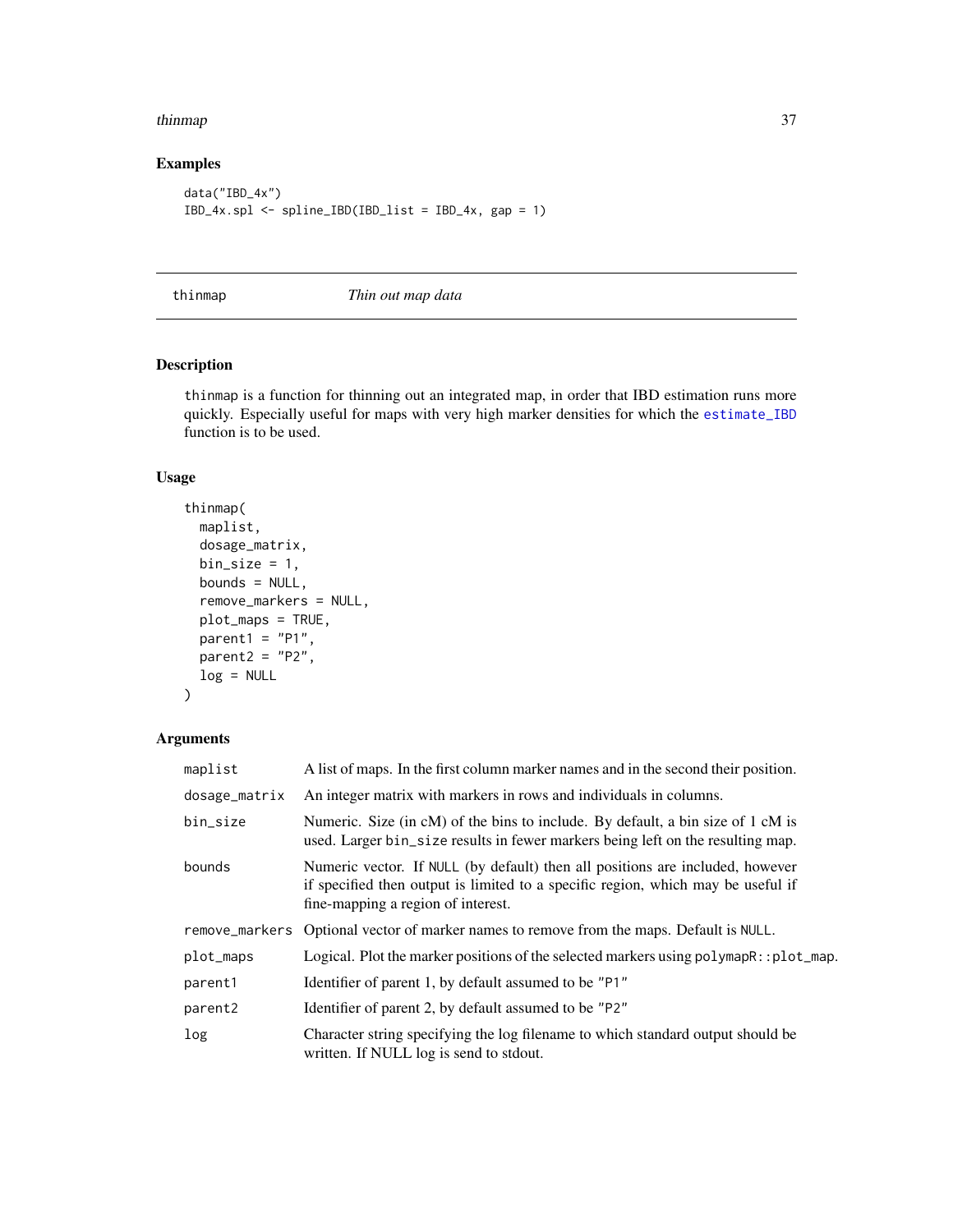# <span id="page-37-0"></span>Value

A maplist of the same structure as the input maplist, but with fewer markers based on the bin\_size.

# Examples

```
data("phased_maplist.4x","SNP_dosages.4x")
maplist_thin<-thinmap(maplist=phased_maplist.4x,dosage_matrix=SNP_dosages.4x)
```
visualiseGIC *Visualise Genotypic Information Coefficient*

# Description

Function to visualise the GIC of a certain region

# Usage

```
visualiseGIC(
  GIC_list,
  add_rug = TRUE,add_leg = FALSE,
 ylimits = NULL,
  gic.cex = 1,
  show_markers = TRUE,
  add.mainTitle = TRUE,
 plot.cols = NULL
)
```
#### Arguments

| GIC_list      | List of GIC data, the output of estimate_GIC                                                    |
|---------------|-------------------------------------------------------------------------------------------------|
| add_rug       | Should original marker positions be added to the plot?                                          |
| add_leg       | Should a legend be added to the plot?                                                           |
| ylimits       | Optional argument to control the plotting area, by default NULL                                 |
| gic.cex       | Option to increase the size of the GIC                                                          |
| show_markers  | Should markers be shown?                                                                        |
| add.mainTitle | Should a main title be added to the plot?                                                       |
| plot.cols     | Optional argument to specify plot colours, otherwise suitable contrasting colours<br>are chosen |

#### Value

The phased map data for the specified region, recoded into 1's and 0's.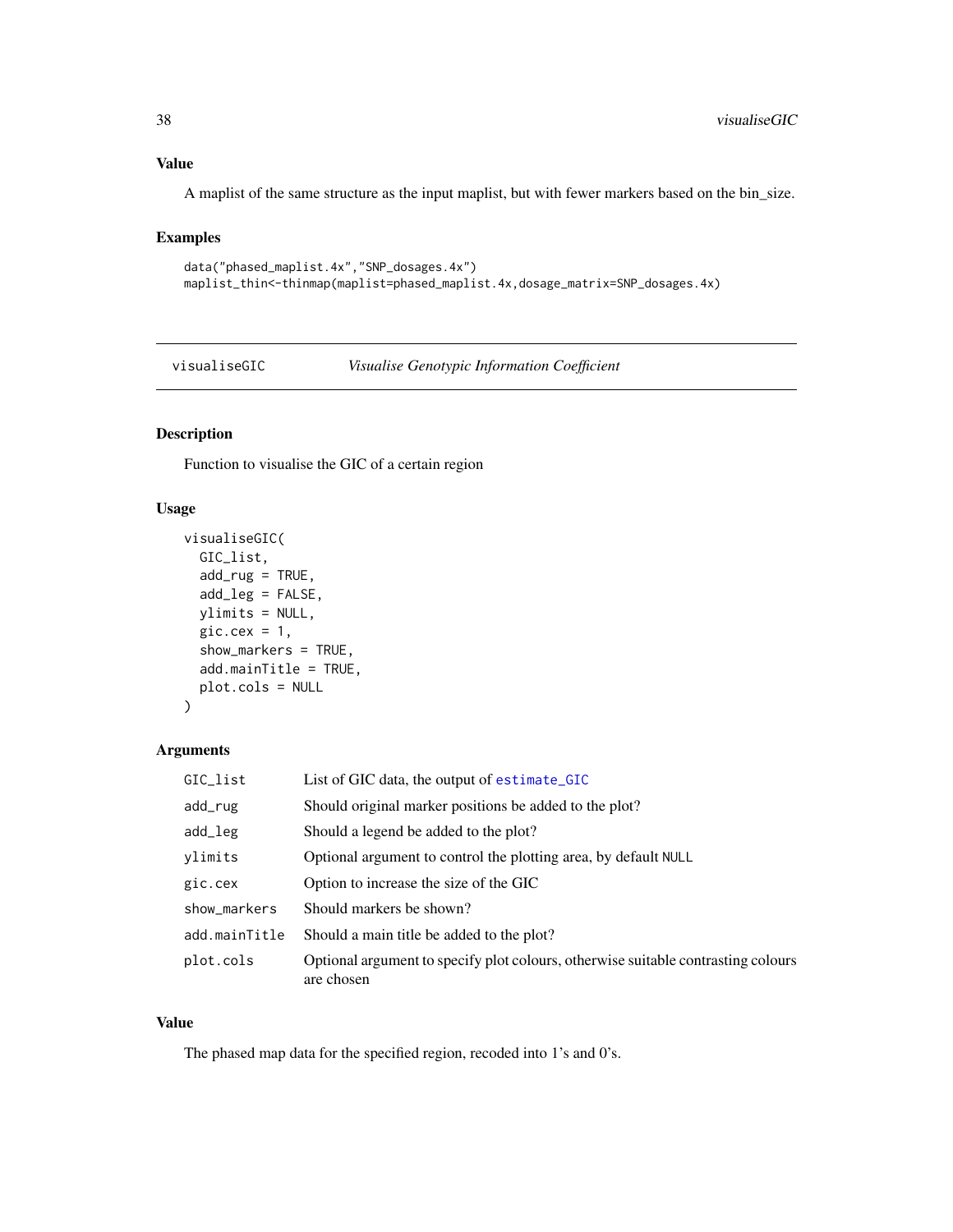# <span id="page-38-0"></span>visualiseHaplo 39

# Examples

data("GIC\_4x") visualiseGIC(GIC\_list = GIC\_4x)

<span id="page-38-1"></span>visualiseHaplo *Visualise haplotypes in certain individuals in a certain region*

# Description

Function to visualise the haplotypes of a certain region in certain individuals

#### Usage

```
visualiseHaplo(
  IBD_list,
  display_by = c("phenotype", "name"),
  linkage_group = NULL,
 Phenotype.df = NULL,
  genotype.ID = NULL,
  trait.ID = NULL,pheno_range = NULL,
  cM<sub>range</sub> = "all",
  highlight_region = NULL,
  select_offspring = NULL,
  recombinant_scan = NULL,
  allele_fish = NULL,
 presence_threshold = 0.95,
  xlabl = TRUE,
 ylab1 = TRUE,mainTitle = NULL,
 multiplot = NULL,
  append = FALSE,colPal = c("white", "navyblue", "darkred"),
  hap.wd = 0.4,
  recombination_data = NULL,
  reset_par = TRUE,
  log = NULL\mathcal{L}
```

| IBD_list   | List of IBD probabilities                                                                                                                                                                                                                                                          |
|------------|------------------------------------------------------------------------------------------------------------------------------------------------------------------------------------------------------------------------------------------------------------------------------------|
| displav_bv | Option to display a subset of the population's haplotypes either by "phenotype"<br>or "name". If "phenotype" is supplied, then Phenotype.df, genotype. ID, trait. ID<br>and pheno_range must also be specified. if "name" is supplied, then select_offspring<br>must be specified. |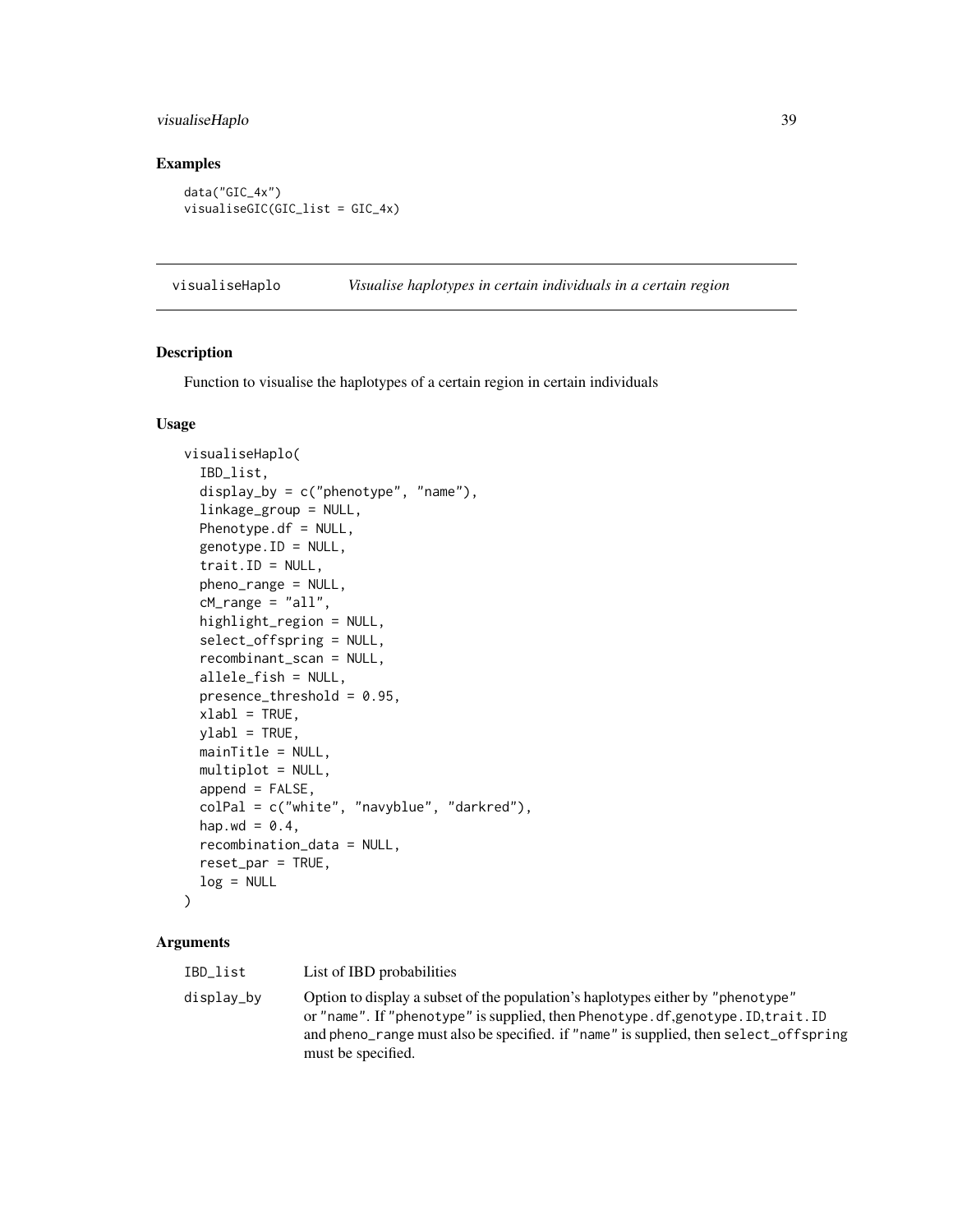| linkage_group      | Numeric identifier of the linkage group being examined, based on the order of<br>IBD_list. Only a single linkage group is allowed. If IBD_list corresponds to<br>a single linkage group, default value of NULL will suffice                                                                                                                                                                                                                                       |
|--------------------|-------------------------------------------------------------------------------------------------------------------------------------------------------------------------------------------------------------------------------------------------------------------------------------------------------------------------------------------------------------------------------------------------------------------------------------------------------------------|
| Phenotype.df       | A data.frame containing phenotypic values, which can be used to select a subset<br>of the population to visualise (with extreme phenotypes for example). By de-<br>fault NULL, in which case a subset of the population may be selected using the<br>select_offspring argument.                                                                                                                                                                                   |
| genotype.ID        | The colname of Phenotype. df that contains the population identifiers (F1 names)<br>(must be a colname of Phenotype.df)                                                                                                                                                                                                                                                                                                                                           |
| trait.ID           | The colname of Phenotype. df that contains the response variable to use in the<br>model (must be a colname of Phenotype.df)                                                                                                                                                                                                                                                                                                                                       |
| pheno_range        | Vector of numeric bounds of the phenotypic scores to include (offspring selec-<br>tion).                                                                                                                                                                                                                                                                                                                                                                          |
| cM_range           | Vector of numeric bounds of the genetic region to be explored. If none are<br>specified, the default of "all" means all cM positions will be included.                                                                                                                                                                                                                                                                                                            |
| highlight_region   |                                                                                                                                                                                                                                                                                                                                                                                                                                                                   |
|                    | Option to hightlight a particular genetic region on the plot; can be a single posi-<br>tion or a vector of 2 positions. By default NULL.                                                                                                                                                                                                                                                                                                                          |
| select_offspring   |                                                                                                                                                                                                                                                                                                                                                                                                                                                                   |
|                    | Vector of offspring identifiers to visualise, must be supplied if display_by =<br>"name". Specifying "all" will result in all offspring haplotypes being visu-<br>alised.                                                                                                                                                                                                                                                                                         |
| recombinant_scan   |                                                                                                                                                                                                                                                                                                                                                                                                                                                                   |
|                    | Vector of homologue numbers between which to search for recombinant off-<br>spring in the visualised region and selected individuals. By default NULL, in<br>which case no search is preformed.                                                                                                                                                                                                                                                                   |
| allele_fish        | Vector of homologue numbers of interest, for which to search for offspring that<br>carry these homologues (in the visualised region). By default NULL, in which<br>case no search ("fishing") is performed.                                                                                                                                                                                                                                                       |
| presence_threshold |                                                                                                                                                                                                                                                                                                                                                                                                                                                                   |
|                    | Numeric. The minimum probability used to declare presence of a homologue<br>in an individual. This is only needed if a recombinant_scan is performed. By<br>default a value of 0.95 is used. When searching for recombinants, this value<br>is also used to denote the proportion of loci carrying the required number of<br>homologues (i.e. by default 95 per cent of loci should have between 0.95 and<br>1.1 copies of the specified recombinant homologues). |
| xlabl              | Logical, by default TRUE. Should an x-axis label be used?                                                                                                                                                                                                                                                                                                                                                                                                         |
| ylabl              | Logical, by default TRUE. Should a y-axis label be used?                                                                                                                                                                                                                                                                                                                                                                                                          |
| mainTitle          | Option to override default plot titles with a (vector of) captions. By default NULL.                                                                                                                                                                                                                                                                                                                                                                              |
| multiplot          | Vector of integers. By default NULL so haplotypes are plotted singly; otherwise<br>a vector specifying the number of rows and columns in the plot layout.                                                                                                                                                                                                                                                                                                         |
| append             | Option to allow user to append new plots to spaces generated by multiplot,<br>otherwise these are filled with blank plots. By default FALSE. If TRUE, then a<br>large enough multiplot grid should be generated to make this option meaning-<br>ful.                                                                                                                                                                                                              |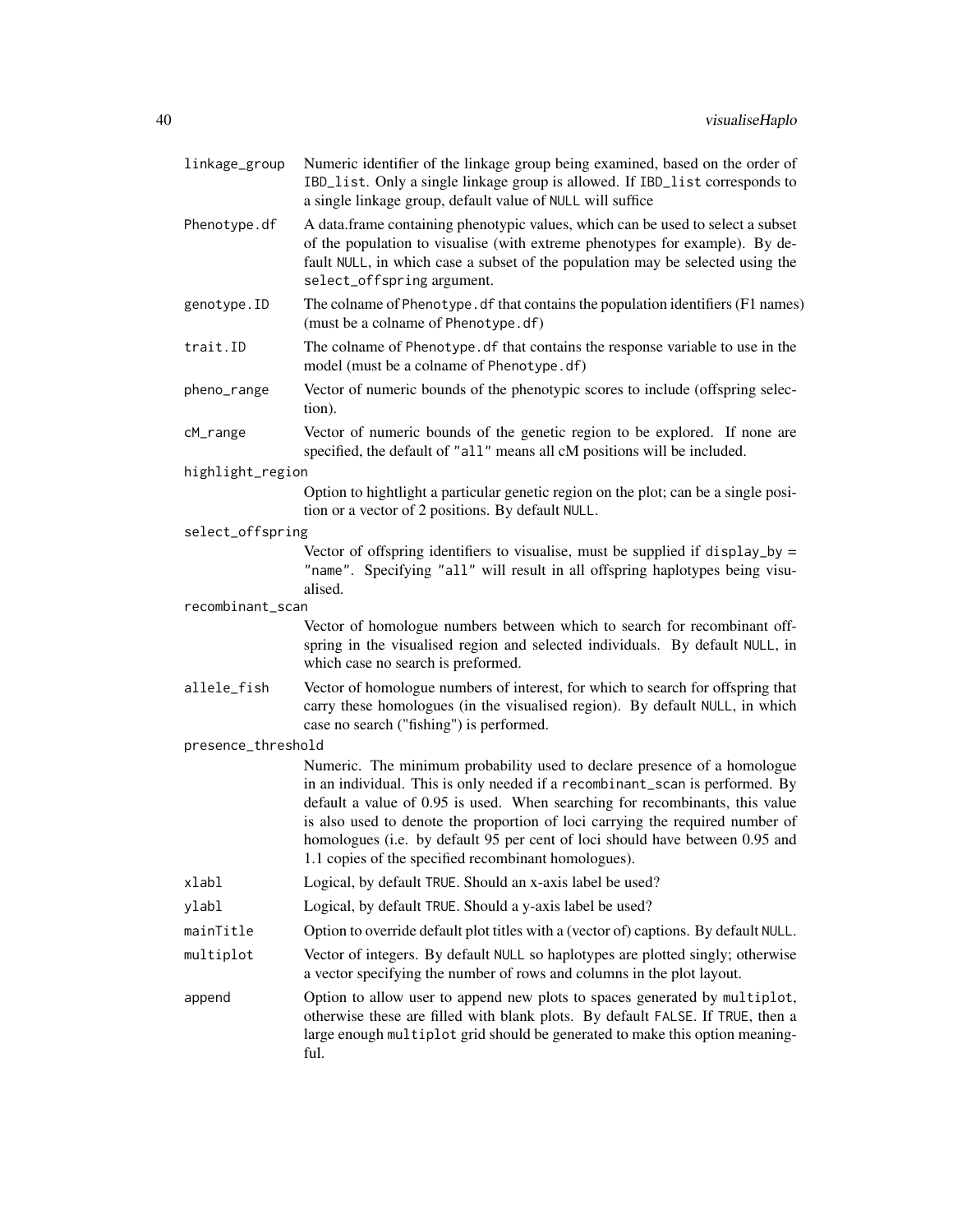# <span id="page-40-0"></span>visualisePairing 41

| colPal             | Colour palette to use in the visualisation (best to provide 3 colours).                                                                                                                                                                                                                                                                                                                        |
|--------------------|------------------------------------------------------------------------------------------------------------------------------------------------------------------------------------------------------------------------------------------------------------------------------------------------------------------------------------------------------------------------------------------------|
| hap.wd             | The width of the haplotype tracks to be plotted, generally recommended to be<br>about 0.4 (default value)                                                                                                                                                                                                                                                                                      |
| recombination_data |                                                                                                                                                                                                                                                                                                                                                                                                |
|                    | List object as returned by the function count_recombinations. By default<br>NULL, in which case no overlay of predicted recombination events is performed.<br>However, it can be useful to visualise predicted recombination events, particu-<br>larly as this might help inform the choice of argument plausible_pairing_prob<br>of that function. See count_recombinations for more details. |
| reset_par          | By default TRUE, reset par on exit.                                                                                                                                                                                                                                                                                                                                                            |
| log                | Character string specifying the log filename to which standard output should be<br>written. If NULL log is send to stdout.                                                                                                                                                                                                                                                                     |

# Value

If recombinant\_scan vector is supplied, a vector of recombinant offspring ID in the region of interest (otherwise NULL).

# Examples

```
data("IBD_4x")
visualiseHaplo(IBD_list = IBD_4x,
              display_by = "name",
              linkage_group = 1,
              select_offspring = "all",
              multiplot = c(3,3))
```
visualisePairing *Visualise pairing of parental homologues*

# Description

Function to visualise the pairing of parental homologues across the population using graph, with nodes to denote parental homologues and edges to denote deviations from expected proportions under a polysomic model of inheritance

#### Usage

```
visualisePairing(
 meiosis_report.ls,
 pos.col = "red",
  neg.col = "blue",
 parent,
 max.lwd = 20,
  datawidemax,
  add.label = TRUE,
  return.data = FALSE,
  ...
\mathcal{L}
```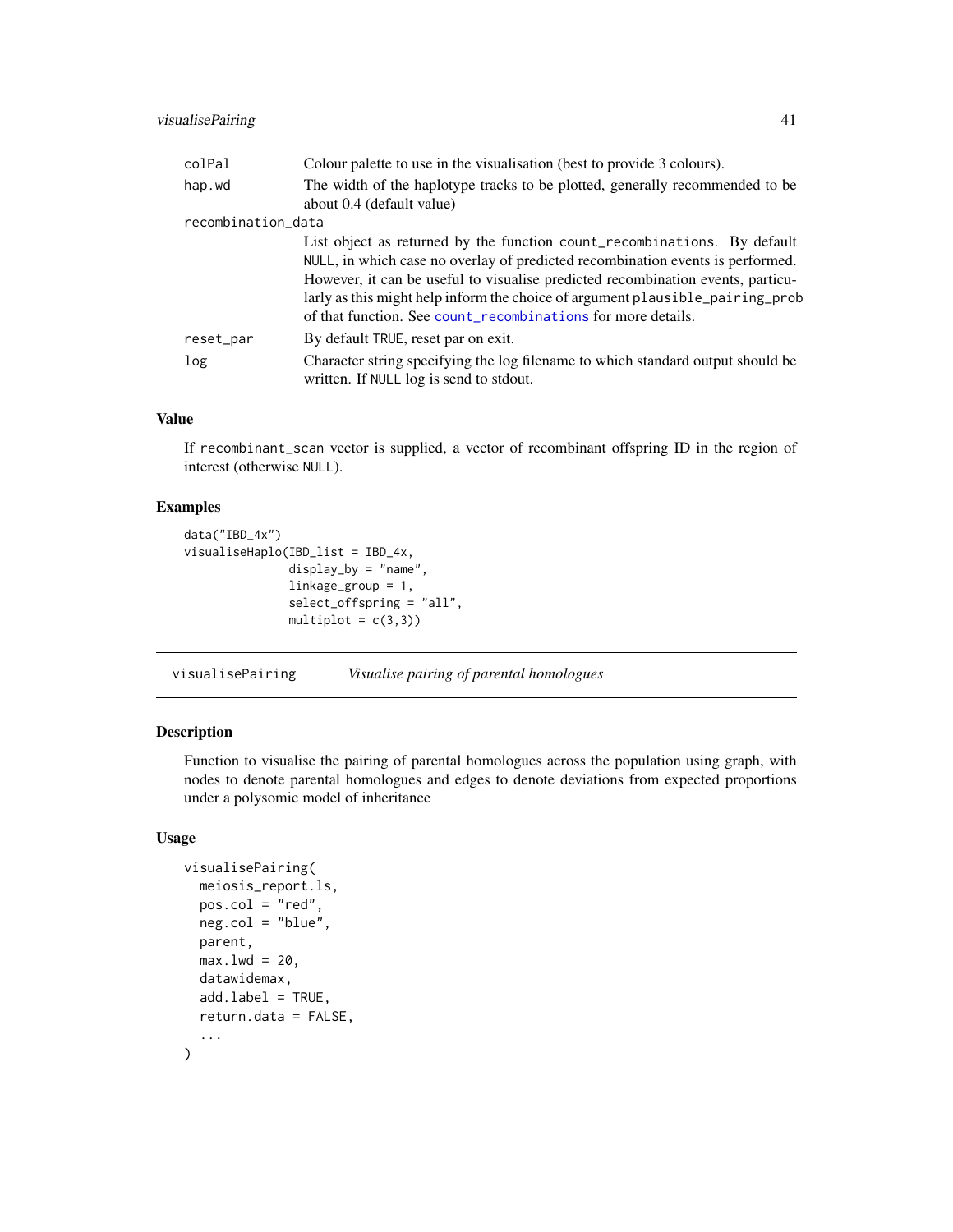# <span id="page-41-0"></span>Arguments

| meiosis_report.ls |                                                                                                                                                                                                                                                                                                                                                                                                                                                                                                                                                                                                                                                                                   |
|-------------------|-----------------------------------------------------------------------------------------------------------------------------------------------------------------------------------------------------------------------------------------------------------------------------------------------------------------------------------------------------------------------------------------------------------------------------------------------------------------------------------------------------------------------------------------------------------------------------------------------------------------------------------------------------------------------------------|
|                   | List output of function meiosis_report                                                                                                                                                                                                                                                                                                                                                                                                                                                                                                                                                                                                                                            |
| pos.col           | Colour corresponding to excess of pairing associations predicted (positive devi-<br>ations), by default red                                                                                                                                                                                                                                                                                                                                                                                                                                                                                                                                                                       |
| neg.col           | Colour corresponding to lack of pairing associations predicted (negative devia-<br>tions), by default blue                                                                                                                                                                                                                                                                                                                                                                                                                                                                                                                                                                        |
| parent            | The parent, either "P1" (mother) or "P2 (father)                                                                                                                                                                                                                                                                                                                                                                                                                                                                                                                                                                                                                                  |
| max.lwd           | Maximum line width, by default 20                                                                                                                                                                                                                                                                                                                                                                                                                                                                                                                                                                                                                                                 |
| datawidemax       | This argument is currently a work-around to allow multiple plots to have the<br>same scale (line thicknesses consistent). No default is provided. To estimate<br>this value, simply set argument return. data = TRUE, and record the maximum<br>absolute value over columns 'count', which are the deviations from random ex-<br>pectations. This should be done over multiple function calls if e.g. comparing<br>both P1 and P2 values. When a global maximum (absolute) deviation is known,<br>re-run the function with this value for datawidemax. The line width specified<br>by max. 1 wd will then be used for this, and all other line widths re-scaled accord-<br>ingly. |
| add.label         | Should a label be applied, giving the maximum deviation in the plot? By default<br><b>TRUE</b>                                                                                                                                                                                                                                                                                                                                                                                                                                                                                                                                                                                    |
| return.data       | Should plot data be returned? By default FALSE                                                                                                                                                                                                                                                                                                                                                                                                                                                                                                                                                                                                                                    |
| $\ddots$          | Optional arguments passed to plot. igraph                                                                                                                                                                                                                                                                                                                                                                                                                                                                                                                                                                                                                                         |

#### Value

If return.data = TRUE, the values for pairwise deviations from the expected numbers are returned, useful for determining the value datawidemax to provide consistent scaling across multiple plots

# Examples

```
data("mr.ls")
visualisePairing(meiosis_report.ls = mr.ls,
                 parent = "P1",
                 datawidemax = 3)
```
visualiseQTLeffects *Visualise QTL homologue effects around a QTL position*

# Description

Function to visualise the effect of parental homologues around a QTL peak across the population.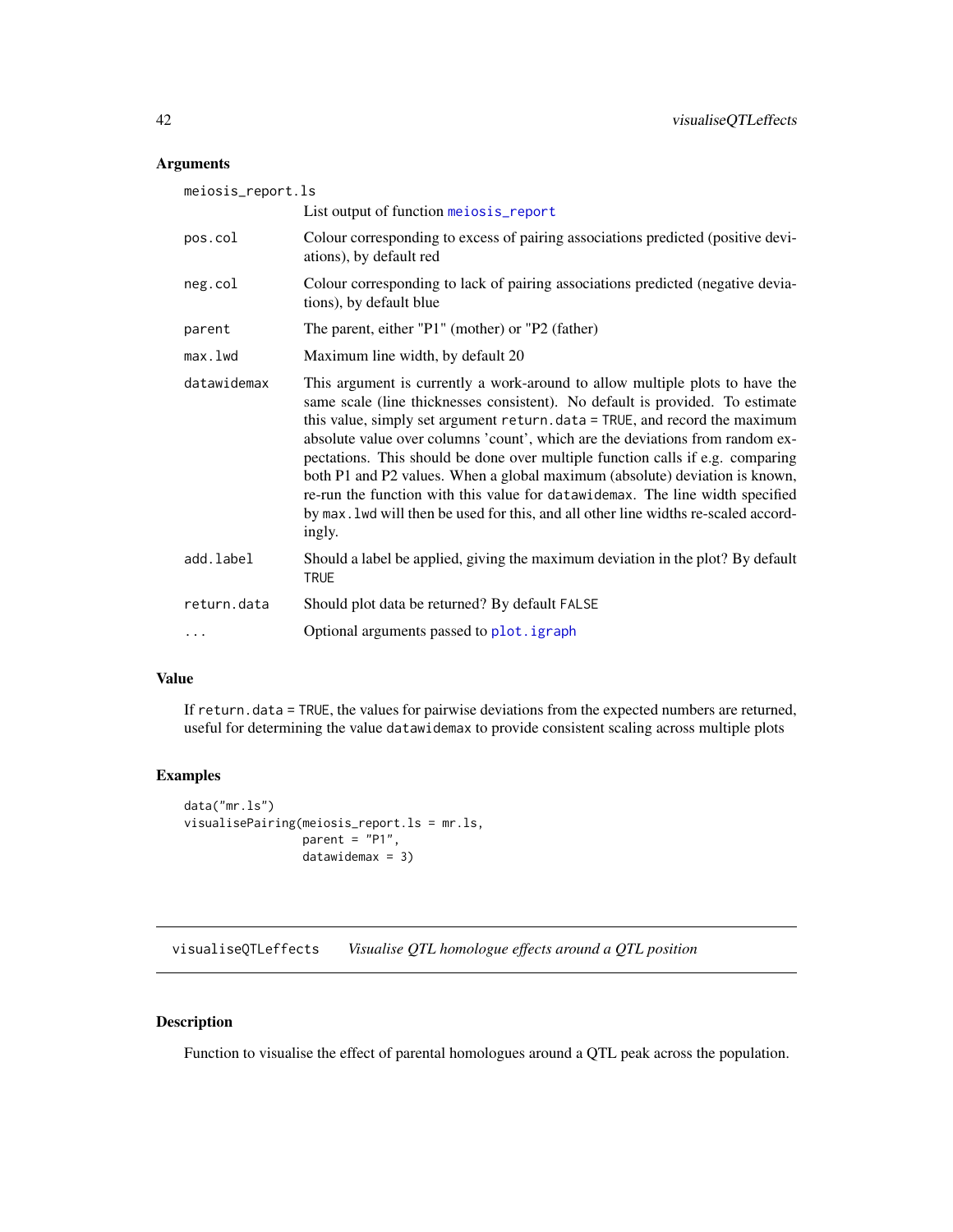# <span id="page-42-0"></span>visualiseQTLeffects 43

# Usage

```
visualiseQTLeffects(
  IBD_list,
  Phenotype.df,
  genotype.ID,
  trait.ID,
  linkage_group,
  LOD_data,
  cM_range = NULL,
  col.pal = c("purple4", "white", "seagreen"),
  point.density = 50,
  zero.sum = FALSE,
  return_plotData = FALSE
\mathcal{L}
```
# Arguments

| IBD_list        | List of IBD probabilities                                                                                                                                                                                                                            |
|-----------------|------------------------------------------------------------------------------------------------------------------------------------------------------------------------------------------------------------------------------------------------------|
| Phenotype.df    | A data.frame containing phenotypic values                                                                                                                                                                                                            |
| genotype.ID     | The colname of Phenotype. df that contains the population identifiers (F1 names)<br>(must be a colname of Phenotype.df)                                                                                                                              |
| trait.ID        | The colname of Phenotype. df that contains the response variable to use in the<br>model (must be a colname of Phenotype.df)                                                                                                                          |
| linkage_group   | Numeric identifier of the linkage group being tested, based on the order of<br>IBD_list. Only a single linkage group is allowed.                                                                                                                     |
| LOD_data        | Output of QTLscan function                                                                                                                                                                                                                           |
| cM_range        | If required, the plotting region can be restricted to a specified range of centiMor-<br>gan positions (provided as a vector of start and end positions).                                                                                             |
| col.pal         | Vector of colours to use in the visualisations (it is best to provide two or three<br>colours for simplicity). By default, effects will be coloured from purple to green<br>through white.                                                           |
| point.density   | Parameter to increase the smoothing of homologue effect tracks                                                                                                                                                                                       |
| zero.sum        | How allele substitution effect should be defined. If FALSE (by default), the effect<br>of each homologue is computed relative to the overall phenotypic mean, other-<br>wise contrasts (against offspring without the inherited homologue) are used. |
| return_plotData |                                                                                                                                                                                                                                                      |
|                 | Logical, by default FALSE. If TRUE, plot data is returned, otherwise NULL.                                                                                                                                                                           |

# Value

The estimated effects of the homologues, used in the visualisation

# Examples

```
data("IBD_4x","BLUEs.pheno","qtl_LODs.4x")
visualiseQTLeffects(IBD_list = IBD_4x,
```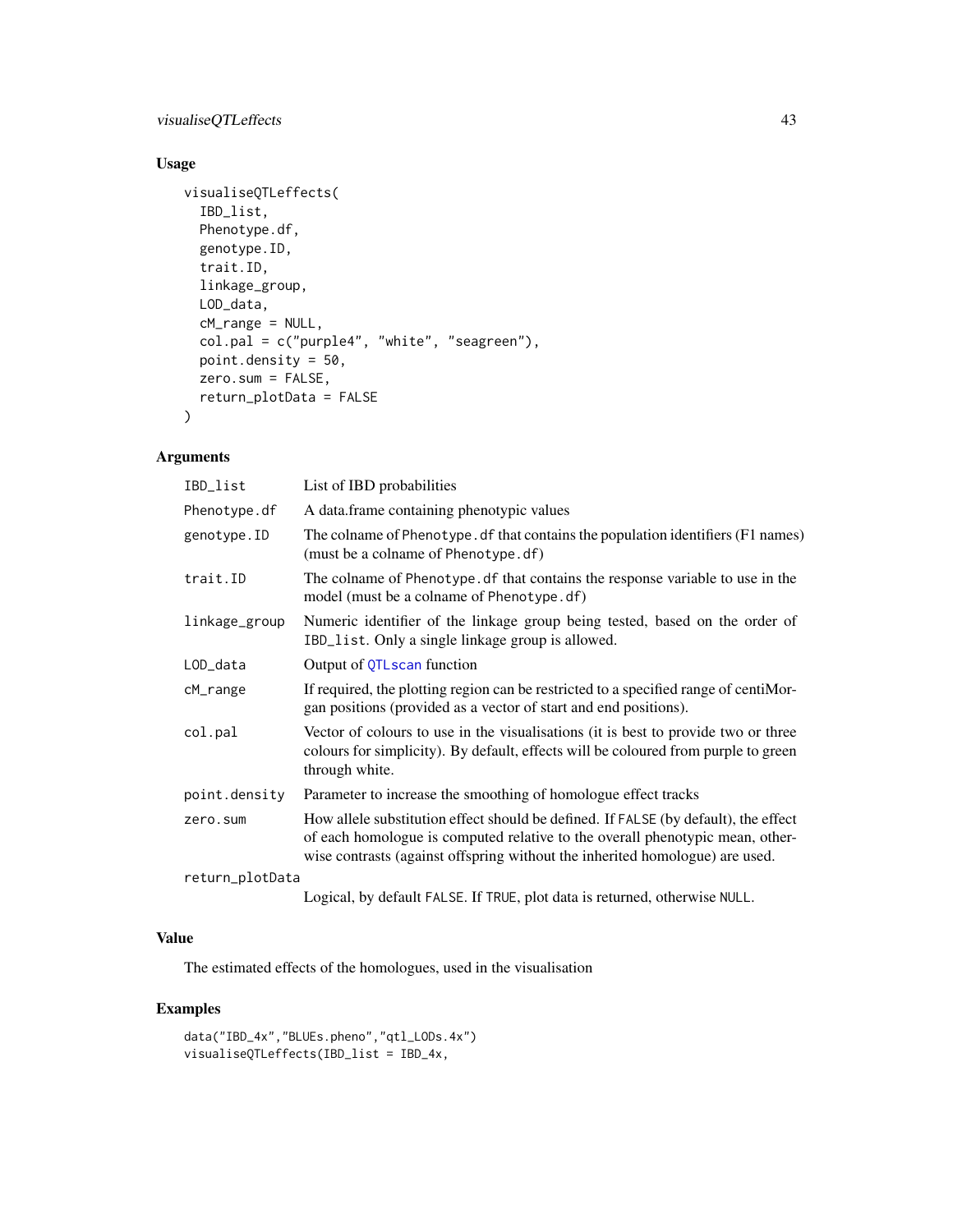Phenotype.df = BLUEs.pheno, genotype.ID = "Geno",  $trainID = "BLE",$ linkage\_group = 2,  $LOD\_data = qt1_LODs.4x)$